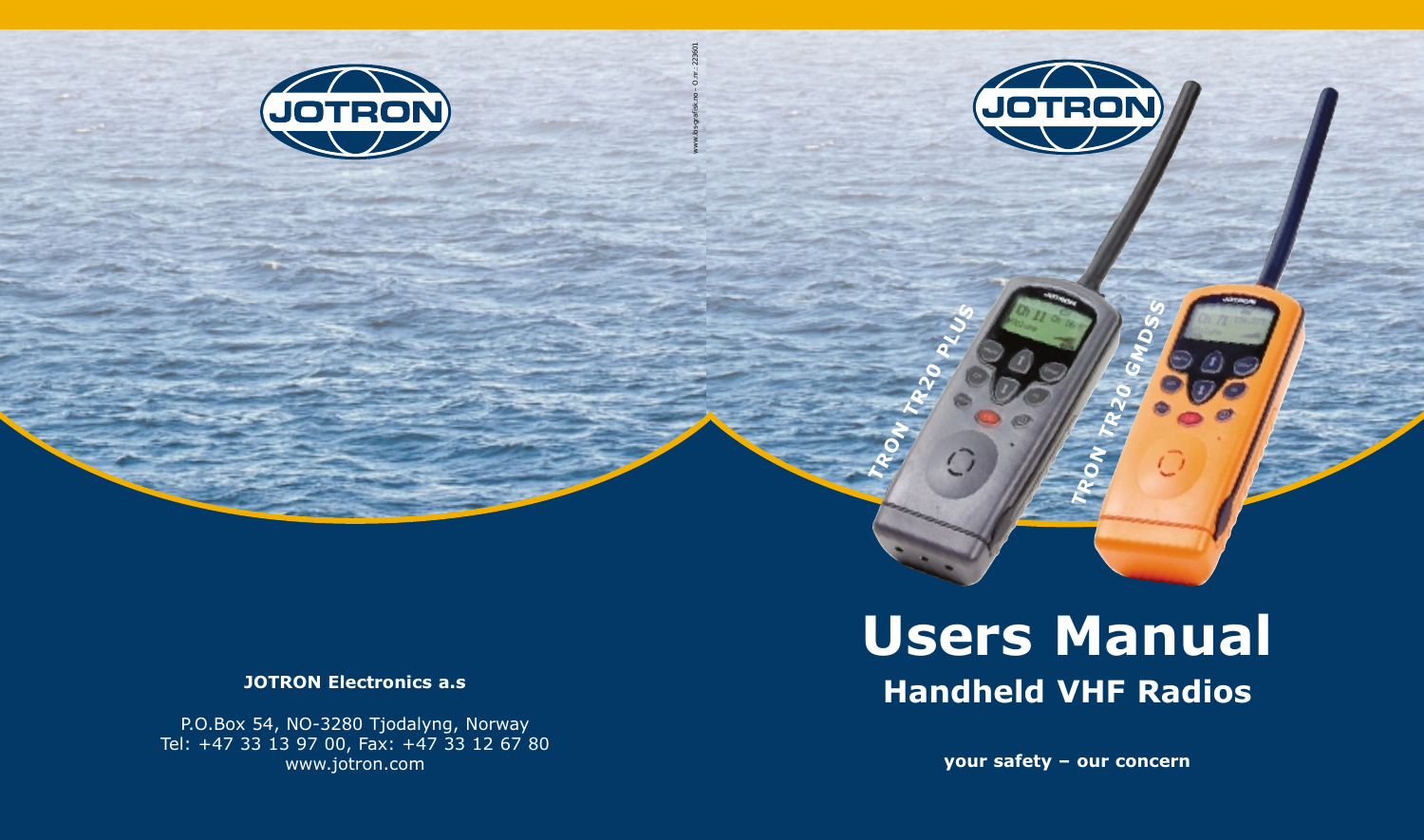![](_page_1_Picture_0.jpeg)

![](_page_1_Picture_1.jpeg)

### **CE 0434 ! (TR20 PLUS)**

EC Declaration of Conform, available at www.jotron.com

| The equipment complies with the | Harmonized Standards applied in order to |  |
|---------------------------------|------------------------------------------|--|
| following Directives:           | verify compliance with the Directive(s): |  |
| <b>R&amp;TTE 1999/5/EC</b>      | ETS 300 225:<br>1998                     |  |
| <b>EMC 89/336/EEC</b>           | 300 828:<br>1998<br>EN.                  |  |
| LVD 73/23/EEC                   | 301 178-1:<br>-2000<br>EN.               |  |
|                                 | 301 178-2:<br>EN.<br>- 2000              |  |
|                                 | 1992<br>60950:<br>EN                     |  |

The information in this book has been carefully checked and is believed to be accurate. However, no responsibility is assumed for inaccuracies.

![](_page_1_Picture_6.jpeg)

This equipment contains CMOS integrated circuits. Observe handling

precautions to avoid static discharges which may damage these devices.

JOTRON electronics a.s reserves the right to make changes without further notice to any products or modules described herein to improve reliability, function or design. JOTRON electronic a.s does not assume any liability arising out of the application or use of the described product.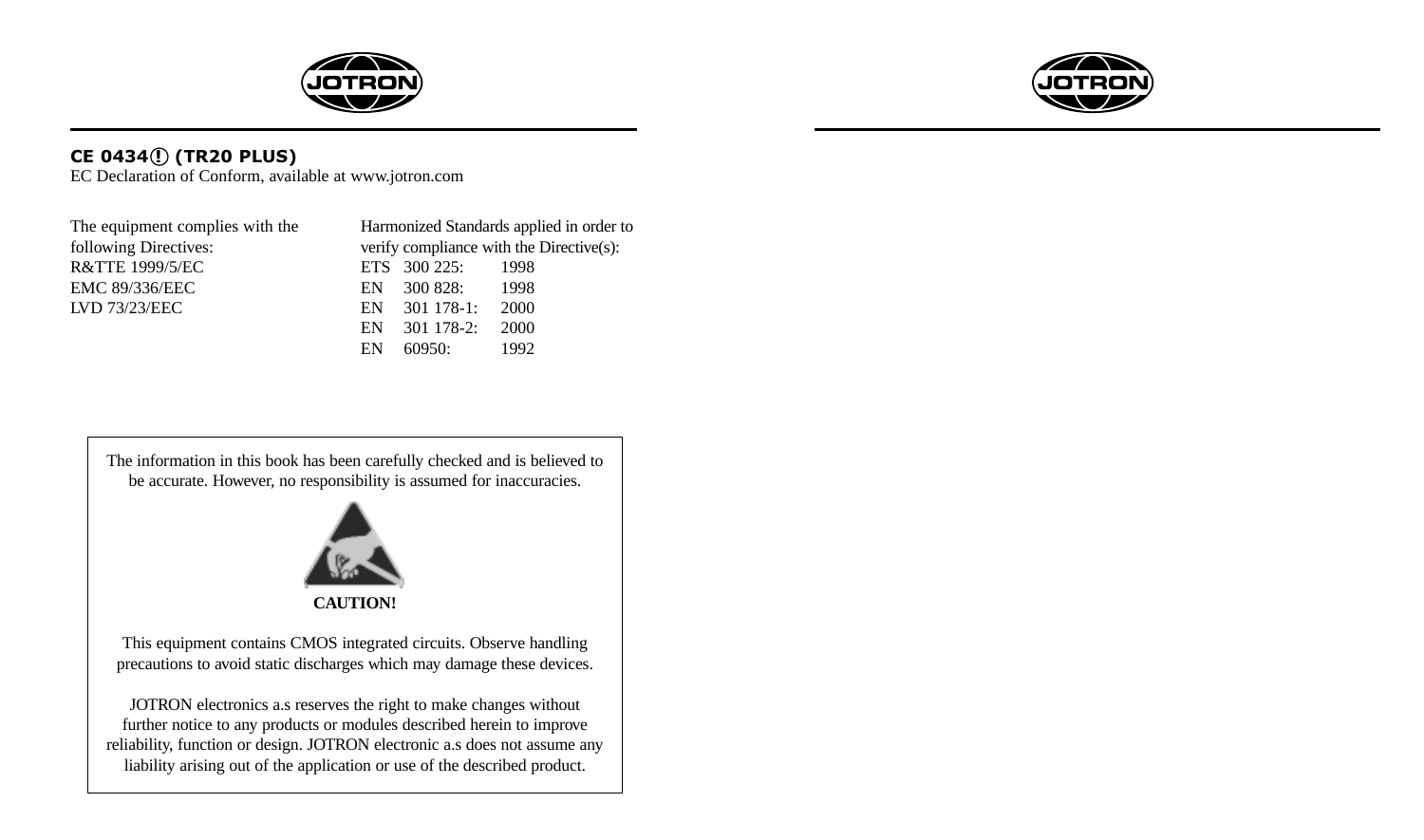![](_page_2_Picture_0.jpeg)

# REVISION HISTORY

| <b>CHANGES</b>    | <b>RECORD NO.</b> | <b>CHAPTER</b>               | <b>VERSION</b> |
|-------------------|-------------------|------------------------------|----------------|
| <b>NEW MANUAL</b> | <b>EM3829</b>     | $\qquad \qquad \blacksquare$ | Α              |
| <b>NEW MANUAL</b> | <b>EM3877</b>     |                              | В              |
| <b>NEW MANUAL</b> | <b>EM3957</b>     |                              | C              |
|                   |                   |                              |                |
|                   |                   |                              |                |
|                   |                   |                              |                |
|                   |                   |                              |                |
|                   |                   |                              |                |
|                   |                   |                              |                |
|                   |                   |                              |                |
|                   |                   |                              |                |
|                   |                   |                              |                |
|                   |                   |                              |                |
|                   |                   |                              |                |
|                   |                   |                              |                |
|                   |                   |                              |                |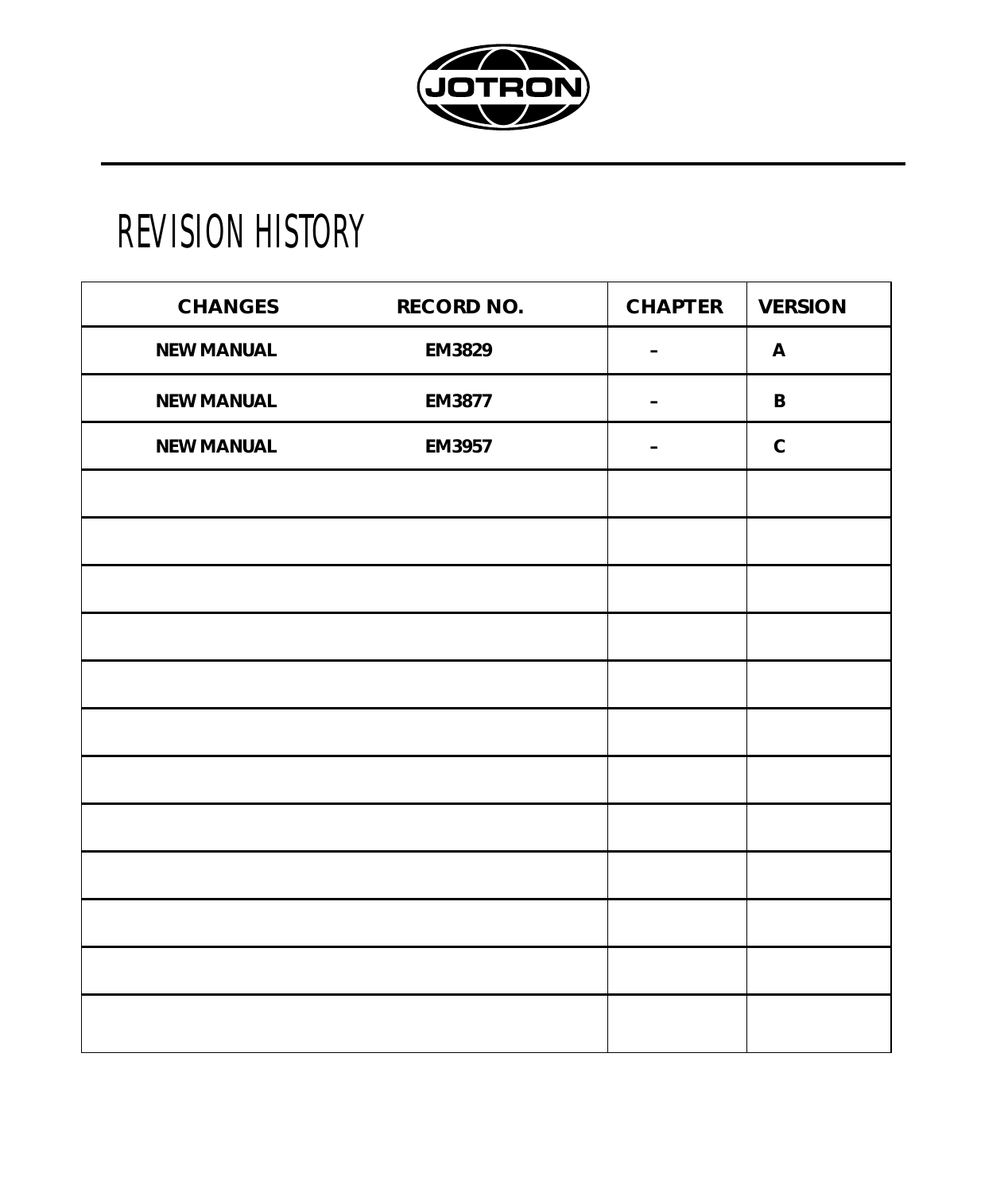![](_page_3_Picture_0.jpeg)

# **TABLE OF CONTENTS**

|                | General Information         |
|----------------|-----------------------------|
|                | and procedures3-8           |
| 1              | Tron TR20 General9          |
| 1.1            |                             |
| 1.2            |                             |
| 1.3            |                             |
| 1.4            | Getting started 10          |
| $\mathfrak{D}$ |                             |
| 2.1            |                             |
| 2.2            | Auxiliary connector 12      |
| 2.3            |                             |
| 2.4            | Basic operation 12          |
| 2.5            | Practical use,              |
|                | VHF transmission range14    |
| 3              |                             |
| 3.1            | Battery removal             |
|                | and replacement15           |
| 3.2            | Primary battery16           |
| 3.2.1          | Description16               |
| 3.2.2          | When to change battery16    |
| 3.2.3          | Special care16              |
| 3.3            | Secondary Battery           |
|                | and Charger17               |
| 3.3.1          | Using the NiMH battery17    |
| 3.3.2          | Charging the battery 18     |
| 3.4            | Notes on charging19         |
| 4              | Configuring the Tron TR2021 |

| 4.1   | Standard screen21                      |
|-------|----------------------------------------|
| 4.2   | Function keys22                        |
| 4.3   | Main menu24                            |
| 4.3.1 |                                        |
| 4.3.2 | Single / DW / TW 25                    |
| 4.3.3 | <b>Personal Channels</b>               |
|       |                                        |
| 4.3.4 | Scanning (TR20 PLUS only)28            |
| 4.3.5 |                                        |
| 4.3.6 |                                        |
| 4.3.7 |                                        |
| 4.3.8 |                                        |
| 4.3.9 | Select international, US or            |
|       | canadian channel sets (TR20 PLUS only) |
| 5     | Menu Flowchart31                       |
| 6     | Maintenance32                          |
| 6.1   | How to take care of your               |
|       | Tron TR2032                            |
| 6.2   | Regular test procedure32               |
| 6.3   | Cleaning of dirt and oil 32            |
| 7     | Troubleshooting33                      |
| 7.1   | Service and Warranty 33                |
| 7.2   | Guide to troubleshooting34             |
| 8     | Specifications 35                      |
| 9     | Spare parts and Accessories 36         |
| 10    | Maritime VHF Channels 37               |
|       | Marine Agent list 39                   |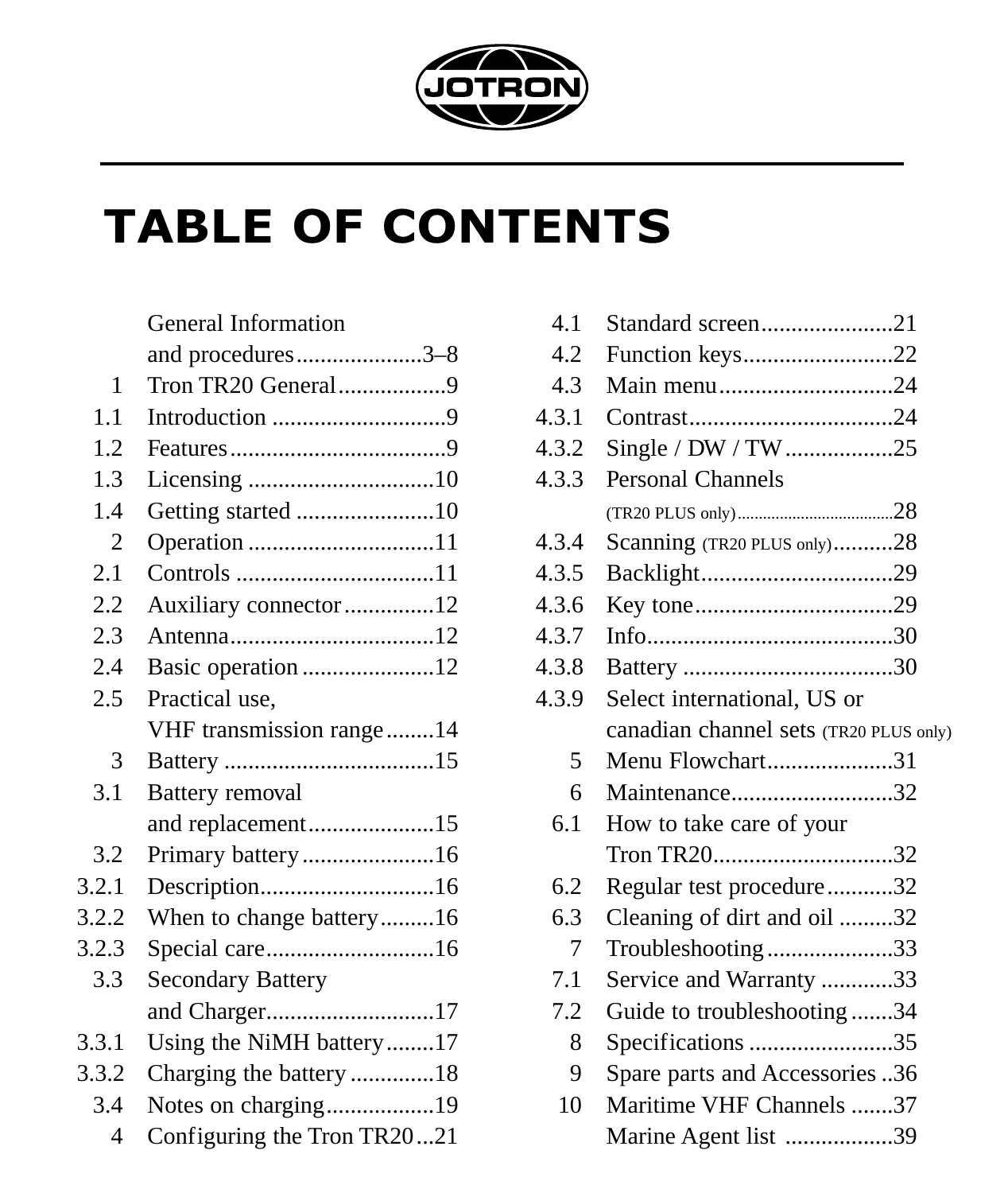![](_page_4_Picture_0.jpeg)

# **GLOSSARY**

COSPAS

Cosmicheskaya Sistyema Poiska Avariynich Sudov

(Space System for the Search of Vessels in Distress)

### SARSAT

Search and Rescue Satellite-Aided Tracking System

- **EPIRB** Emergency Position Indicating Radio Beacon
- **LUT** Local User Terminal (Ground Station)
- **MCC** Mission Control Center
- **RCC** Rescue Coordination Center
- **km** kilometer
- **MHz** Mega-Hertz (10<sup>6</sup> Hertz)
- **GPS** Global Position System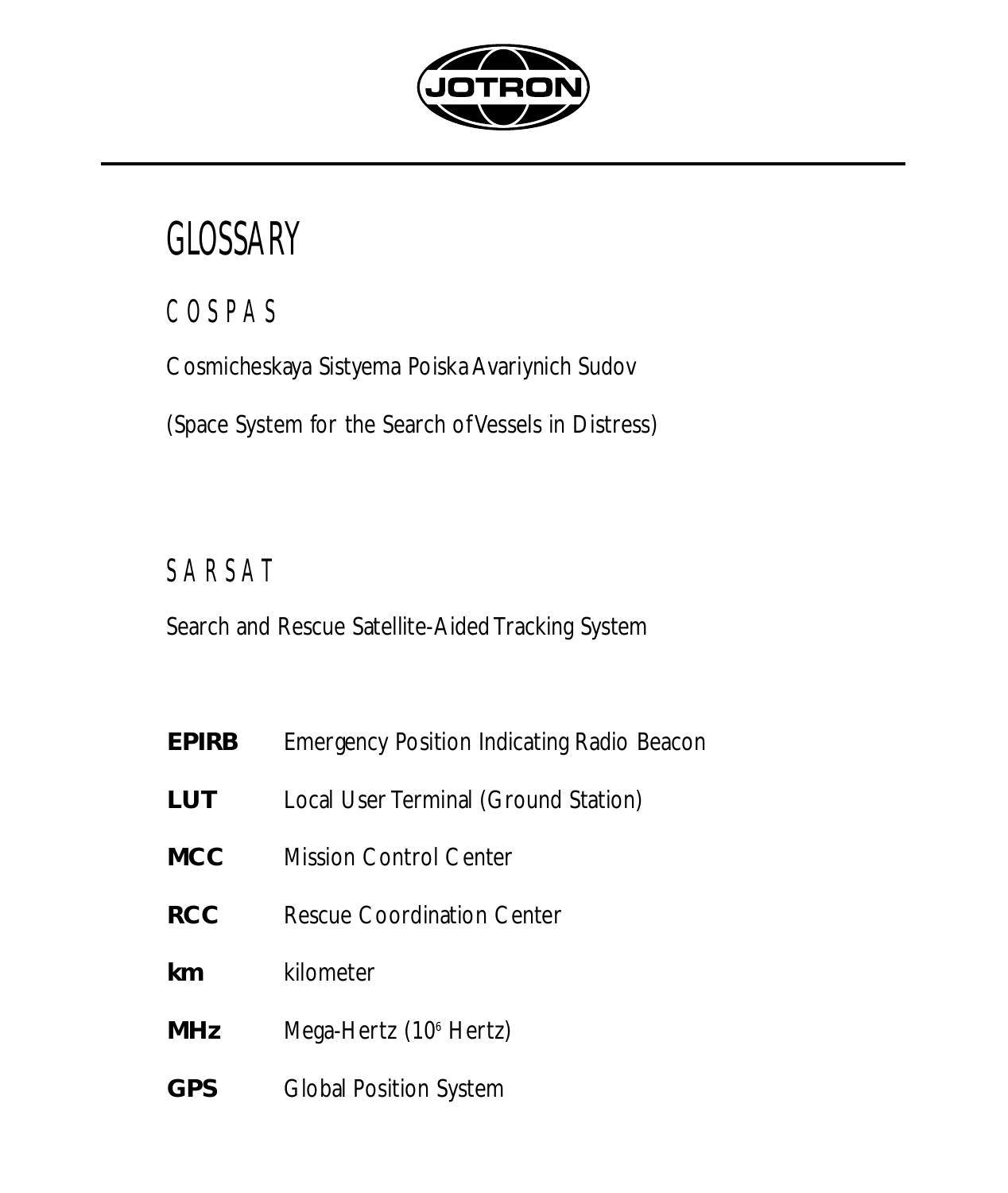![](_page_5_Picture_0.jpeg)

# BATTERY SAFETY DATA SHEET

(Form: EEC directive 91/155)

### (2) SAFETY ADVICE

- S<sub>2</sub> Keep out of reach from children.
- S8 Keep container dry.
- S26 In case of contact with eyes, rinse immediately with plenty of water and seek medical advice.
- S43 In case of fire, use D type extinguishers. Never use water.
- S45 In case of accident or if you feel unwell, seek medical advice immedately (show the label where possible).

## (3) FIRST AID MEASURES

In case of contact of cell contents with eyes, flush immediately with water for 15 min. With skin, wash with plenty of water and take off contaminated clothes. If inhalation, remove from exposure, give oxygen, seek medical advice.

## (4) FIRE-FIGHTING MEASURES

### **Extinguishing media**

Suitable: Type D fire extinguishers Not to be used: Water -  $CO<sup>2</sup>$  - Halon, dry chemical or foam extingiushers

### **Special exposure hazards**

Generation of chlorine, sulfur dioxide, disulfur dichloride during thermal decomposition.

### **Special protective equipment**

Use protective working boots, rubber apron and safety glasses with side shields.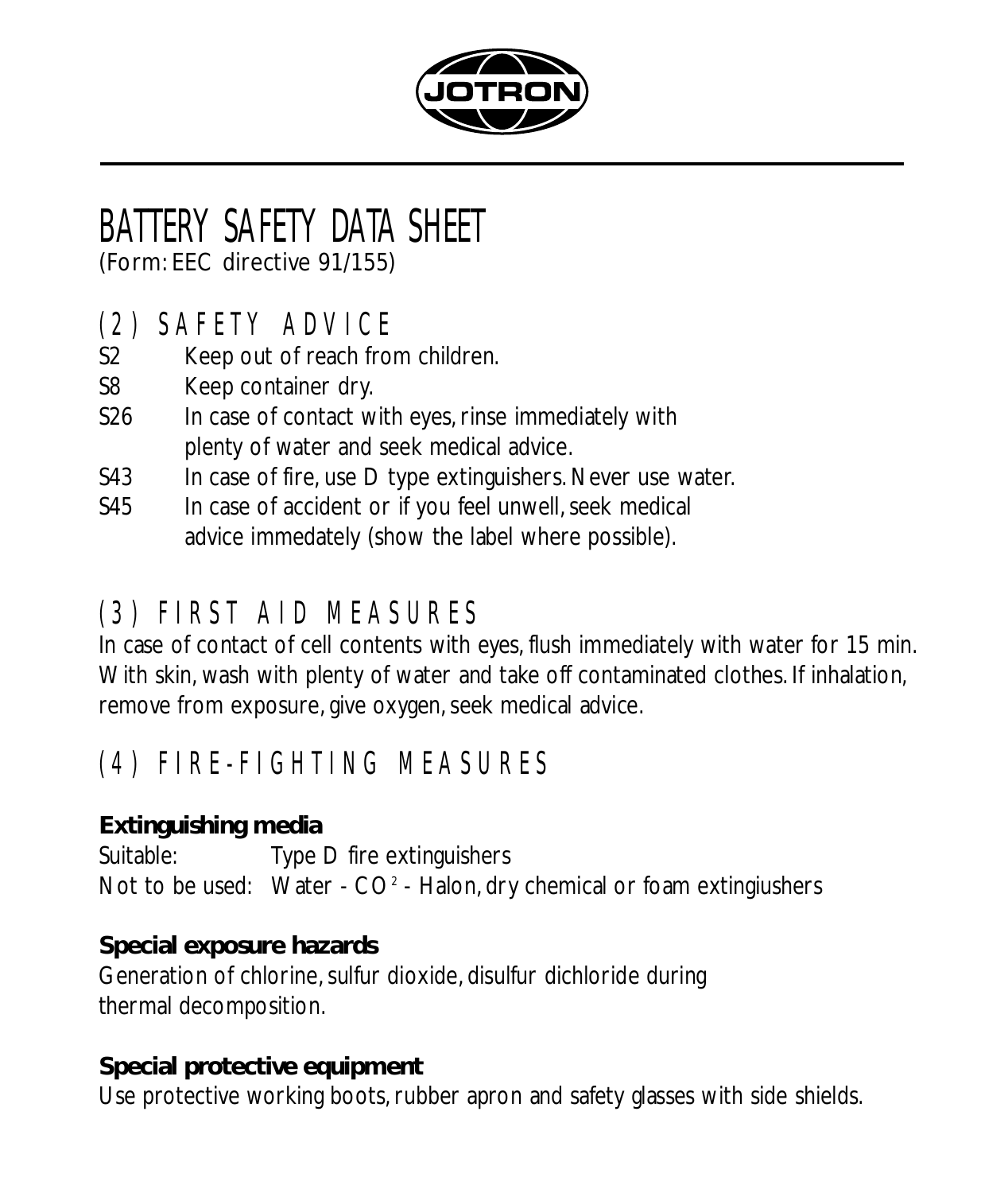![](_page_6_Picture_0.jpeg)

### **Instructions for keeping the Radio Log and the radio operators obligation according to national and international regulation.**

- 1. The radio log shall be kept in accordance with requirements in the Radio Regulations, SOLAS Convention, national regulations regarding radio installations and the STCW Convention (STCW 95 including the STCW Code) including relevant regulation regarding watchkeeping on board passenger- and cargo ships.
- 2. Unauthorized transmissions and incidents of harmful interference should, if possible, be identified, recorded in the radio log and brought to the attention of the Administration in compliance with the Radio Regulations, together with an appropriate extract from the radio log. (STCW Code B-VIII/2 No. 32).

### **Test of radio equipment and reserve source og energy.**

### Weekly:

GMDSS handheld VHF transceivers to be tested without using the mandatory required emergency batteries.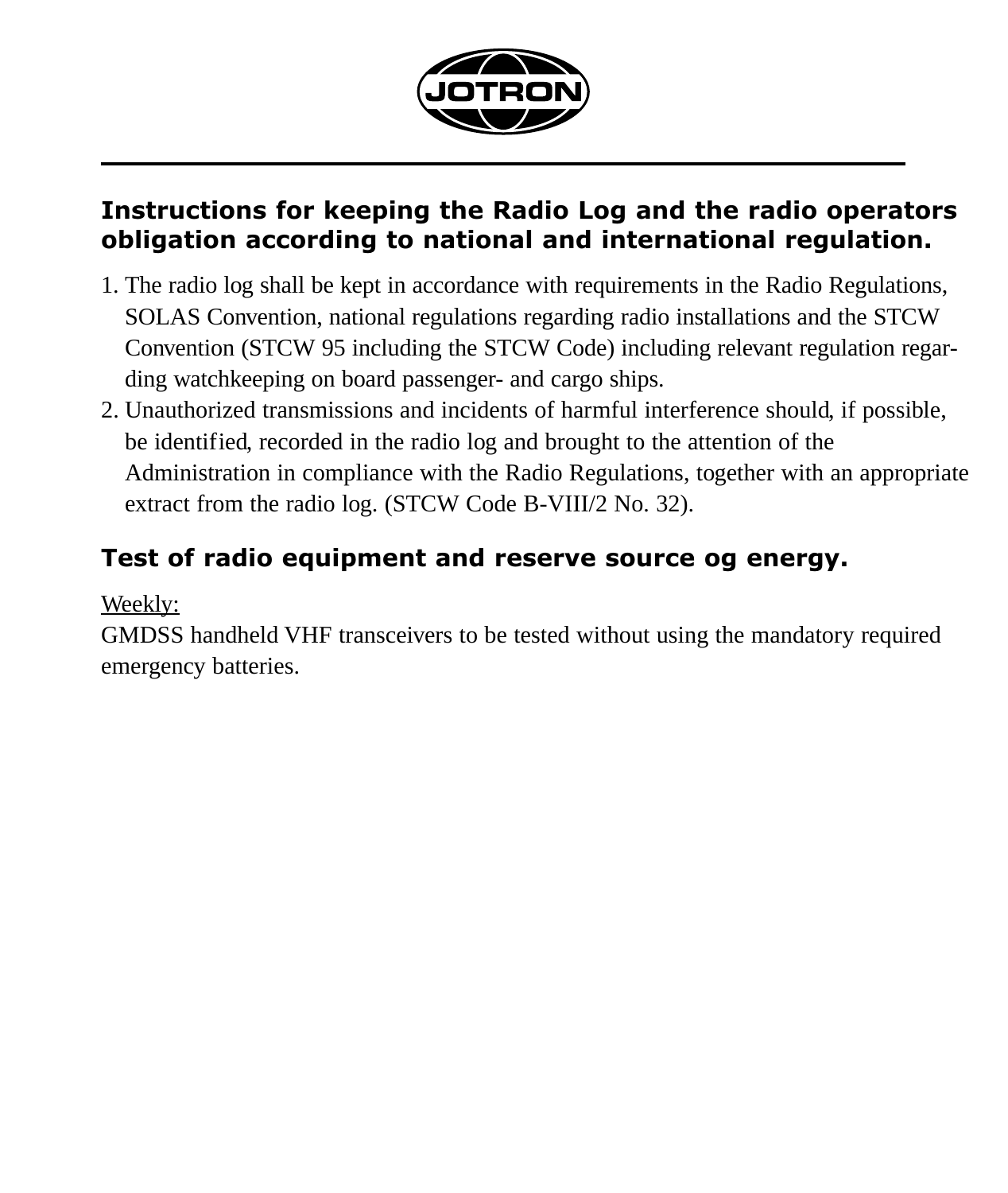# TEST AND MAINTENANCE RECORD

| <b>DATE</b> | N/T/B | <b>SIGN</b> | <b>INSP</b> |
|-------------|-------|-------------|-------------|
|             |       |             |             |
|             |       |             |             |
|             |       |             |             |
|             |       |             |             |
|             |       |             |             |
|             |       |             |             |
|             |       |             |             |
|             |       |             |             |
|             |       |             |             |
|             |       |             |             |
|             |       |             |             |
|             |       |             |             |
|             |       |             |             |
|             |       |             |             |
|             |       |             |             |
|             |       |             |             |
|             |       |             |             |
|             |       |             |             |
|             |       |             |             |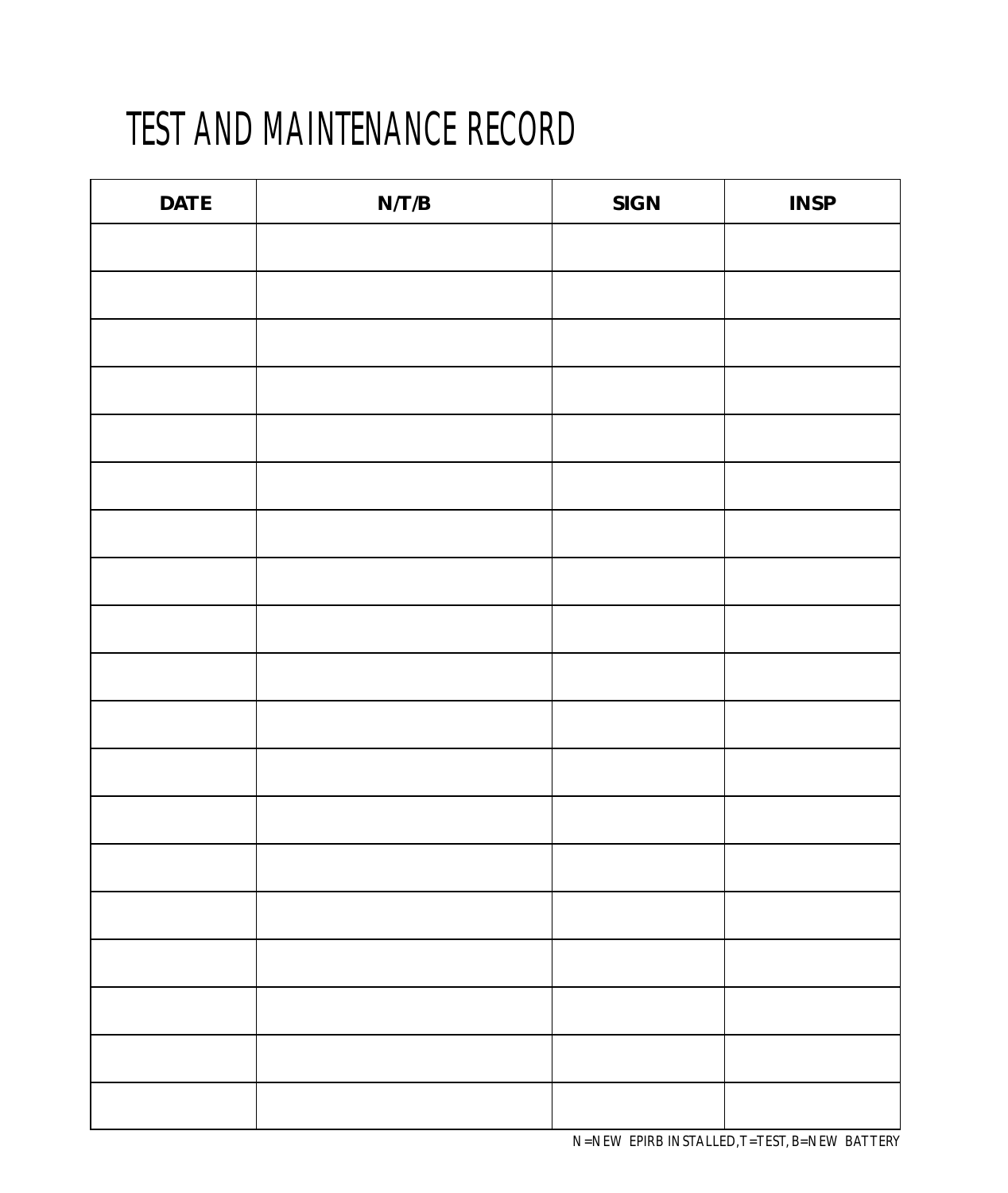![](_page_8_Picture_0.jpeg)

# DISTRESS PROCEDURE FOR MARITIME VHF

START USE CHANNEL 16, FULL POWER

DISTRESS MAYDAY MAYDAY MAYDAY

- CALL THIS IS The call sign, or other identification of the vessel in distress, spoken 3 times
- DISTRESS MAYDAY
- MESSAGE The name, or other identification of the vessel in distress
- THE POSITION OF THE VESSEL
- THE NATURE OF DISTRESS
- THE KIND OF ASSISTANCE REQUIRED
- OTHER LISEFUL INFORMATION

Write down the distress message. Speak slowly and distinctly.

| A  | <b>ALFA</b>    | G  | <b>GOLF</b>  |   | M MIKE          |   | <b>S</b> SIERRA  | Y YANKEE          |
|----|----------------|----|--------------|---|-----------------|---|------------------|-------------------|
| B  | <b>BRAVO</b>   | H  | <b>HOTEL</b> |   | N NOVEMBER      |   | T TANGO          | $\mathsf{Z}$ zuru |
|    | C CHARLIE      |    | I INDIA      |   | <b>O</b> OSCAR  |   | U UNIFORM        | Æ ÆGIR            |
| D  | <b>DELTA</b>   |    | $J$ JULIETT  |   | P PAPA          |   | <b>V</b> VICTOR  | <b>Ø</b> ØRNULF   |
| E. | <b>ECHO</b>    |    | K KILO       |   | <b>Q</b> QUEBEC |   | <b>W</b> WHISKEY | A AGOT            |
| F. | <b>FOXTROT</b> | L. | <b>LIMA</b>  | R | <b>ROMEO</b>    | X | <b>X-RAY</b>     |                   |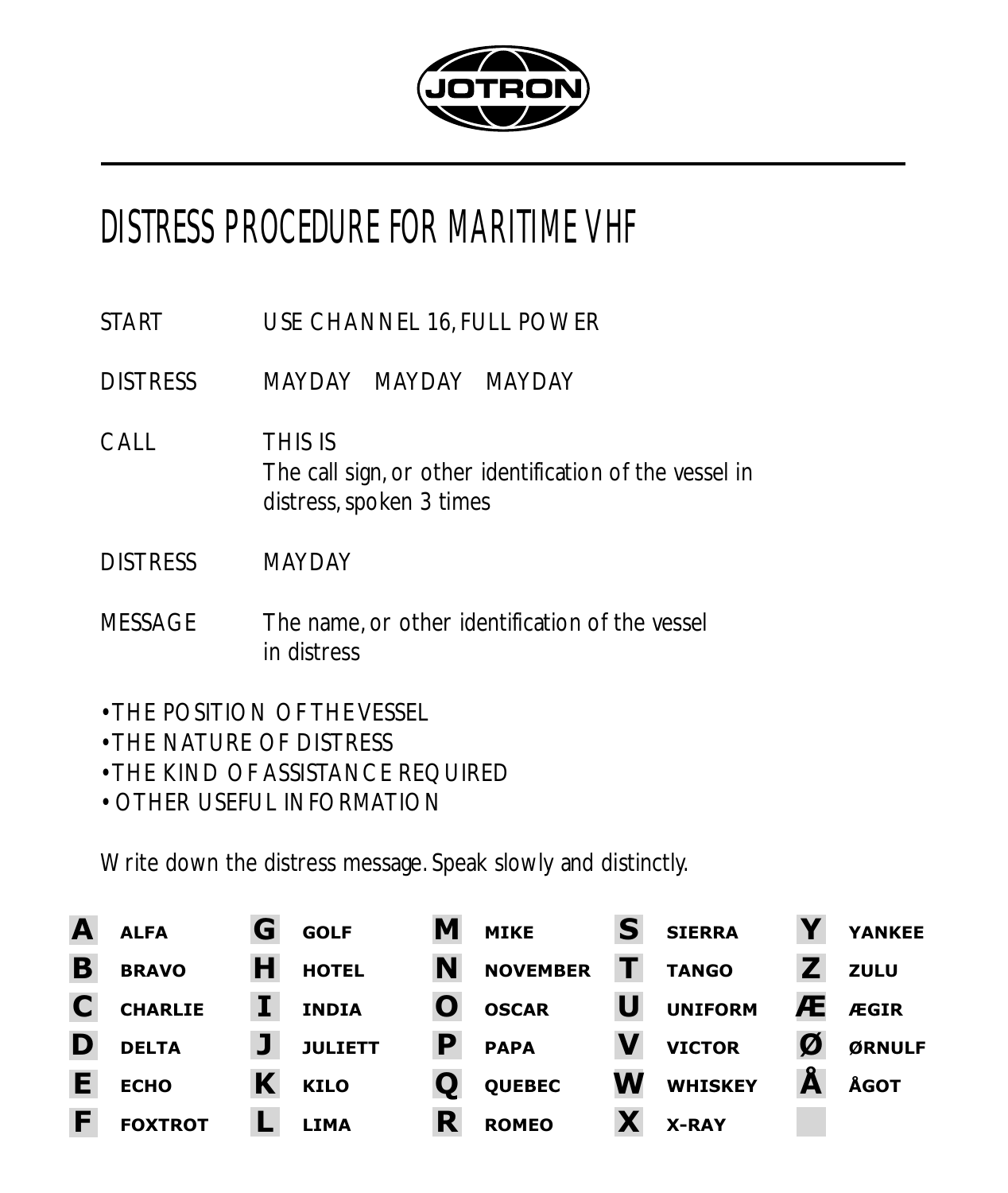![](_page_9_Picture_0.jpeg)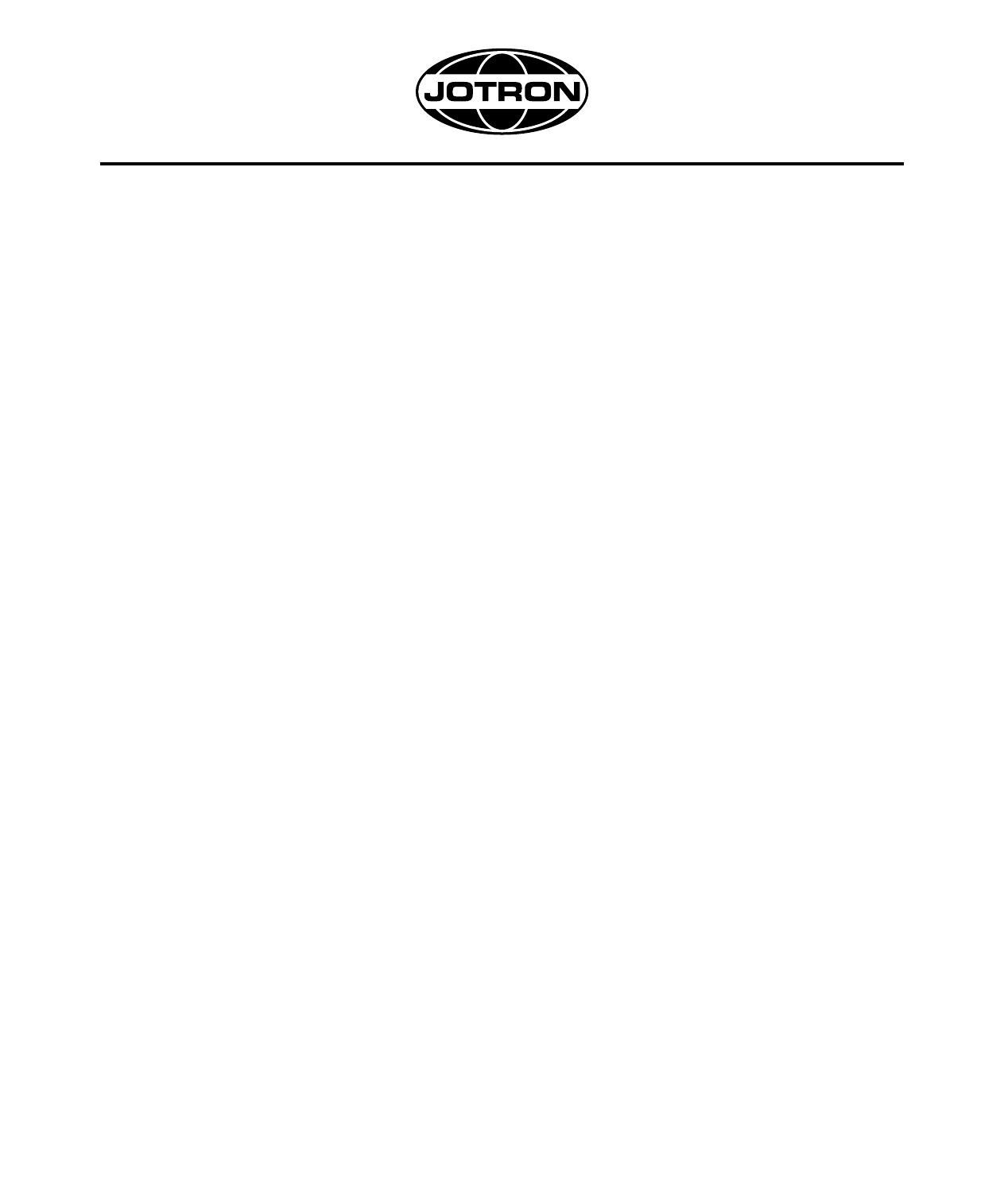![](_page_10_Picture_0.jpeg)

# 1 GENERAL

## 1.1 INTRODUCTION

The JOTRON Tron TR20 comes in two versions, Tron TR20 GMDSS and Tron TR20 PLUS. Tron TR20 GMDSS is specially designed for GMDSS applications. It confirms to ETS 300 225 standard and is waterproof to IP67. The housing is made from glassreinforced polycarbonate in a highly visible colour.

Tron TR20 PLUS is designed for commercial and leisure use and conforms to the EN 301 178 standard. This version is equipped with connectors for use of external headset and/or microphone. IP rating on this version is IP54. The housing is made in the same material as the Tron TR20 GMDSS, but the colour is dark grey as opposed to the orange GMDSS version.

### 1.2 FEATURES

### **Watertight**

Tron TR20 GMDSS is watertight to a depth of 1 metre (IP67). Tron TR20 PLUS is spray proof (IP 54).

### **Rugged design**

Tron TR20 is made to resist a drop from 1 metre onto a hard surface. It is also resistant to seawater, oil and sunlight.

### **Handling**

Tron TR20 is made for easy operation, with a brief operating instruction printed on the rear. It is possible to fully operate Tron TR20 with one hand, even when wearing gloves. Both display and keys have integrated backlighting to ease operation in low light conditions.

### **Housing**

Tron TR20 is of small size (62mm x 160mm x 41mm), and has no sharp edges to damage raft or clothing. Belt clip is standard, wrist strap (standard for GMDSS) and carrier case are available options.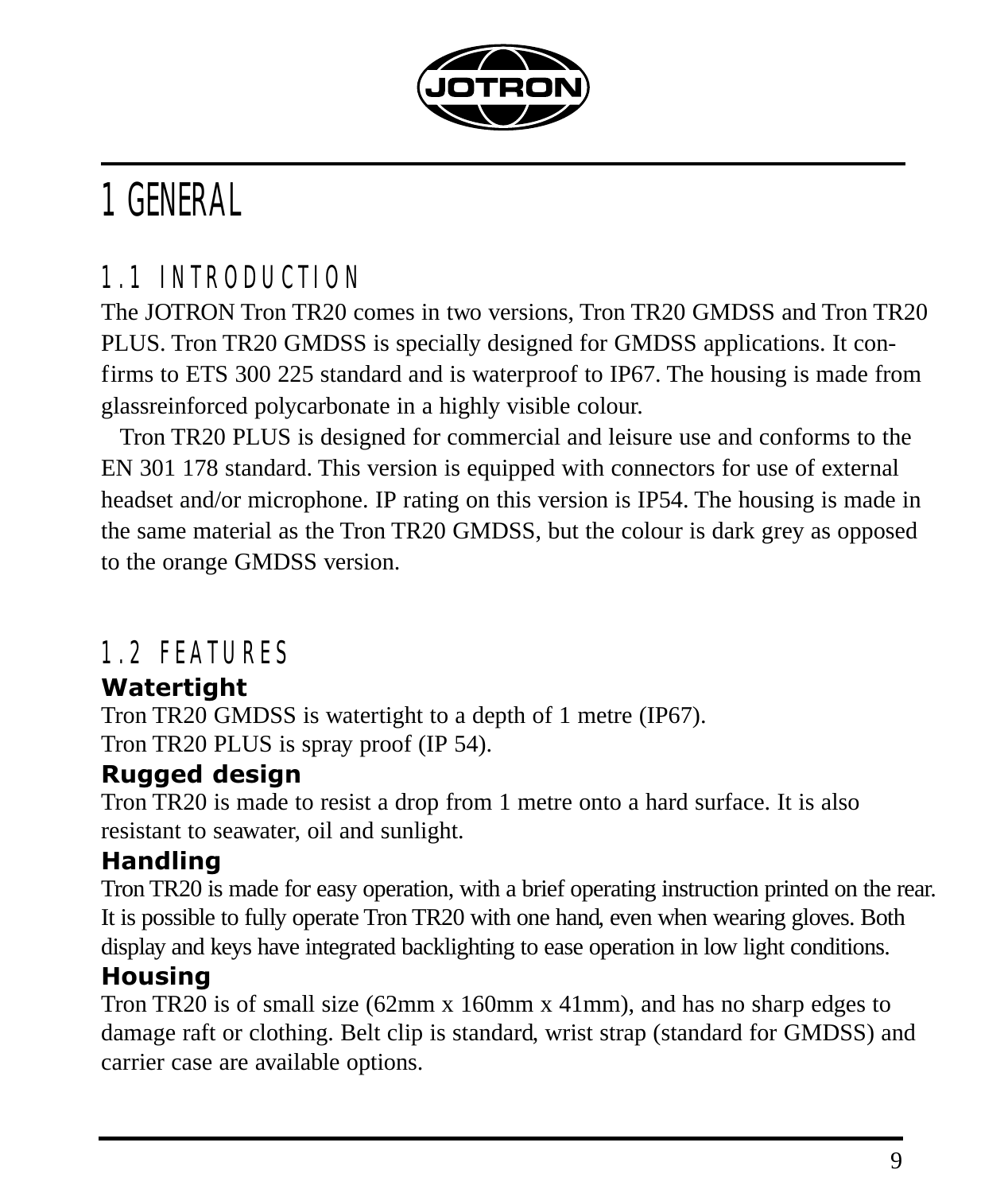![](_page_11_Picture_0.jpeg)

### **Low power consumption**

Tron TR20 has low power consumption and with transmit, receive and standby ratio of 1: 1: 8 the battery lifetime is exceeding 8 hours with Lithium battery.

### **Graphical display**

Tron TR20 is equipped with a high contrast graphical display with built in backlight for clear indication of the radios settings.

### **Service**

Handheld VHF service is available through the Jotron worldwide service network. See details on www.jotron.com.

### 1.3 LICENSING

Prior to use please check your national requirements for the operators of VHF radios and also that your radio will conform to local regulations before use. Regulations for VHF radios may vary from country to country.

### 1.4 GETTING STARTED

Congratulation on your JOTRON Tron TR20 purchase.

To ensure this unit gives trouble free performance from the outset, please adhere to the following safeguards; Read this User manual fully to familiarise yourself with the equipments functions and facilities.

Connect the antenna before use and charge the battery fully before connecting to the equipment.

Follow this manuals menu selection and set the battery option being used on the equipment to ensure the battery state indicator gives a true reading.

Follow the menu selection and set the squelch such that the background noise just disappears when in receive mode.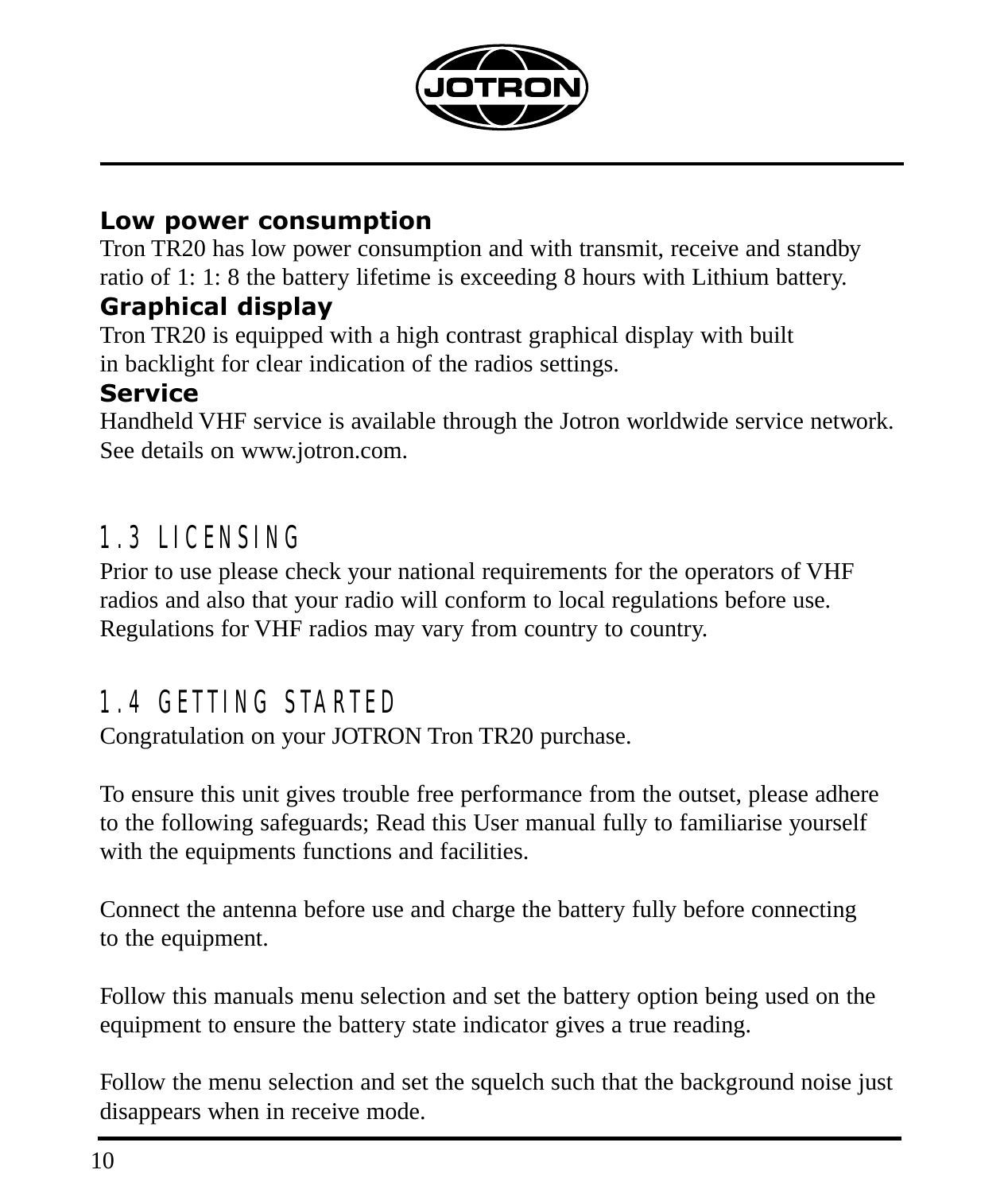![](_page_12_Picture_0.jpeg)

# 2 OPERATION

2.1 CONTROLS

Fig. 2.1 shows the location of different controls and facilities of the Tron TR20:

- 1 PTT (Push To Talk)
- 2 Up
- 3 Menu
- 4 Channel Scan (TRON TR20 PLUS only)
- 5 High / Low power
- 6 Channel 16
- 7 Battery release
- 8 ON / OFF
- 9 Down
- 10 Squelch
- 11 Enter DW/TW
- 12 Auxiliary connector
- (TRON TR20 PLUS only)
- 13 Antenna Fig. 2.1

![](_page_12_Picture_18.jpeg)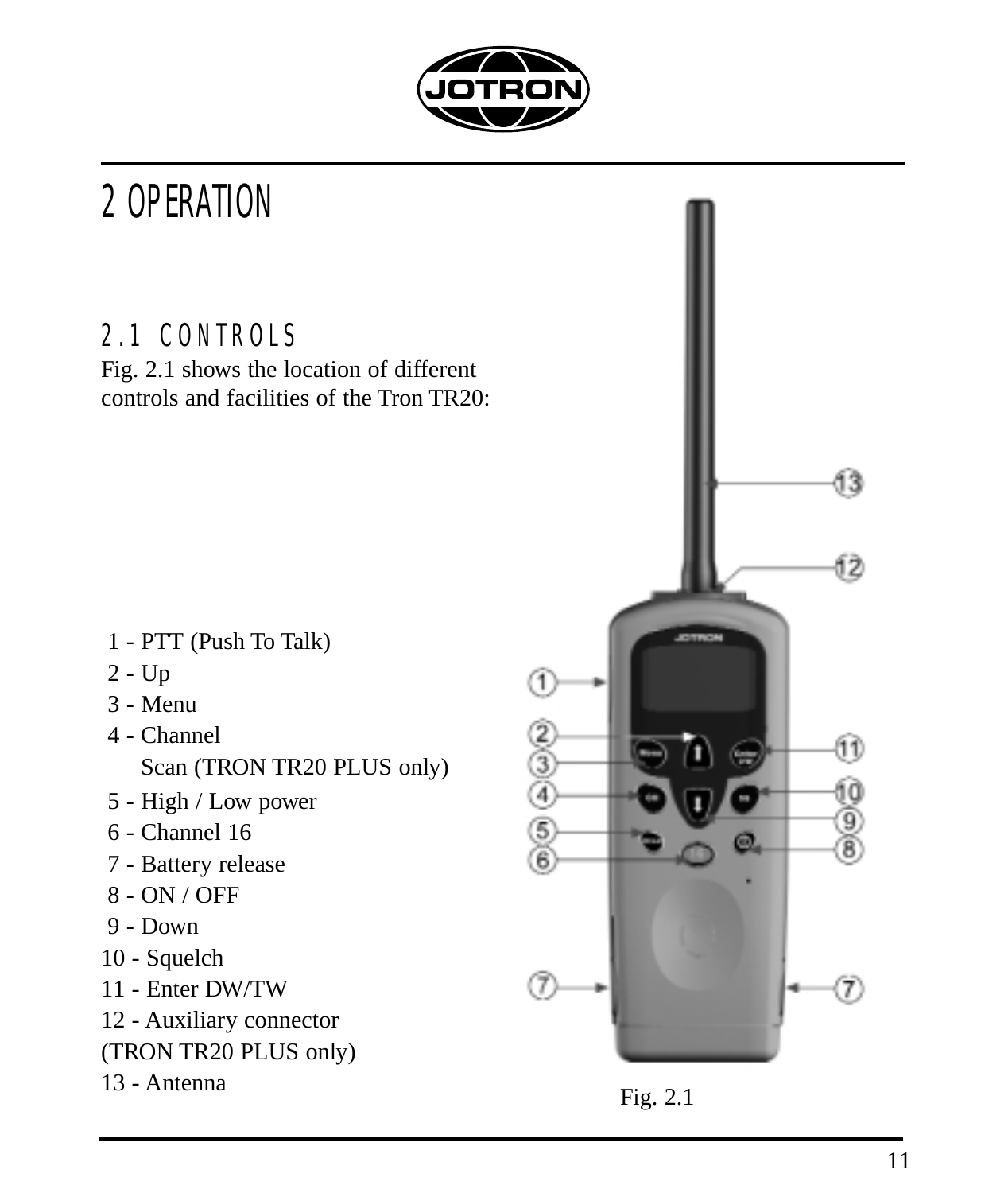![](_page_13_Picture_0.jpeg)

### 2.2 AUXILIARY CONNECTOR

The auxiliary connector on the Tron TR20 PLUS enables the user to connect an external microphone or headset.

- 1- Mic ground
- 2- Mic
- 3- Speaker
- 4- Speaker ground

![](_page_13_Figure_7.jpeg)

### Fig. 2: Drawing of auxiliary connector

### 2.3 ANTENNA

The antenna for Tron TR20 is fitted with a standard SMA connector. A remote antenna can be connected for fixed applications.

### 2.4 BASIC OPERATION **On/Off**

Press this key (8) to switch on or off.

To switch off, the key must be pressed for approx. 2 seconds.

This is to prevent accidental power off.

### **Transmit**

Press the PTT key (1) to transmit.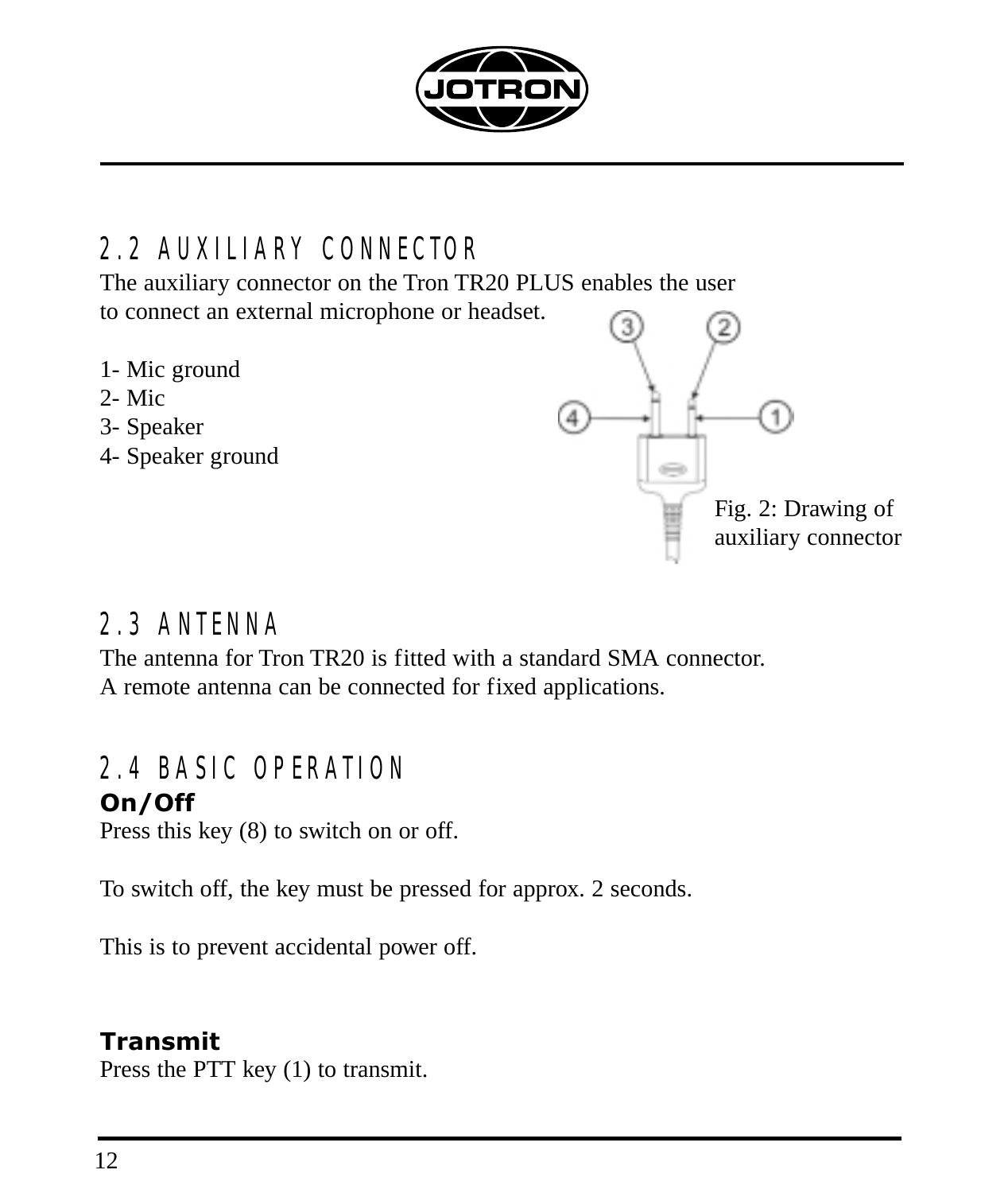![](_page_14_Picture_0.jpeg)

### **Adjusting the volume**

To adjust the volume, press the Up (2) or Down (9) key. Unless any other function is selected, the Up and Down keys will always function as the volume control. To return to volume adjustment from channel or squelch adjustment, press the «Enter» (11) key.

### **Squelch adjustment**

To adjust the squelch, press the SQ (10) key and use the arrow keys to adjust the threshold. When finished, press the enter key to return to default menu (volume). There is also a time out which automatically returns the radio to the default menu after approx 10 seconds.

### **Channel select**

To select a different channel, press the CH (4) key and use the arrow keys to select the required channel. To default menu, press «Enter» (11). Please refer to section 8 for complete docs on channel setup.

Pressing the red channel 16 (6) key will make the radio switch directly to channel 16.

### **Key lock**

To prevent accidental operation of the keypad, the unit is equipped with a key lock. To enable the key lock, press «Menu» (3) and «Up» (2) simultaneously and hold for 1 sec.

The same sequence will unlock the keys. When the key lock is activated a key symbol is seen on the display.

The «PTT» and «16» key will function even if the key lock is enabled.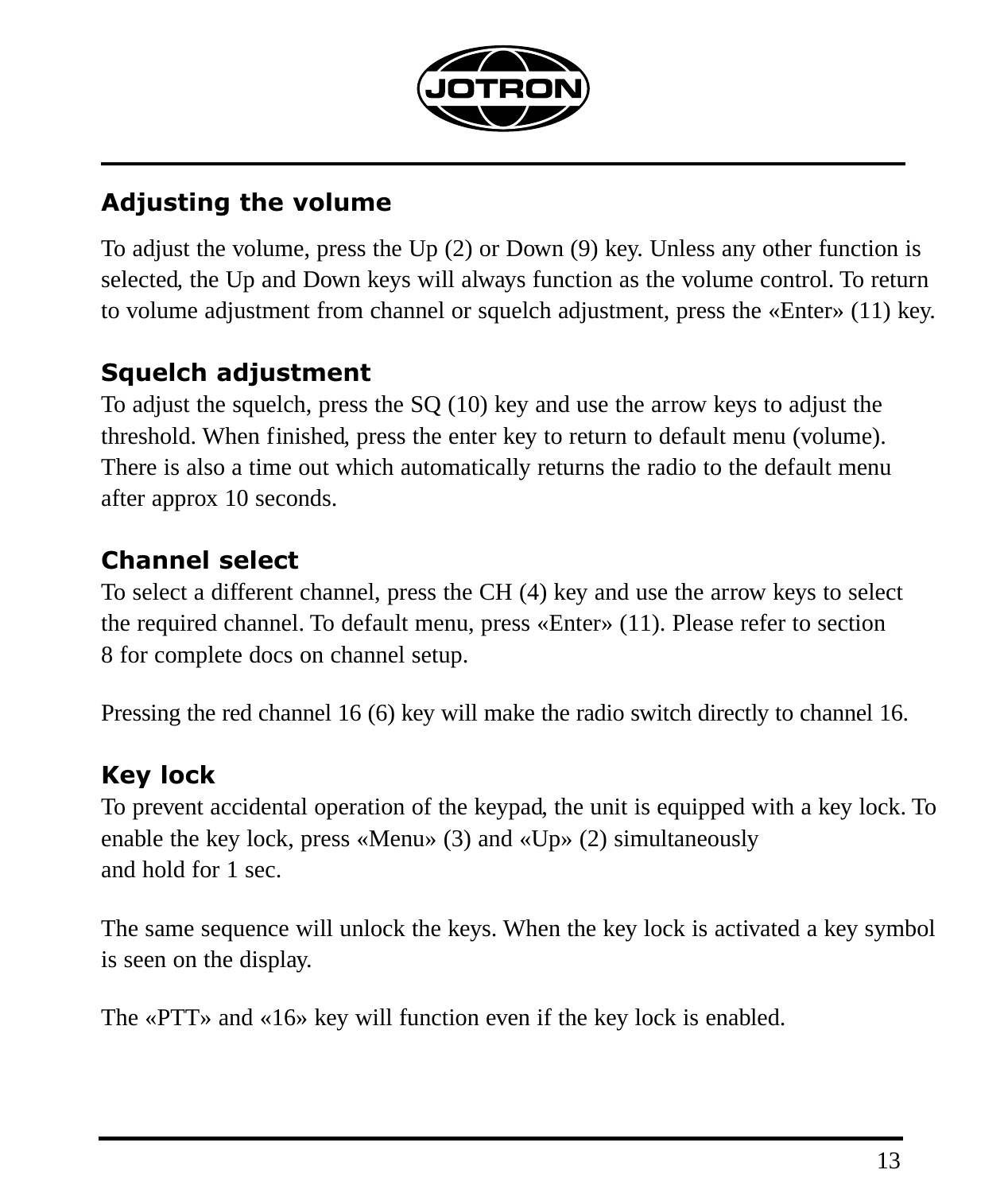![](_page_15_Picture_0.jpeg)

## 2.5 PRACTICAL USE, VHF TRANSMISSION RANGE

The range of VHF communications is limited to «line of sight», because the VHF radio waves are travelling in straight lines. A higher position of the transceiver will then increase the coverage. This applies both to the receiving and transmitting end.

### **Some figures are indicated in the table below:**

|          | Transmitter – Location 1 |              |               |               |               |
|----------|--------------------------|--------------|---------------|---------------|---------------|
|          |                          |              | 1m mast       | 9m mast       | 30m mast      |
| N        | 1m                       | Nautical     | 4.3           | $7.0 - 8.6$   | $10.8 - 14.0$ |
|          | mast                     | miles        |               |               |               |
| ocation  |                          | <b>Miles</b> | 5.0           | $8.1 - 9.9$   | $12.4 - 16.2$ |
|          | 9m                       | Nautical     | $7.0 - 8.6$   | 10.8          | $24.8 - 28.6$ |
|          | m ast                    | miles        |               |               |               |
|          |                          | <b>Miles</b> | $8.1 - 9.9$   | 12.4          | $28.6 - 33.0$ |
|          | 30m                      | Nautical     | $10.8 - 14.0$ | $24.8 - 29.0$ | 47.0          |
|          | m ast                    | miles        |               |               |               |
| Receiver |                          | Miles        | $12.4 - 16.2$ | $28.6 - 33.0$ | 54.0          |

Table 2.1

1 Nautical mile  $= 1852$  Meters  $= 1.1508$  Miles

1 Statute mile  $= 1.609$  Kilometres

This indicates that with a handheld VHF, used at sea level, the range will be approx 8 Km (5 Miles). The range will increase if the height above sea level increases, and also if the other user in the other end is at a higher level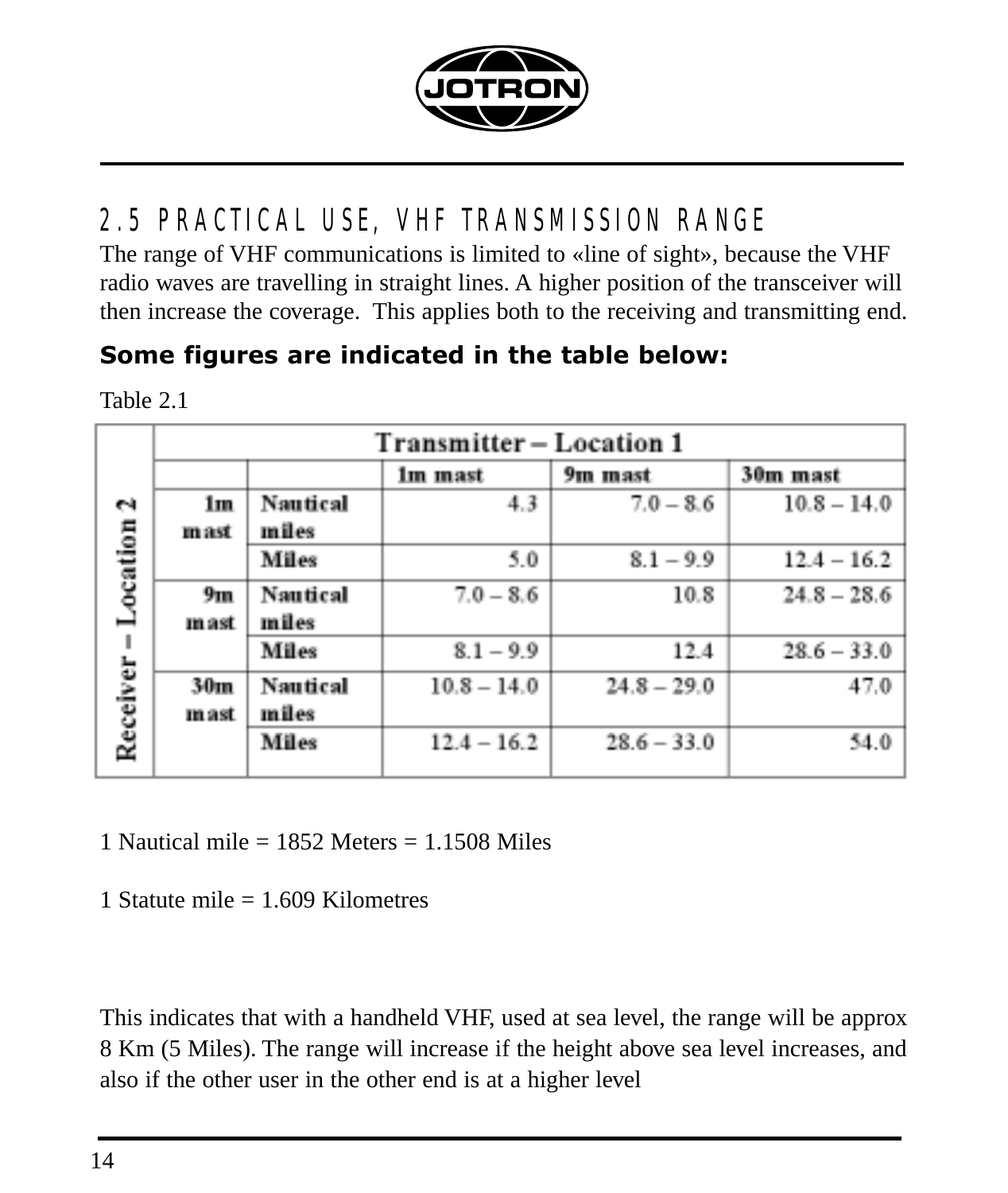![](_page_16_Picture_0.jpeg)

# 3 BATTERY

### 3.1 BATTERY REMOVAL AND REPLACEMENT

To release the battery, press both battery release clips and gently pull the battery away from the radio.

To replace the battery, slide the battery into position, and make sure the battery clips fully engage.

Note! The radio is not watertight without the battery in place! **Battery Battery Release Clips** Fig. 3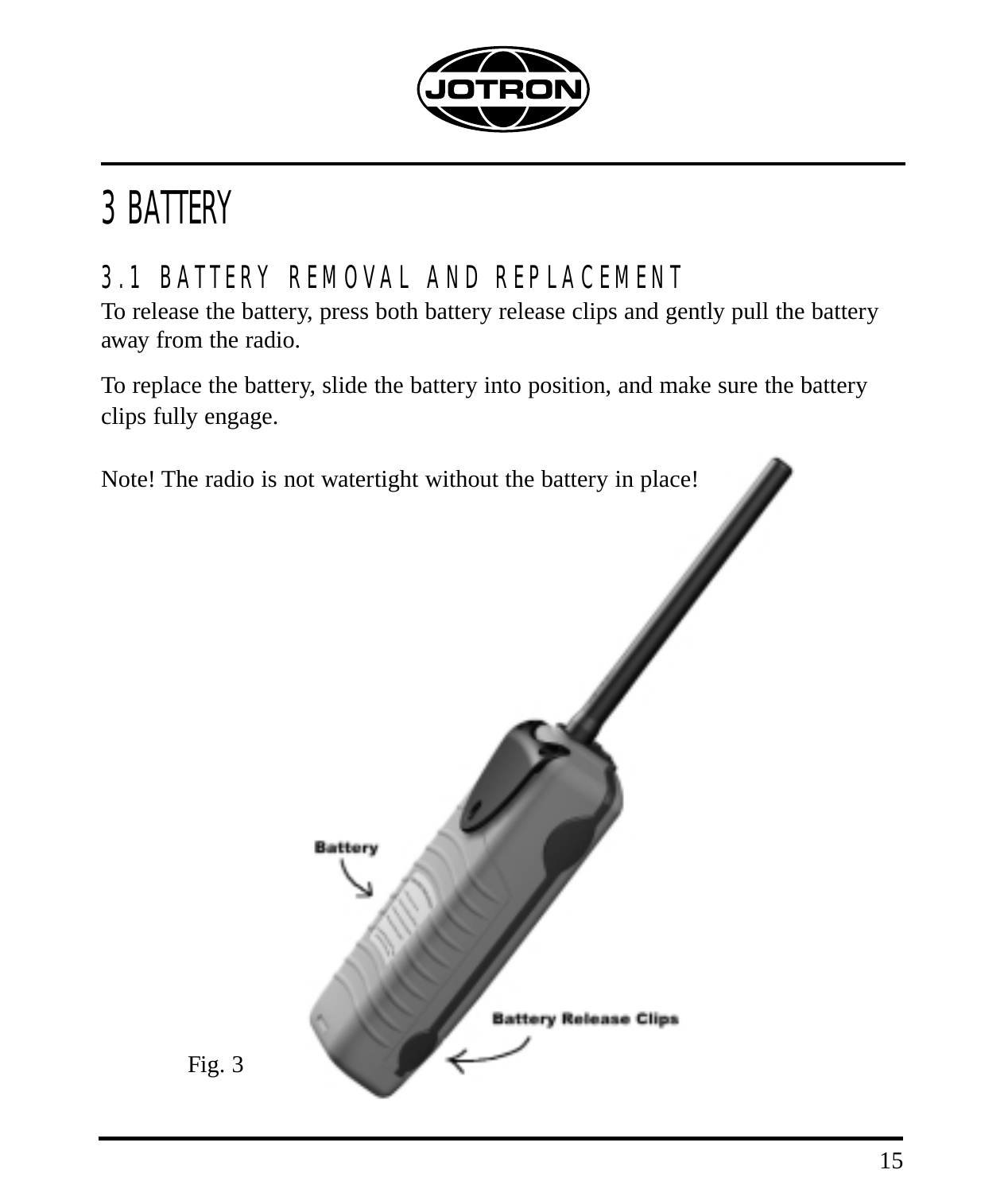![](_page_17_Picture_0.jpeg)

### 3.2 PRIMARY BATTERY

## 3.2.1 DESCRIPTION

The primary battery unit is a 7.2V / 2200mAh lithium battery. This unit is specially designed for GMDSS emergency use to preserve a long shelfand operating-life.

This battery cannot be recharged.

| Type no. of battery: | 80060  |
|----------------------|--------|
| Colour:              | Orange |

### 3.2.2 WHEN TO CHANGE BATTERY

Replace the lithium battery before expiry date. The lithium battery pack has a shelf life of 5 years. If Tron TR20 is indicating low voltage during normal use, the lithium battery will have to be replaced. Please refer to section 3.1 for battery replacement.

To prevent the possibility of being in an emergency situation with a Tron TR20 equipped with a used battery, we strongly recommend storing an extra battery, in lifeboats and rafts. Store this battery without breaking the sealing.

### 3.2.3 SPECIAL CARE

The primary battery is of a high-energy lithium type, and some precautions must be taken. Do not heat above 70°C, recharge, crush, disassemble or incinerate. This may result in fire, explosion and severe burn hazard.

Do not throw used batteries overboard, but return them to your local dealer.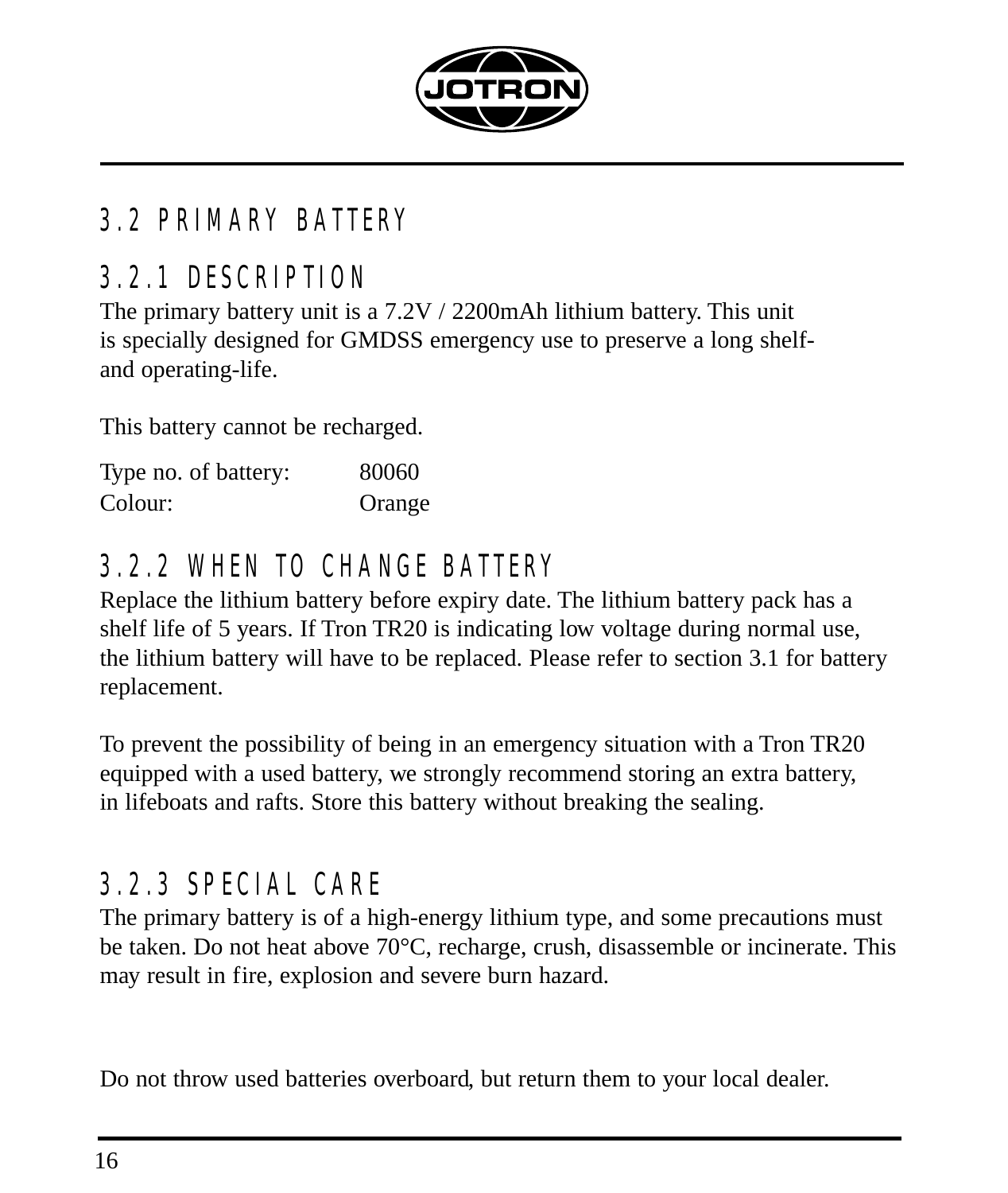![](_page_18_Picture_0.jpeg)

### 3.3 SECONDARY BATTERY AND CHARGER

### 3.3.1 USING THE NIMH BATTERY

Tron TR20 can be delivered with a rechargeable NiMH battery. This battery has a capacity of  $7.2V / 1500$ mAh. The battery is supplied uncharged and must be charged before use.

Type no. of battery: 80059 Colour: Dark grey

After recharging the battery, it can be used in the same way as the primary battery unit. The battery condition indicator on the main display shows the approximate status of the battery's charging condition, and will indicate when it is time for recharging.

For correct battery status indication, ensure that the type of battery in use must be selected. See chap. 4.3.8

Please refer to section 3.1 for battery replacement.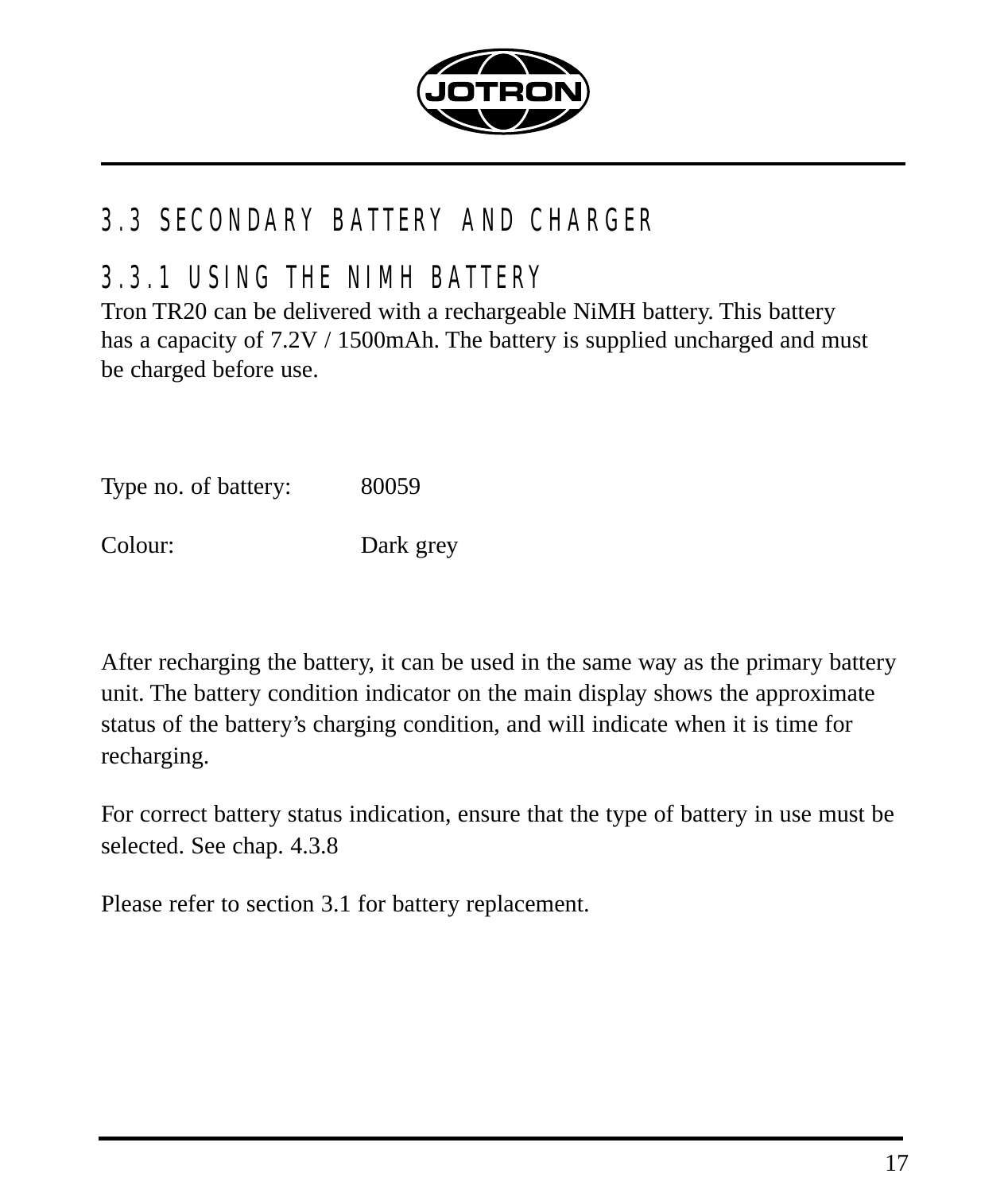![](_page_19_Picture_0.jpeg)

### 3.3.2 CHARGING THE BATTERY

The charger RCH-20 is a dual slot quick charger. The charger will accept a complete radio or the battery alone (see fig 4). If two batteries are present, the charger will automatically start fast charging the second battery when the first battery is fully charged. The first battery will then be trickle charged to keep it fully charged.

The charger will charge a fully discharged battery in approx. 3.5 hours.

![](_page_19_Picture_4.jpeg)

The charger operates from 12 – 24VDC or from 115 / 230VAC using an appropriate adapter. See section 9, Spare parts and accessories.

When using DC supply, the DC cable (80084) should be used. The connector is a standard 5.5mm AC adaptor type.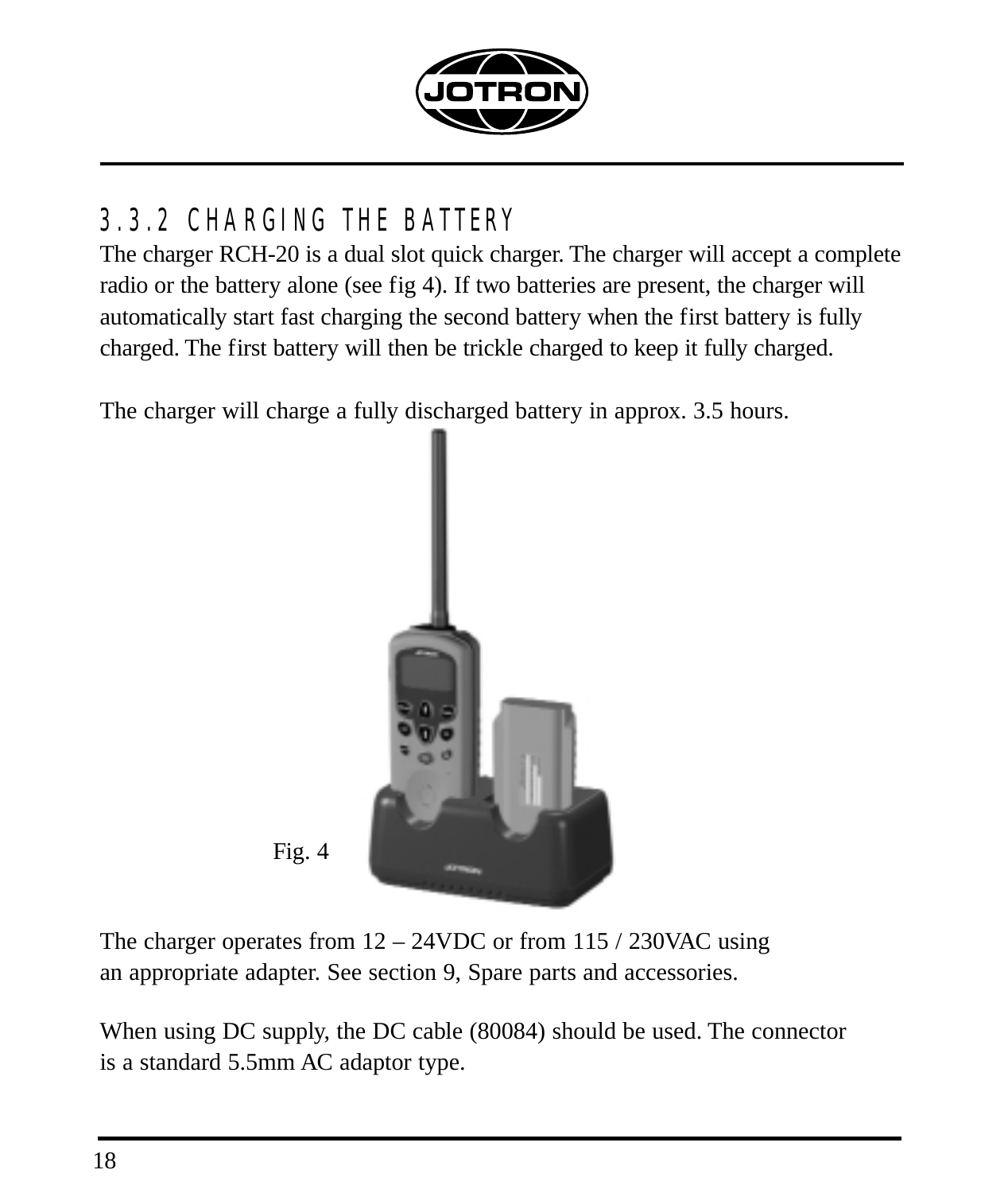![](_page_20_Picture_0.jpeg)

To prevent problems with wrong polarity the RCH-20 is designed to be independent of the power supply polarity.

The charger has two LED indicators, one for each battery. They have the following functions:

| Flashing orange -            | No battery detected                |
|------------------------------|------------------------------------|
| Flashing red<br>$\sim$       | Battery detected, trickle charging |
| Continuous red<br>$\sim$ $-$ | Fast charging                      |
| Continuous green-            | Battery fully charged              |

### 3.4 NOTES ON CHARGING

The battery pack, 80059, is of NiMH type. To get the most out of your battery pack, a few precautions should be taken.

• Always charge the battery to full charge when charging.

• All rechargeable batteries lose charge while stored. The rate is dependent on the temperature. When stored at 25°C a fully charged battery will have more than 50% capacity after a few months, while at  $45^{\circ}$ C it might be down at 50% after approx one month.

• Although it is possible to charge the battery while the Tron TR20 is switched on it is recommended to charge with the radio switched off. Otherwise the current consumption of the radio may confuse the charger to terminate before full charge is reached.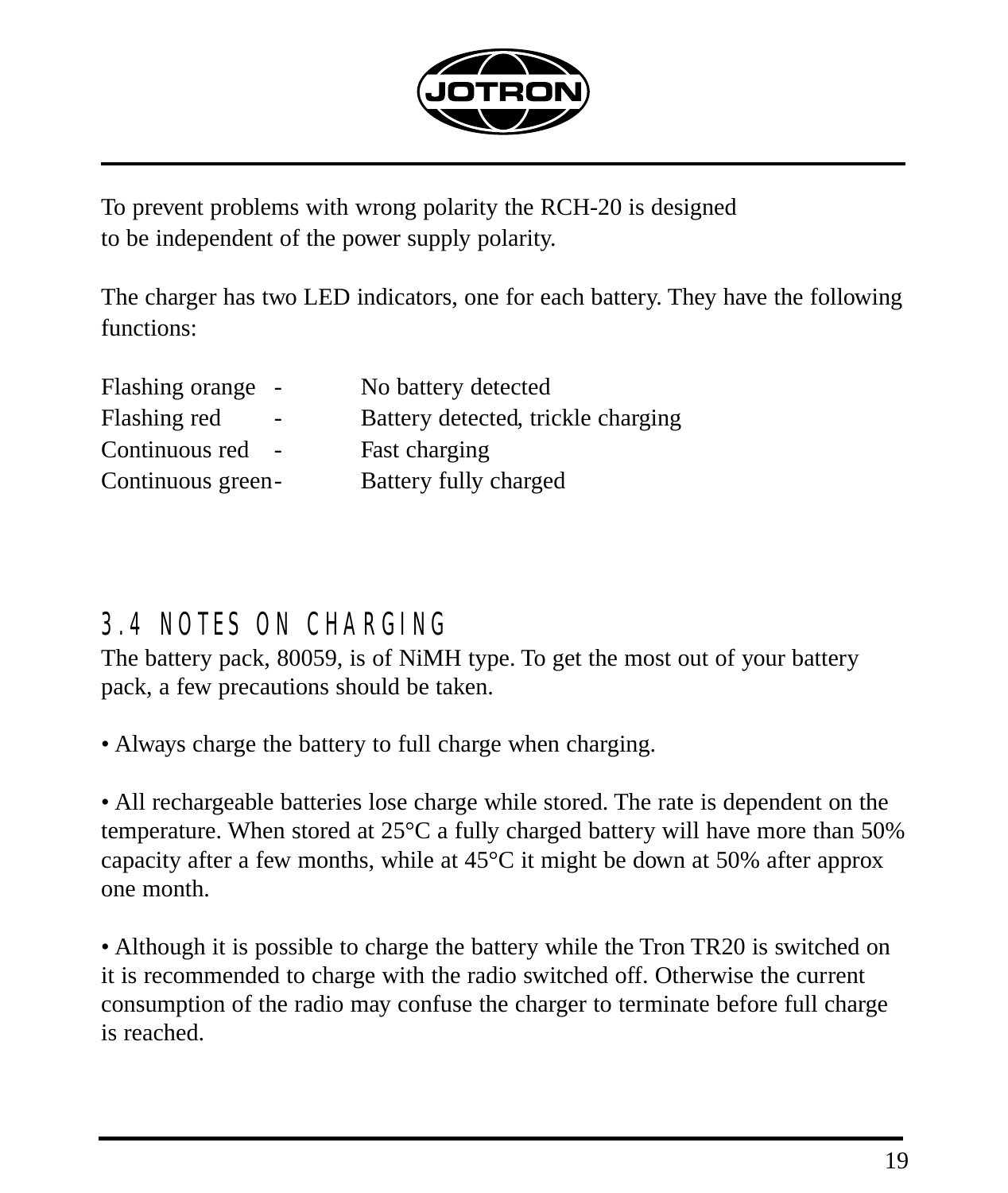![](_page_21_Picture_0.jpeg)

• If the battery has been totally discharged (below the Tron TR20 switch off threshold), or stored for a long time, the charger may terminate before full charge is reached.

In this case do as follows:

- Insert the battery and charge for a few minutes.
- Discharge the battery by inserting it into the radio, and press PTT a few times.
- Start charging.

• Never short-circuit, solder, reverse charge, crush, disassemble or incinerate. This may result in fire, explosion and severe burn hazard.

• Avoid charging under 0°C or over 40°C.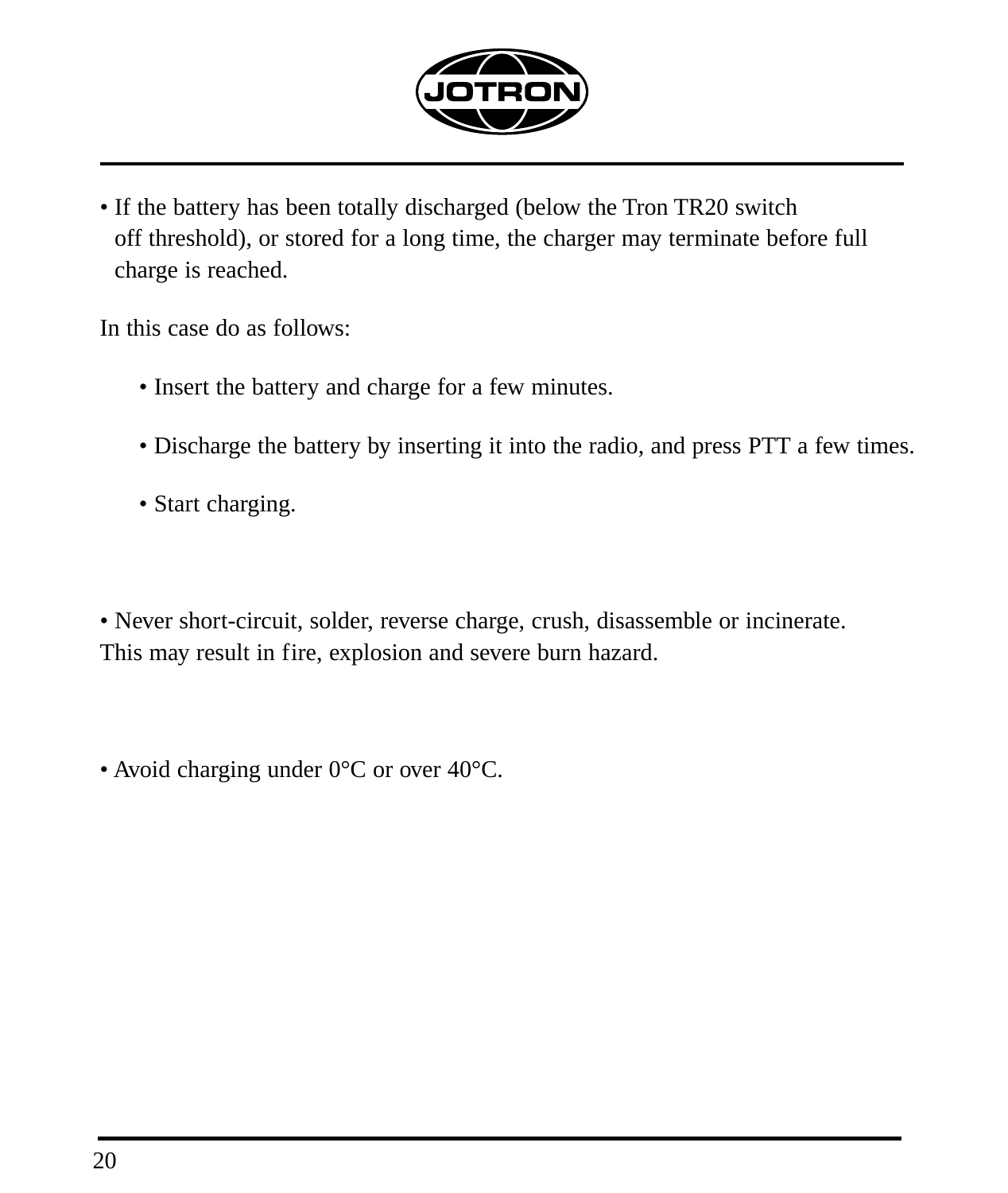![](_page_22_Picture_0.jpeg)

# 4 CONFIGURING THE TRON TR20

The operation of Tron TR20 is based on function keys and menus. The display indicates the chosen function by an arrow. To return to standard screen after operating the function keys, press «Enter»(11). To return to standard screen after entering the menus, press «Menu»(3).

### 4.1 STANDARD SCREEN

This is the standard/default screen for the Tron TR20. The display returns to this mode after a break of more than 10 sec.

In this mode the arrow buttons  $(2\&9)$  adjusts the volume and the display gives a graphical volume indication.

The selected channel is indicated with channel number and frequency. The condition of the battery is indicated graphically at the top of the display and the symbol «HI» indicates that the transmitter is set to high output power.

![](_page_22_Picture_7.jpeg)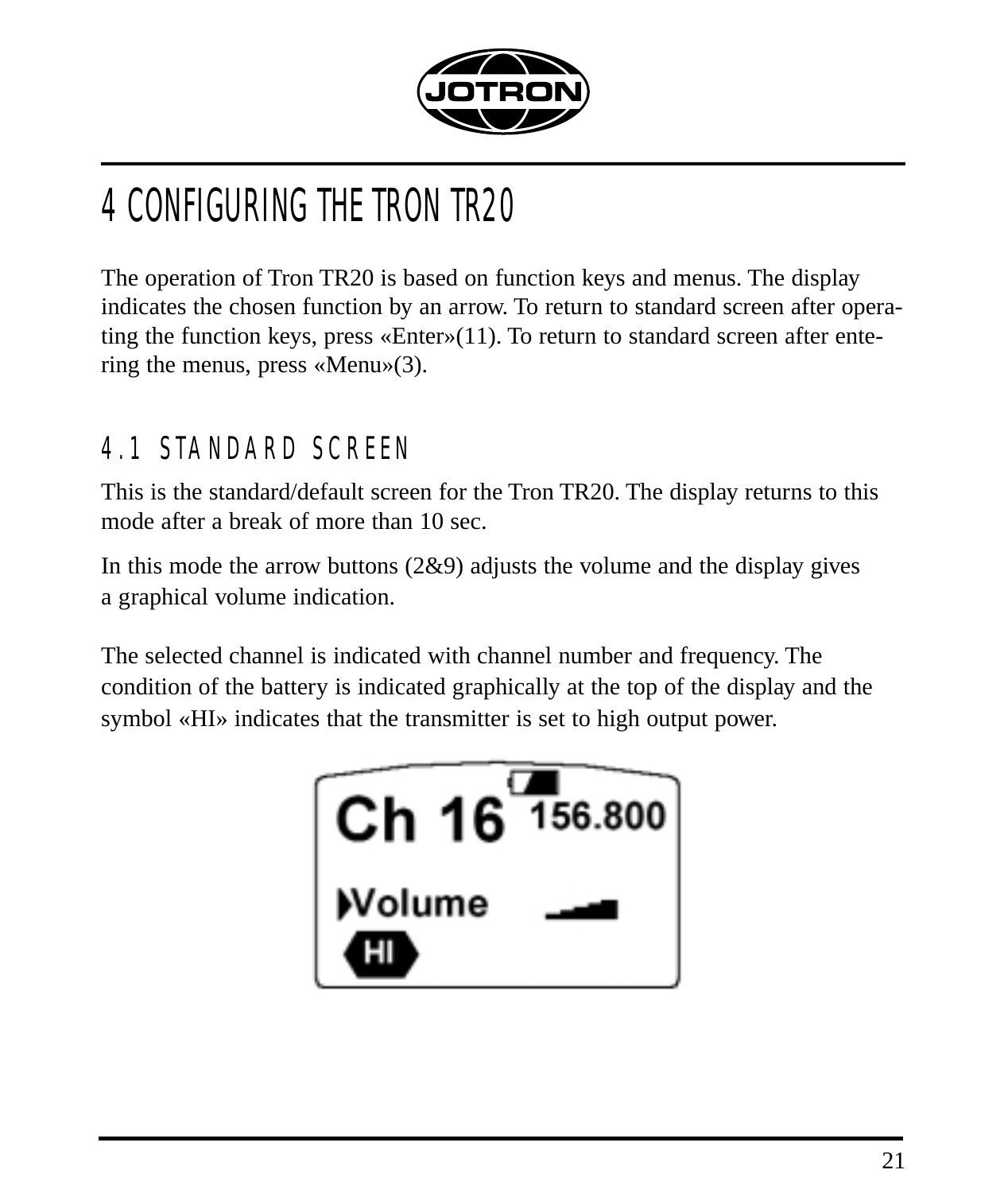![](_page_23_Picture_0.jpeg)

## 4.2 FUNCTION KEYS

Channel selection - CH

![](_page_23_Picture_3.jpeg)

To select the working channel, press the button «CH»(4). The channel is selected by

Squelch - SQ

![](_page_23_Picture_6.jpeg)

To adjust the squelch level, press the button  $\langle SQ\$ (10). The level is adjusted by pressing the arrow buttons (2&9), and the display gives a graphical indication of the level.

High and low output - Hi/Lo

![](_page_23_Picture_9.jpeg)

The «Hi/Lo»(5) button select between high and low output. When high output is select ed «HI» is indicated on the display. When low output is selected there is no indication on the display.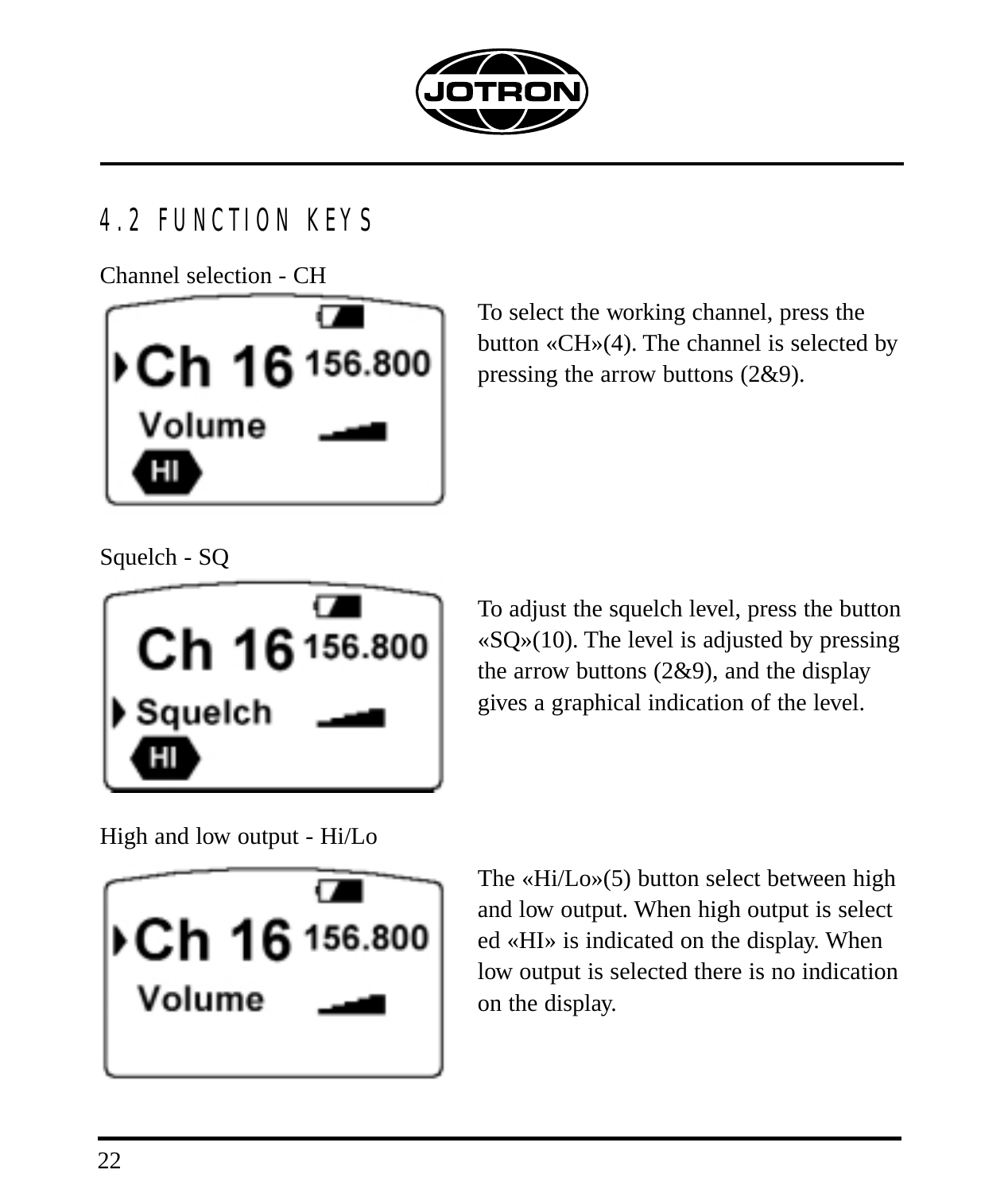![](_page_24_Picture_0.jpeg)

Channel 16

By pressing the red "16"(6) key, the Tron TR20 will enter channel 16. When on channel 16, PTT will function even if the key lock is enabled.

### TX Channel 16

![](_page_24_Picture_4.jpeg)

Default display on Tron TR20 during transmit.

### RX Channel 16

![](_page_24_Picture_7.jpeg)

When the Tron TR20 receive a signal the symbol «RX» is indicated in the display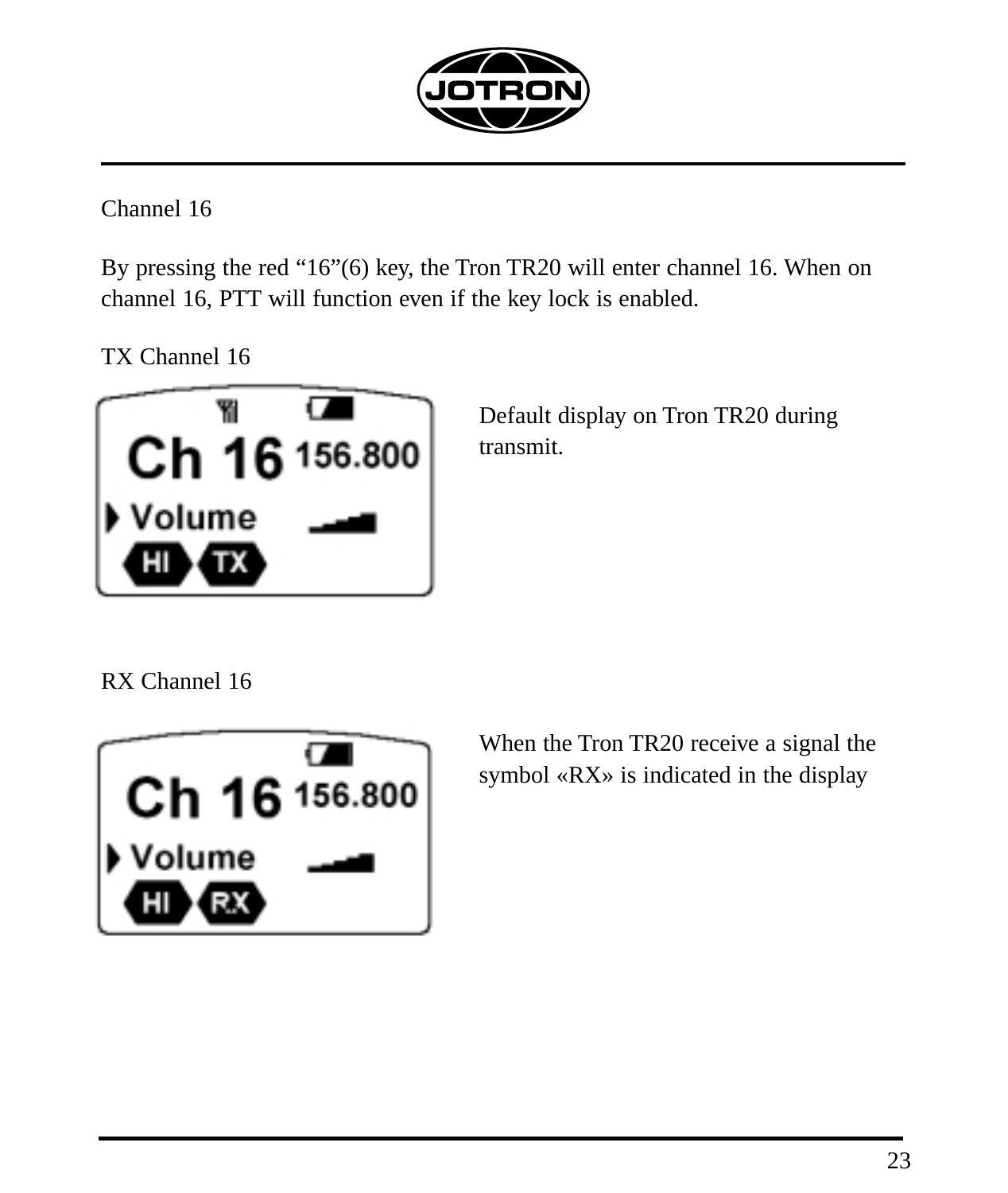![](_page_25_Picture_0.jpeg)

### 4.3 MAIN MENU

![](_page_25_Picture_2.jpeg)

When the «Menu»(3) key is pressed the operator has access to the main menu.

The menu will scroll when pressing the arrow keys (2&9). When the arrow is pointing at the required parameter, press enter (11) to select.

Press "Menu"(3) to return to the standard screen.

### 4.3.1 CONTRAST

![](_page_25_Picture_7.jpeg)

The contrast is adjusted by pressing the arrow buttons (2&9). The display gives a graphical indication of the level.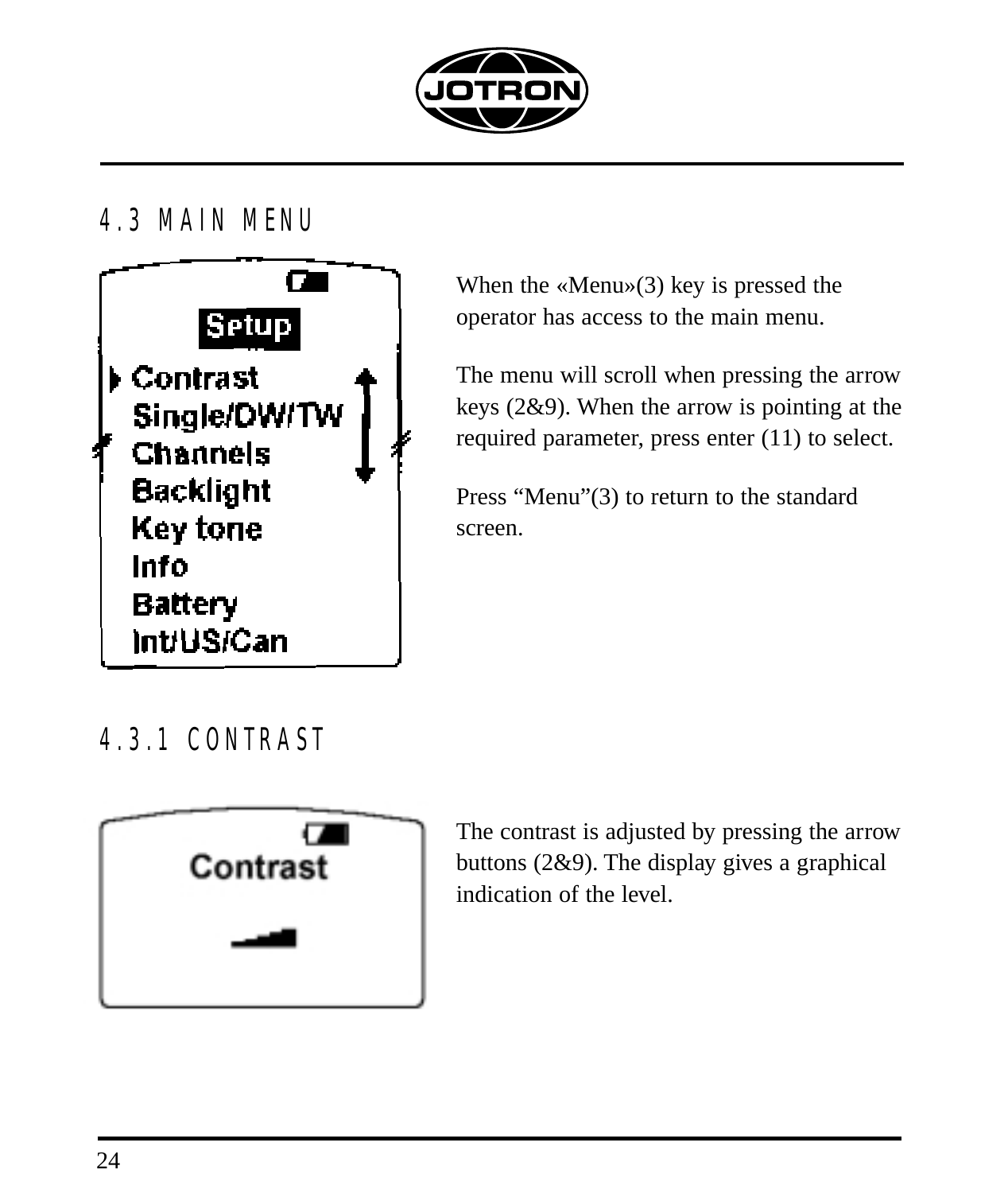![](_page_26_Picture_0.jpeg)

## 4.3.2 SINGLE / DW / TW

This feature enables Tron TR20 to check for signals at one, two or three channelsimultaneously. Single means normal operation at one channel (the working channel).

Dual Watch (DW) means that the radio is listening at the working channel and at channel 16 simultaneously.

Triple Watch (TW) means that the radio is listening at the working channel, at channel 16 and at a third user selectable channel simultaneously.

## SETUP OF DW

Press the Menu (3) Key and select Single/DW/TW

![](_page_26_Picture_7.jpeg)

Use the arrow keys (2&9) to move the cursor to DW, and press Enter (11).

Press Menu (3) to return to the main display.

![](_page_26_Picture_10.jpeg)

The working channel will then be displayed with large figures in the left part of the display, and channel 16 in the right part of the display.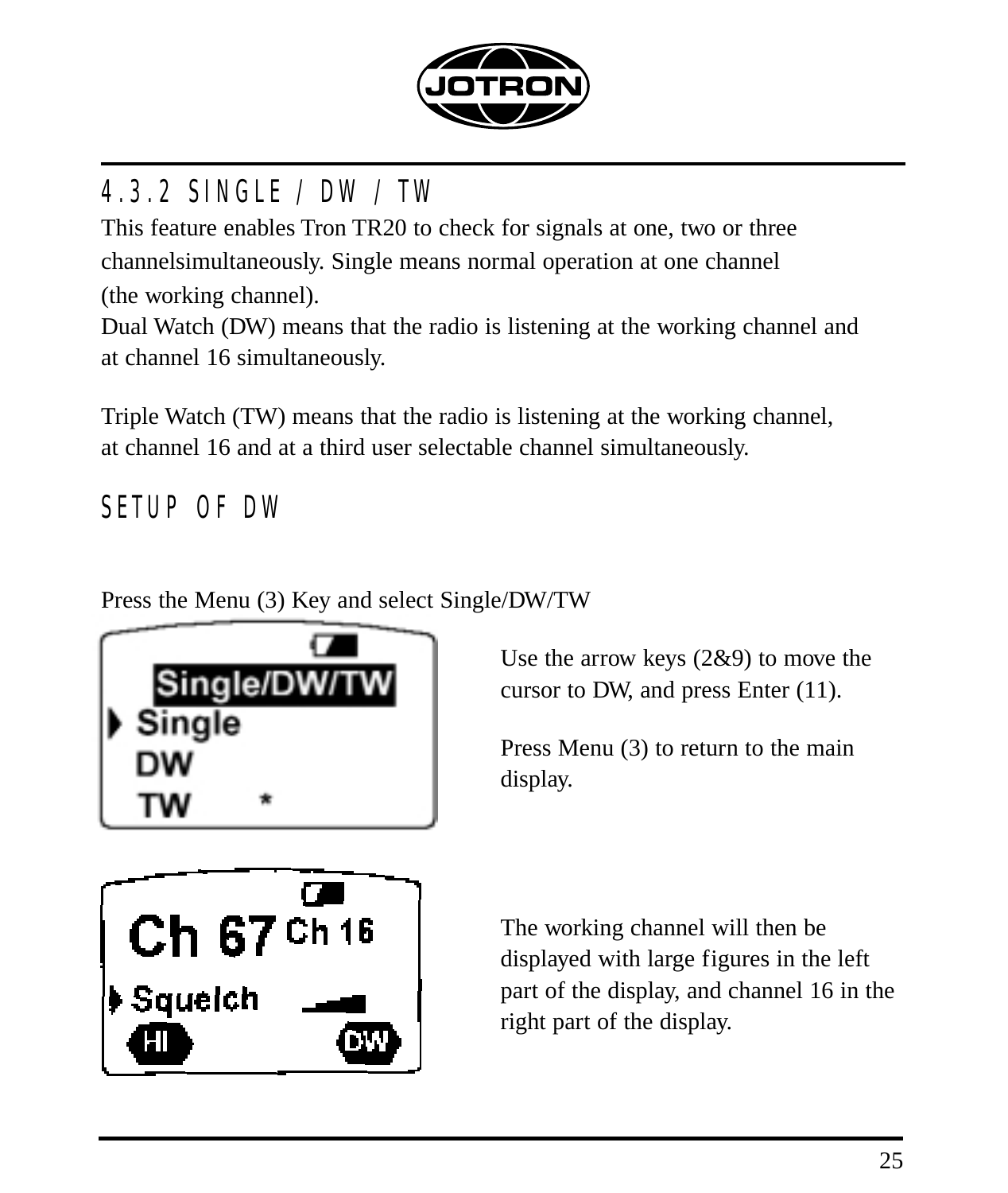![](_page_27_Picture_0.jpeg)

The working channel can be changed at any time by pressing the «CH» (4) key and using the arrow keys  $(2\&9)$  to select channel and then "Enter" (11) to confirm (ref 4.2).

### SETUP OF TW

First we have to select the third watch channel. Press the Menu (3) Key and select Channels.

![](_page_27_Picture_4.jpeg)

Use the arrow keys (2&9) to move the cursor to the wanted channel and press «Enter» (11) for one second to select. TW will then be displayed next to the selected channel. Press «Menu» (3) to return to the main display.

Press the Menu (3) Key and select Single/DW/TW

![](_page_27_Picture_7.jpeg)

Use the arrow keys (2&9) to move the cursor to TW, and press Enter (11).

Press Menu (3) to return to the main display.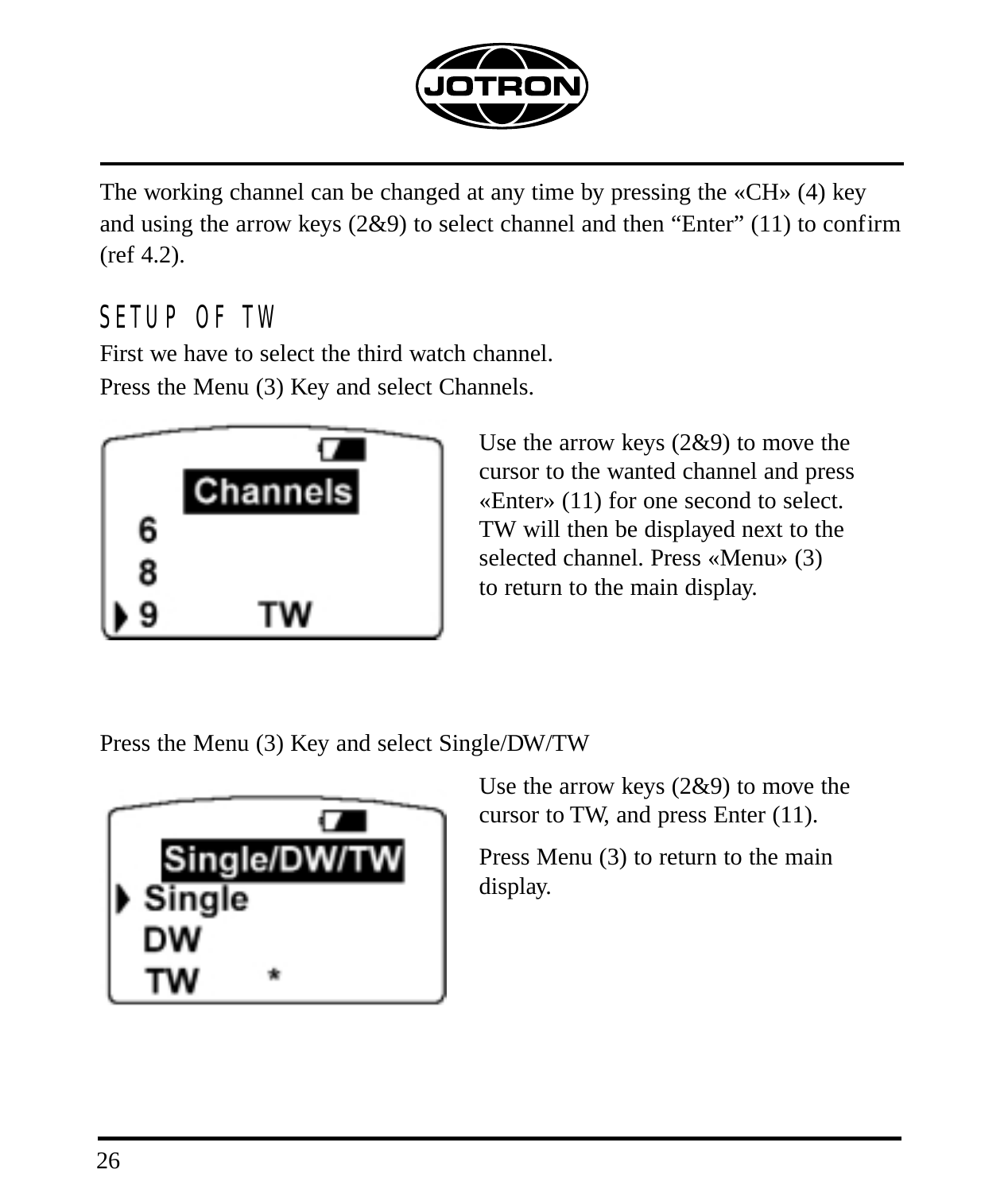![](_page_28_Picture_0.jpeg)

![](_page_28_Picture_1.jpeg)

The working channel will then be displayed with large figures in the left part of the display, channel 16 and the third watch channel in the right part of the display.

TW will then be indicated in the lower right corner of the display. The working channel can be changed at any time by pressing the «CH» (4) key and using the arrow keys  $(2\&9)$  to select channel and then «Enter»  $(11)$ to confirm (ref 4.2).

### **Switching DW/TW on and off.**

When double or triple watch is selected, DW or TW is turned on and off by pressing the «Enter» (11) key. When activated, «DW» or «TW› is indicated in the display.

When the Tron TR20 is in DW or TW and receives a signal, the channel number being received will be displayed on the left side of the display. If the «Enter» (11) key is pressed while receiving a signal, the Tron TR20 will switch to single watch and be able to transmit at the same channel.

To return to the original DW/TW setup, press «Enter»(11) again.

### **Note!**

The radio is not able to transmit when it is set to double or triple watch. To transmit, DW/TW has to be turned off by pressing the «Enter»(11) key.

However, if channel 16 is selected it is always possible to transmit, regardless of the DW/TW setting.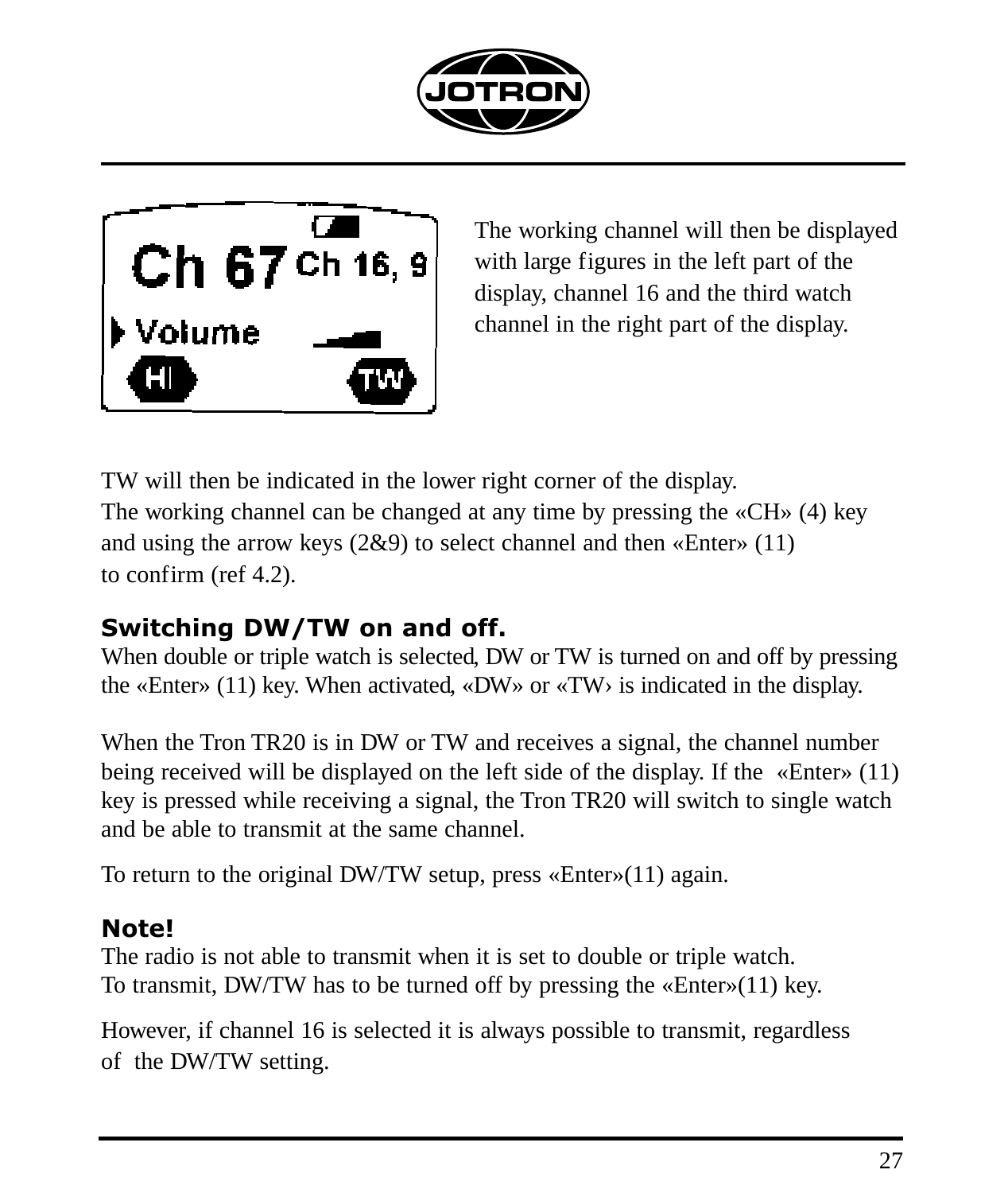![](_page_29_Picture_0.jpeg)

## 4.3.3 PERSONAL CHANNELS (TR20 PLUS ONLY)

Under this menu item it is possible to select personal channels. If any personal channels are selected,  $a \ll P$ » is indicated in the upper right corner of the display. Using the  $\ll$ CH» (4) and the arrow keys (2&9) will then scroll trough only the personal channels. If no personal channels are selected, all channels can be selected via the «CH» key.

### **How to deselect personal channels:**

Use arrow keys  $(2\&9)$  to move to the selected channel that are marked with an asterisk. Press "ENTER" to deselect channel. Deselecting of CH16 is only possible when all personal channels are deselected.

![](_page_29_Picture_5.jpeg)

To select personal channels, enter the channel menu and use the arrow keys (2&9) to select channels. Pressing «Enter» (11) will select them as personal channels. Any number of channels can be selected. When finished, press the «Menu» key (3). **Note!** Personal channel selection is not available on the Tron TR20 GMDSS version.

### 4.3.4 SCANNING (TR20 PLUS ONLY)

Scanning of channels will be initiated by pressing the "CH" button for more than 1 second. If personal channels are selected (look for "P" in upper right corner of the display) they are the only channels that will be scanned. Otherwise all channels will be scanned.

The scanning function can be stopped in two ways. Pressing the "CH" bottom stop the scanning and return to your working channel. Pressing the "Enter" bottom stop the scanning at the previous channel.

### NOTE!

The "PTT" bottom are disabled during scanning. Scanning must be stopped before the radio can transmit. The receiver power consumption is doubled during scanning.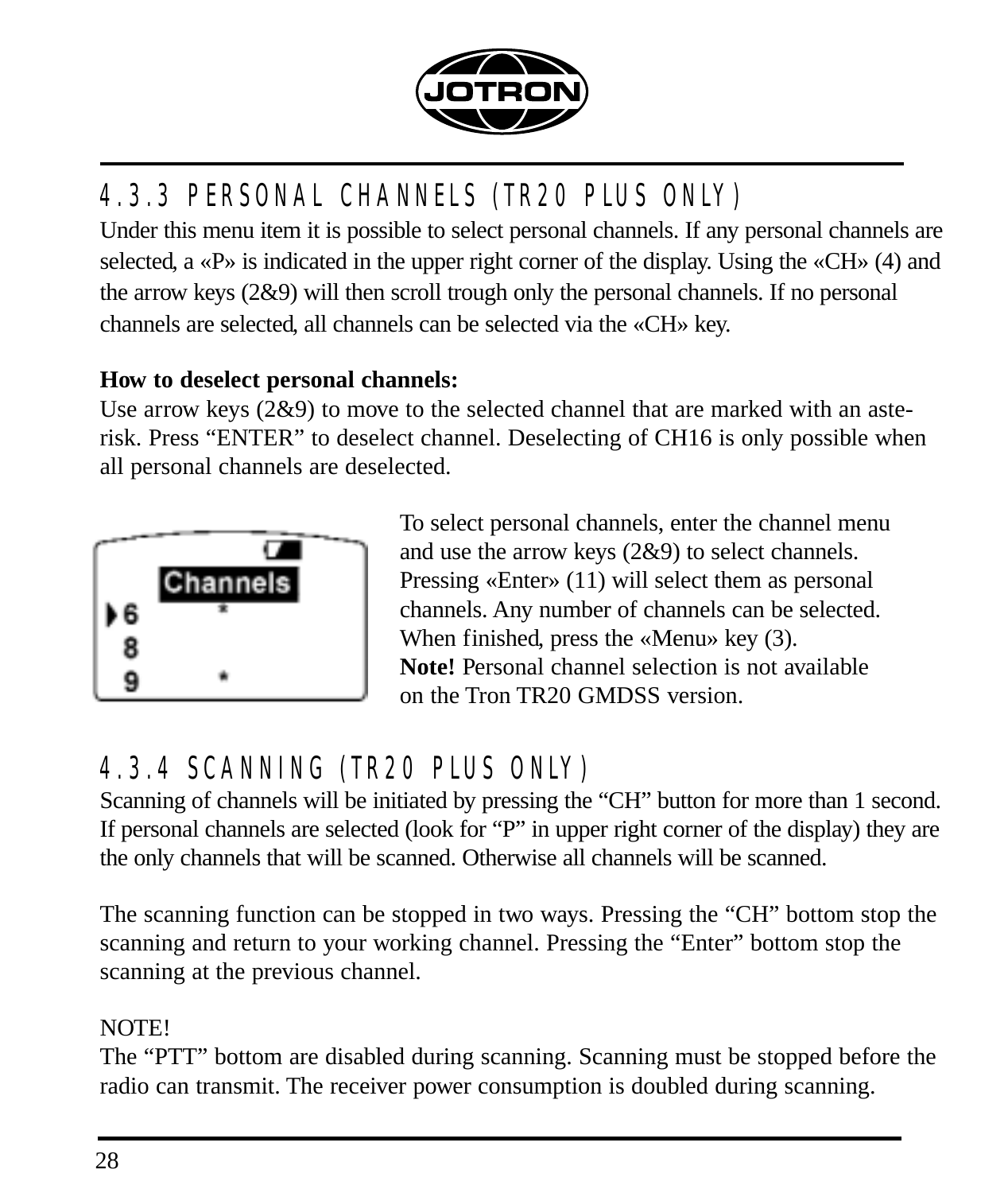![](_page_30_Picture_0.jpeg)

### 4.3.5 BACKLIGHT

![](_page_30_Picture_2.jpeg)

Under this menu it is possible to switch the backlight on or off. **Note!** On Tron TR20 GMDSS it is not possible to select «Off».

### 4.3.6 KEY TONE

![](_page_30_Picture_5.jpeg)

Under this menu item the key tone (beep) can be selected between high pitch, low pitch or switched off.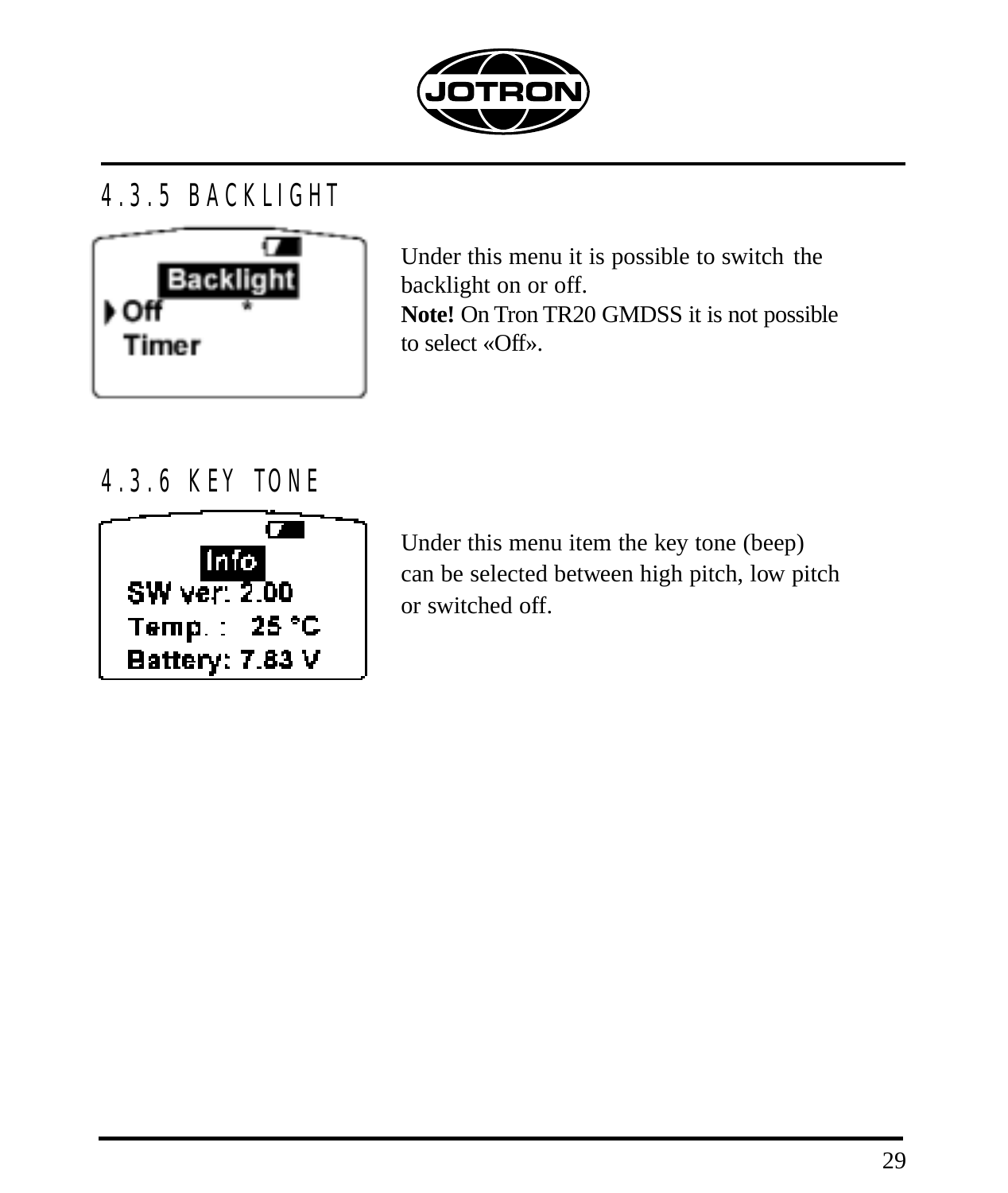![](_page_31_Picture_0.jpeg)

4.3.7 INFO

![](_page_31_Picture_2.jpeg)

Information on software version, temperature and battery status.

4.3.8 BATTERY

![](_page_31_Picture_5.jpeg)

To ensure correct battery status indication, the type of battery in use must be selected.

### 4.3.9 SELECT INTERNATIONAL, US OR CANADIAN CHANNEL SETS (TR20 PLUS ONLY)

There are three different channel sets incorporated in the Tron TR20 Plus. Those are the International with 35 duplex and 19 simplex channels, the US with 12 duplex and 39 simplex channels and Canada with 19 duplex and 38 simplex channels (See chapter 10 for complete listing).

![](_page_31_Picture_9.jpeg)

### **Press the Menu (3) and select "Int/US/Can"**

Use the arrow keys  $(2 \& 9)$  to move to the wanted channel set, and press Enter (11). If the International channel set is selected, there is no indication on the display. If the USA channel set is selected, a "US" is written in the right upper corner of the display. If the Canadian channels set is selected, "CA" is written in the right upper corner of the display.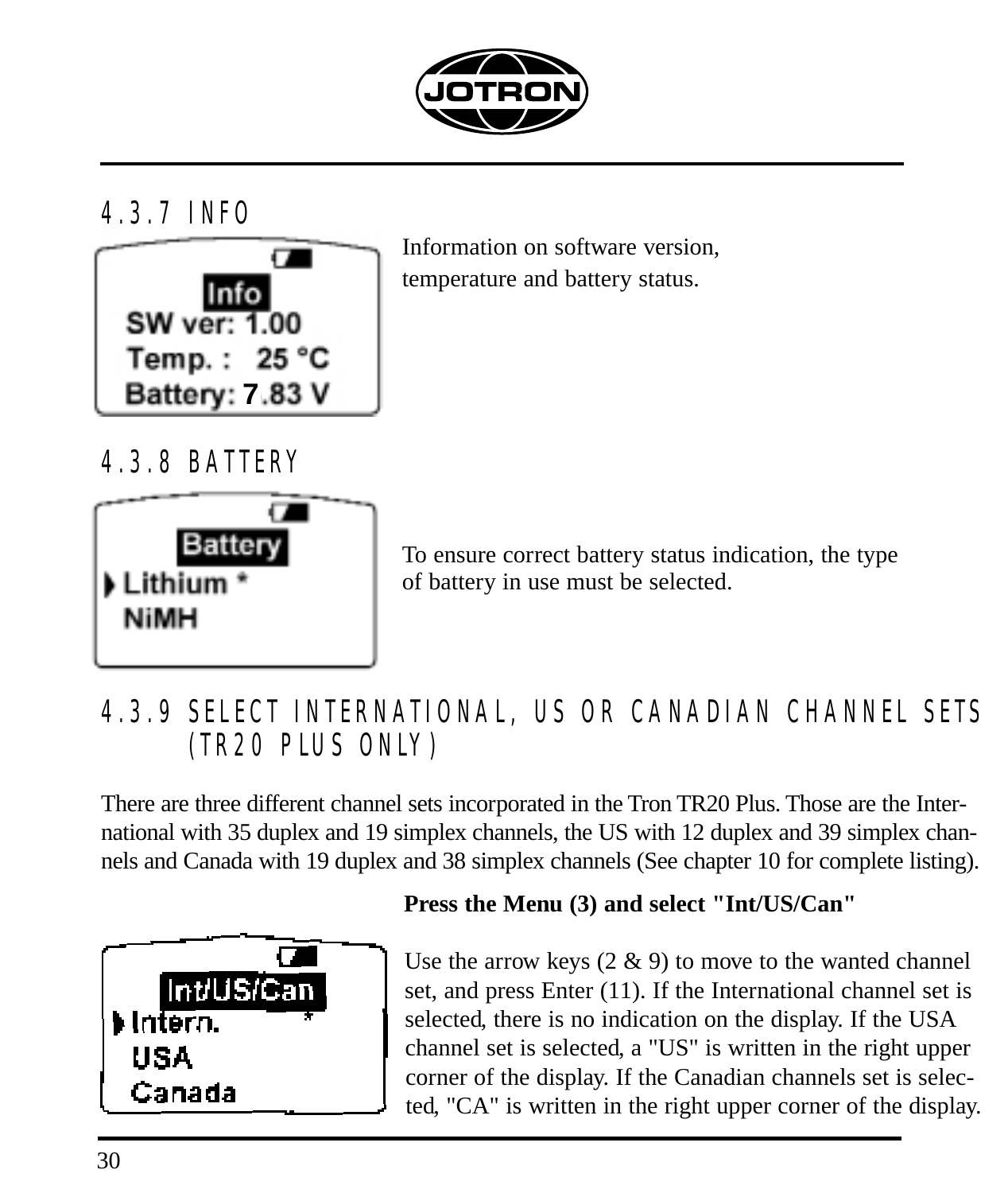![](_page_32_Picture_0.jpeg)

# 5 MENU FLOWCHART

![](_page_32_Figure_2.jpeg)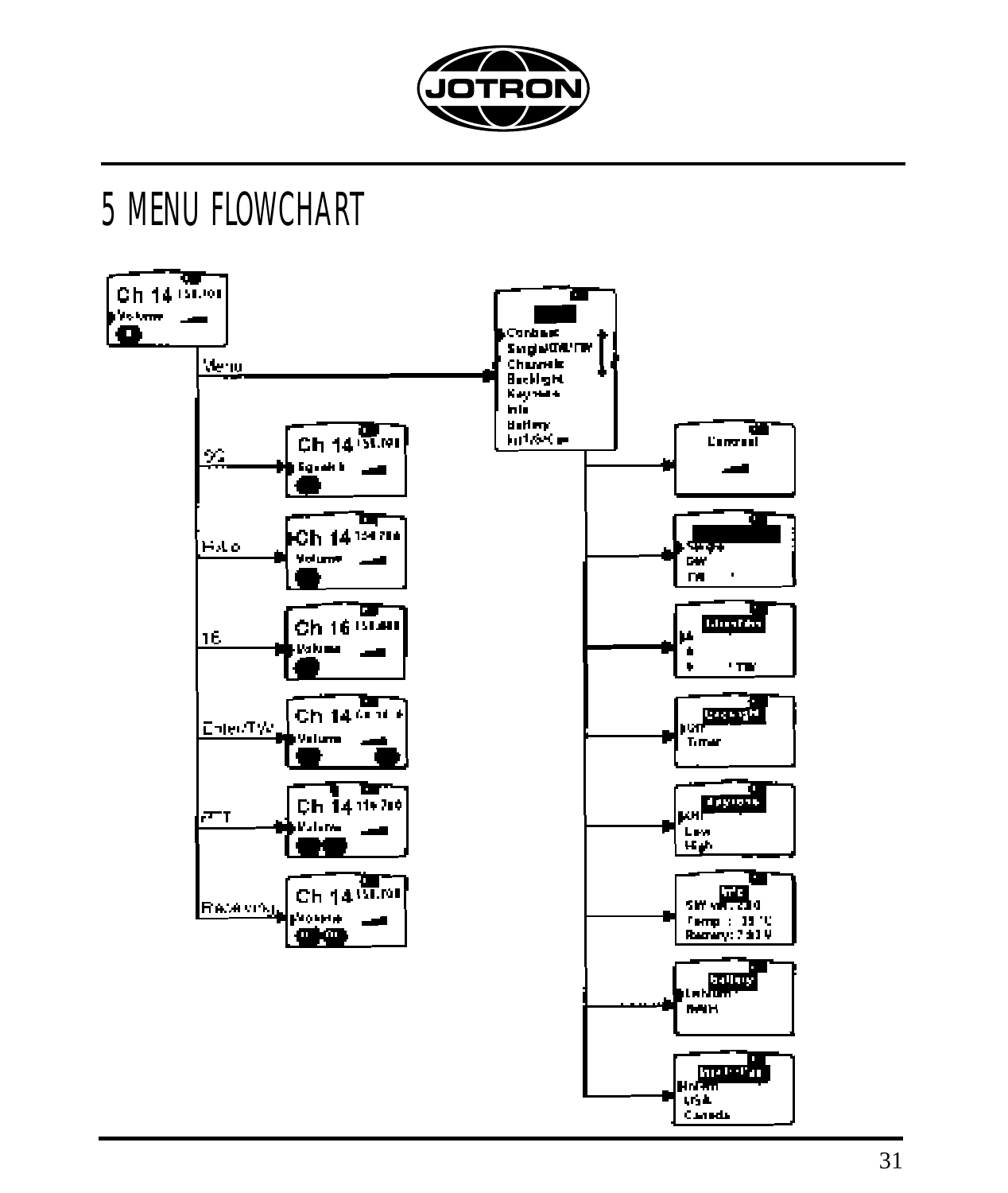![](_page_33_Picture_0.jpeg)

# 6 MAINTENANCE

## 6.1 HOW TO TAKE CARE OF YOUR TRON TR20

Tron TR20 is constructed to endure the rough maritime environment. Still the life is dependent on taking care of the equipment. It is a good practice to regularly inspect and test the equipment to detect error symptoms and prevent more serious problems.

### **To keep in mind during inspection:**

- If Tron TR20 has been immersed into seawater, it is good practice to clean it in fresh water.
- Inspect battery connection pins, the gasket and the locking/release device.
- Inspect the housing for defects, which can affect the water sealing.

## 6.2 REGULAR TEST PROCEDURE

It is important to perform regular testing to ensure proper operation in case of a distress situation. If Tron TR20 is used regularly, perform test every month. When Tron TR20 is stored in a lifeboat or raft, perform test at least once a year. In order to avoid using a sealed lithium battery, we recommend keeping one battery available for this purpose.

| <b>Step</b> | <b>Item</b>    | <b>Description</b>                                                                                                                         |
|-------------|----------------|--------------------------------------------------------------------------------------------------------------------------------------------|
|             | Housing        | Check the housing for mechanical defects and<br>and keys check that all keys are in good working order                                     |
|             | <b>Battery</b> | Check the battery status indicator and charge or change battery if needed.                                                                 |
|             | Transmit       | Check that the Tx indicator is visible when<br>transmitting. The Tx indicator indicates that carrier<br>is produced at the antenna output. |
|             | Communications | Communicate with another radio-telephone to<br>test test receive and transmit functions.                                                   |

### **Regular test procedure:**

### 6.3 CLEANING OF DIRT AND OIL

To clean away oil and dirt from the radio, use ordinary dish-soap and water. The water temperature can be up to  $45^{\circ}$ C. Finish of by rinsing with fresh water.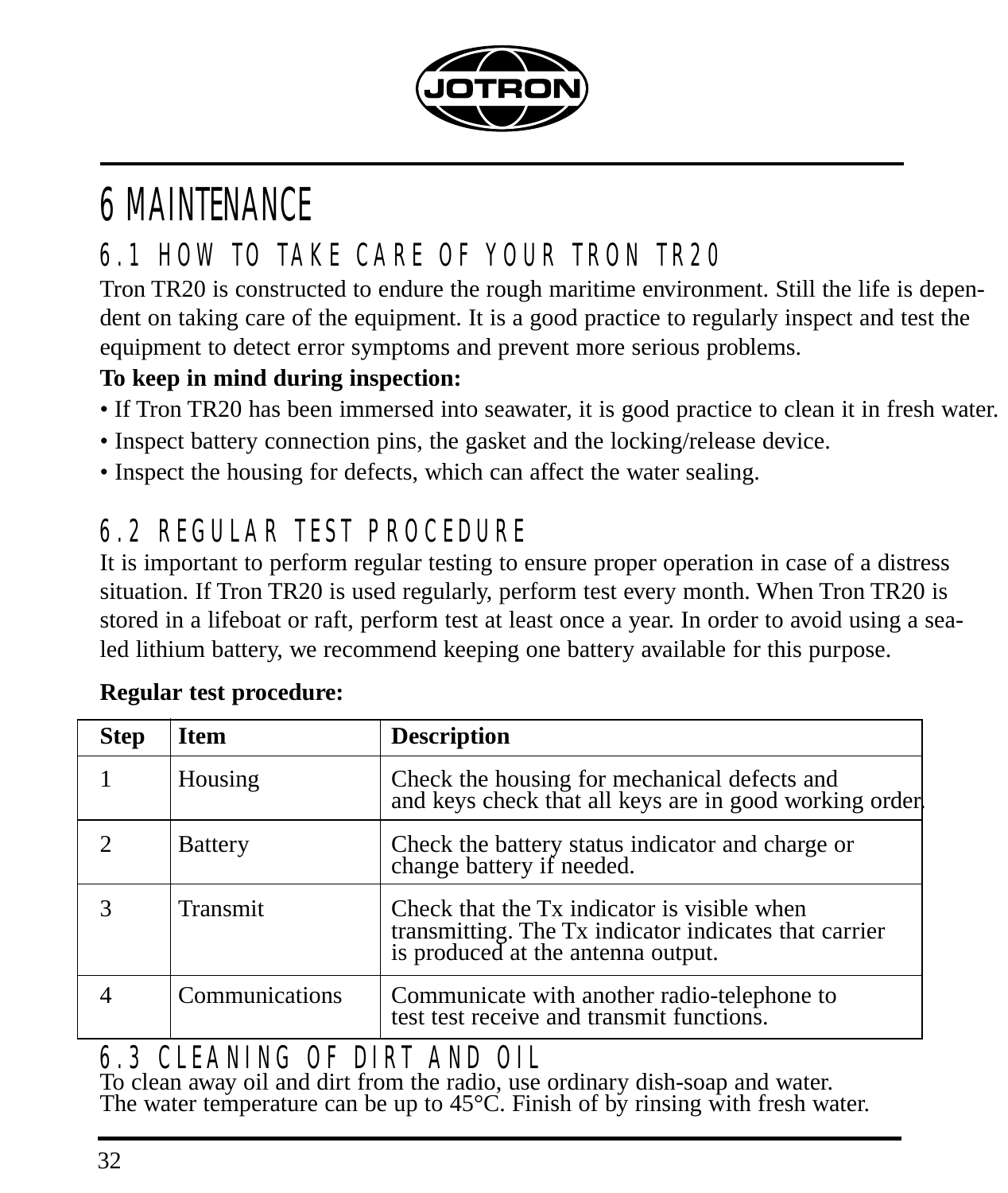![](_page_34_Picture_0.jpeg)

# 7 TROUBLESHOOTING

## 7.1 SERVICE AND WARRANTY

Your radio should seldom require service or repair. The unit is guaranteed for 1 year from date of retail sale.

Before shipping Tron TR20 for repair, please check the fundamental procedures on operation and battery condition.

If repair is necessary please contact the nearest JOTRON agent.

### **IMPORTANT!**

The Tron TR20 is a sealed waterproof radio and there are no user serviceable parts inside. It must never be opened, except by authorised JOTRON agents. Unauthorised disassembly will invalidate the warranty.

See the next chapter for failure diagnosis. This may be of help when discussing problems with a JOTRON agent.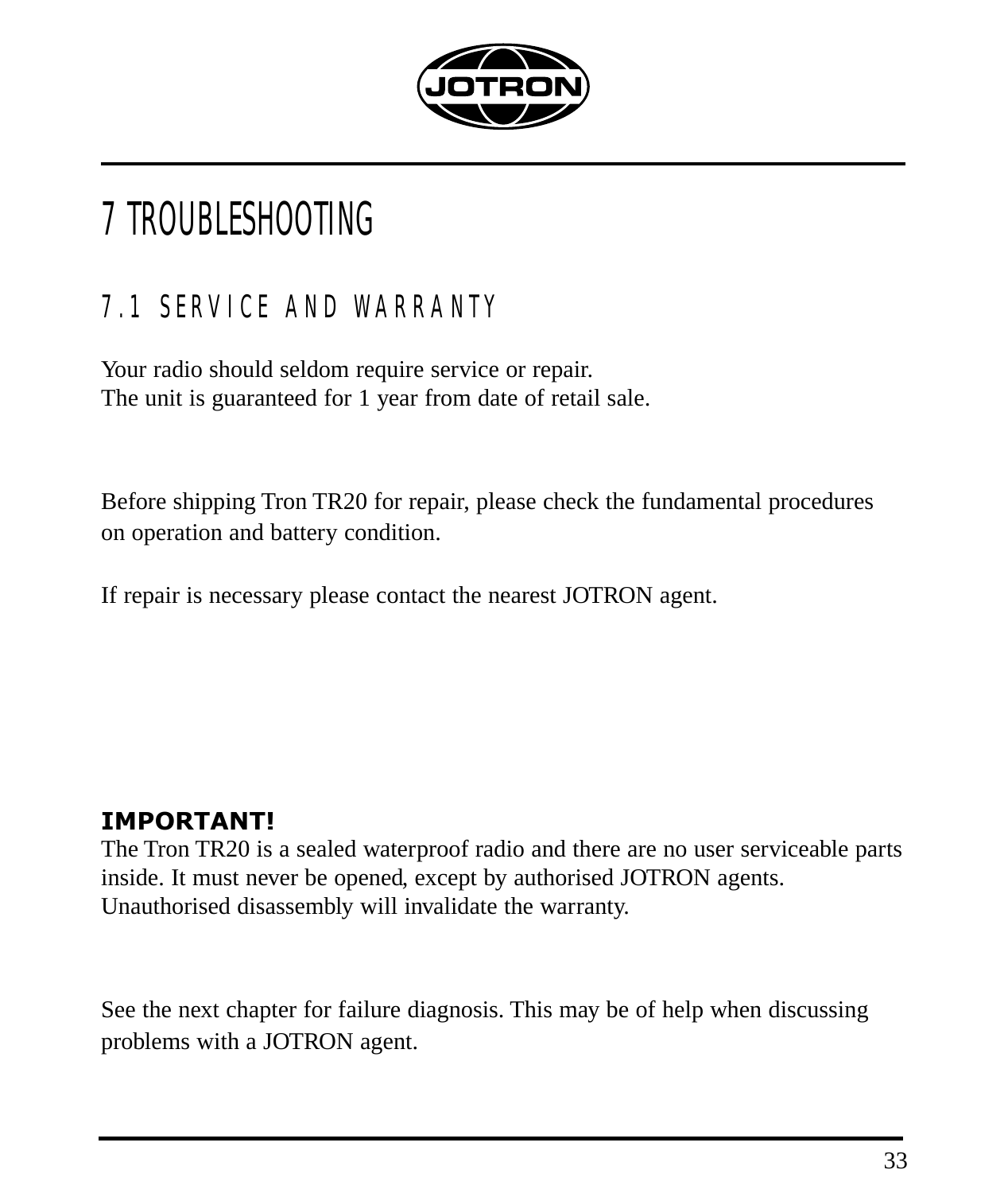![](_page_35_Picture_0.jpeg)

# 7.2 GUIDE TO TROUBLESHOOTING

### **Troubleshooting steps:**

| Problem                                             | <b>Possible causes</b>            | <b>Possible solutions</b>                                                                                                                          |
|-----------------------------------------------------|-----------------------------------|----------------------------------------------------------------------------------------------------------------------------------------------------|
| No indication on display                            | Battery is discharged.            | Charge or change battery<br>package.                                                                                                               |
| You know there is a signal<br>coming, but Tron TR20 | a) Squelch is muting.             | a) Adjust squelch to 0.                                                                                                                            |
| is not responding.                                  | b) Failure in receiver.           | b) An authorised agent must<br>service the unit.                                                                                                   |
| Tx indicator is on during                           | Use of wrong channel              | Use same channel number                                                                                                                            |
| transmitting but com-<br>munication is impossible.  | number.                           | as partner station.                                                                                                                                |
| E1 is indicated on the                              | Frequency synthe-sizer            | a) Try a reset by switching                                                                                                                        |
| display.                                            | is out of lock.                   | power OFF.                                                                                                                                         |
|                                                     |                                   | b) Failure in frequency synthe-                                                                                                                    |
|                                                     |                                   | sizer. An authorised agent                                                                                                                         |
|                                                     |                                   | must service the unit.                                                                                                                             |
| Tx indicator is not responding                      | a) DW or TW enabled               | a) Switch DW/TW off                                                                                                                                |
| during transmitting, and/or                         |                                   | b) An authorised agent                                                                                                                             |
| E2 is displayed                                     | b) Failure in transmitter.        | must service the unit.                                                                                                                             |
| Can't change to                                     | a) personal channels              | a) Press "Menu-> Channels"                                                                                                                         |
| desired channel                                     | is selected                       | and deselect the marked channels.                                                                                                                  |
| (TR20 PLUS)                                         | b) Not programmed                 | IMPORTANT! Deslect all, but CH16 and                                                                                                               |
|                                                     | channel from factory or<br>agent. | then deselct CH16 as the last channel. This<br>is because selction of CH16 is always done<br>when you select one or more channels in<br>this menu. |
|                                                     |                                   | b) Your sales representative can                                                                                                                   |
|                                                     |                                   | program custom channels wanted,                                                                                                                    |
|                                                     |                                   | if allowed by the local authorities.                                                                                                               |
| Battery indicator only 30% after                    | Battery indicator set to          | Change to correct battery type.                                                                                                                    |
| full re-charge                                      | lithium, when NiMH battery        | See chap. 4.3.8                                                                                                                                    |
|                                                     | is in use.                        |                                                                                                                                                    |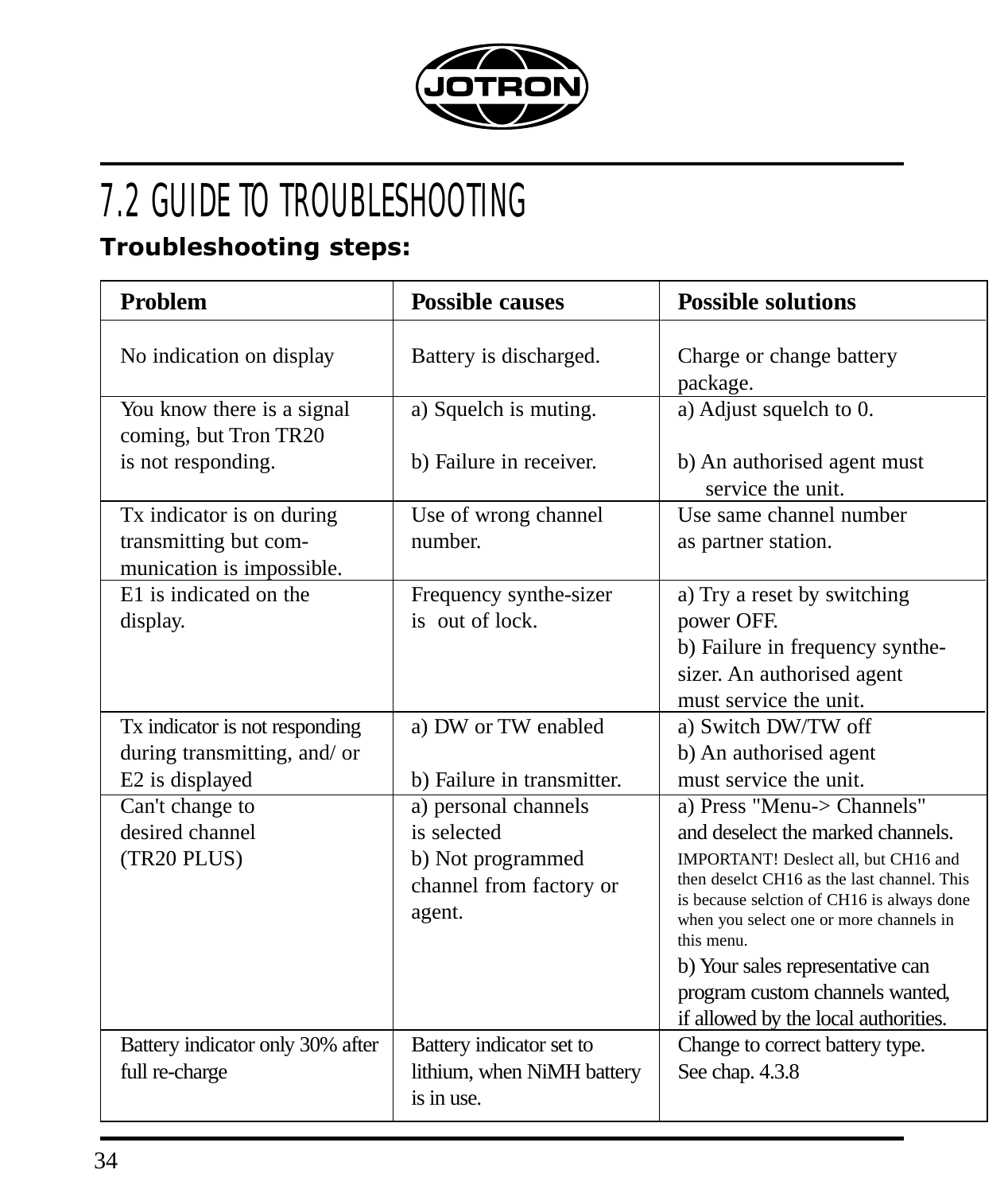![](_page_36_Picture_0.jpeg)

# 8 SPECIFICATIONS

General Frequency range: 154 – 163 MHz Channel spacing: 25kHz (12.5kHz optional) Operating temperature range:  $-20$  to  $+55^{\circ}$ C. Battery life:  $> 8$  hours (Lithium battery,

Antenna connector: SMA AF output power internal:  $>200$ mW. AF output power external:  $>100$ mW.

Receiver Adjacent channel rejection: > 70dB  $\text{Blocking:}$  > 90dB Spurious response:  $> 70dB$ Harmonic distortion:  $<$  5%

**Transmitter** 

Harmonics and spurious: < 0.25µW Frequency error:  $\leq \pm 1.5$  kHz Adjacent channel power:  $\langle$  -70dBc

2W power output, 10-10-80) > 7 hours (1500mAh NiMH battery, 5W power output, 5-5-90)

Microphone connector: 2.5mm jack (Tron TR20 PLUS) Headset connector: 3.5mm jack (Tron TR20 PLUS) Size: 62mm wide x 160mm height x 41mm depth Weight: Approx. 420g with NiMH battery Approx. 350g with Lithium battery

Maximum usable sensitivity:  $\langle 1 \mu V \rangle$  for 20dB SINAD Intermodulation rejection: > 68dB RF output power:  $1W (Lo) / 5 W (Hi)$  Tron TR20 PLUS

1W (Lo) / 2 W (Hi) Tron TR20 GMDSS

| Charger                                                          |                                       |  |
|------------------------------------------------------------------|---------------------------------------|--|
| Dual slot fast charger with trickle charging.                    |                                       |  |
| Operates on 12–24 DC, or 115/230VAC with external mains adapter. |                                       |  |
| Wall and table mountable.                                        |                                       |  |
| Size:                                                            | 155mm wide x 69mm height x 83mm depth |  |
| Weight:                                                          | Approx. $300g$                        |  |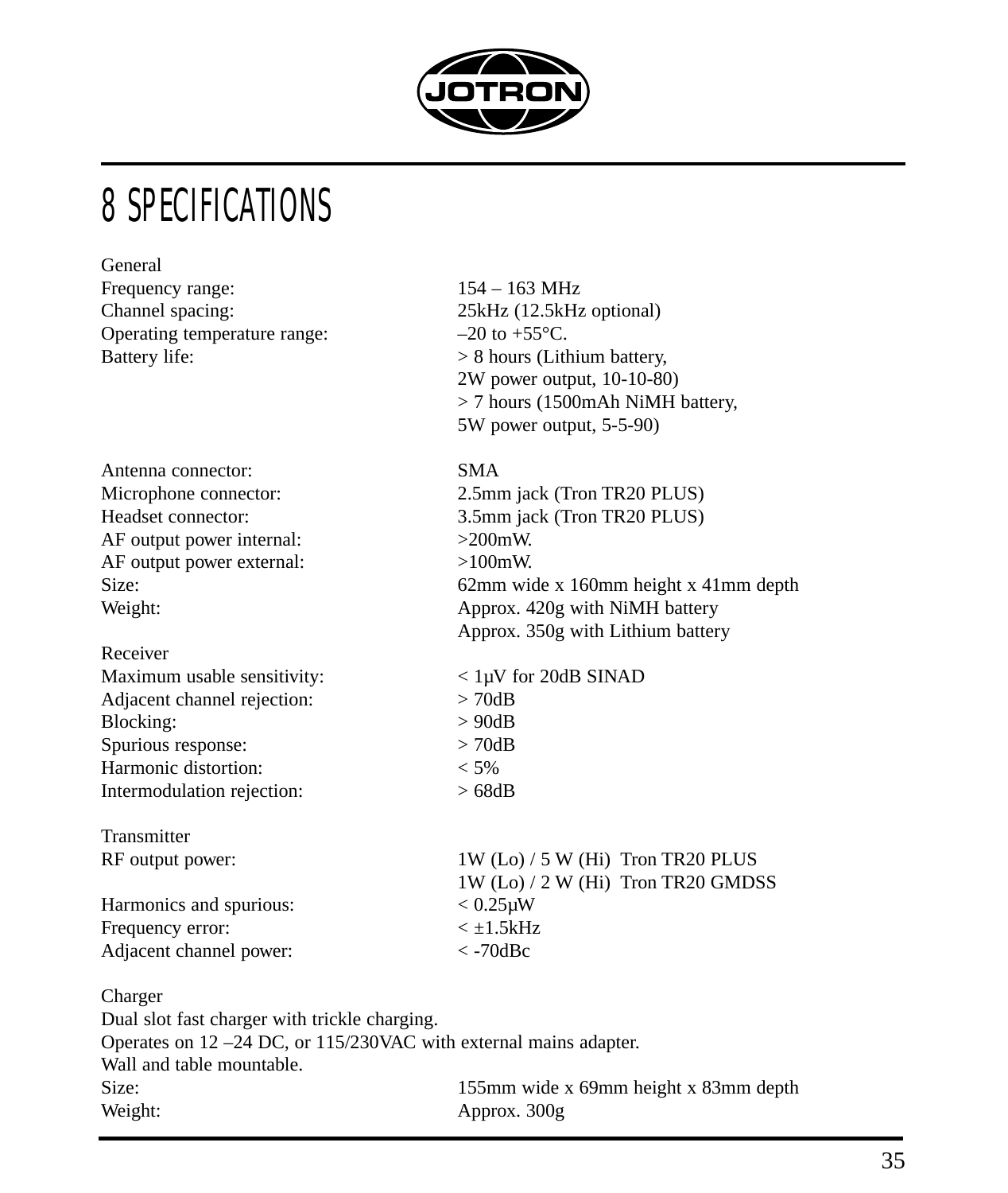![](_page_37_Picture_0.jpeg)

# 9 SPARE PARTS AND ACCESSORIES

| P/N    | <b>Description</b>                           |
|--------|----------------------------------------------|
| •99930 | Tron TR-20 GMDSS, transceiver only           |
| •99900 | Tron TR-20 PLUS, transceiver only            |
| •80060 | Lithium battery, not rechargeable.           |
| •80059 | NiMH 7.2V, 1500mAh rechargeable battery pack |
| •99920 | Dual slot fast charger for 80059 batteries.  |
| •80080 | Mains adapter for 99920 EURO style           |
| •80081 | Mains adapter for 99920 UK style             |
| •80082 | Mains adapter for 99920 US style             |
| •80084 | DC cable for $99920 (12 – 24 VDC operation)$ |
| •99880 | Spare antenna                                |
| •80083 | Wrist strap                                  |
| •80085 | <b>Fist Microphone</b>                       |
| •80364 | Carrier case                                 |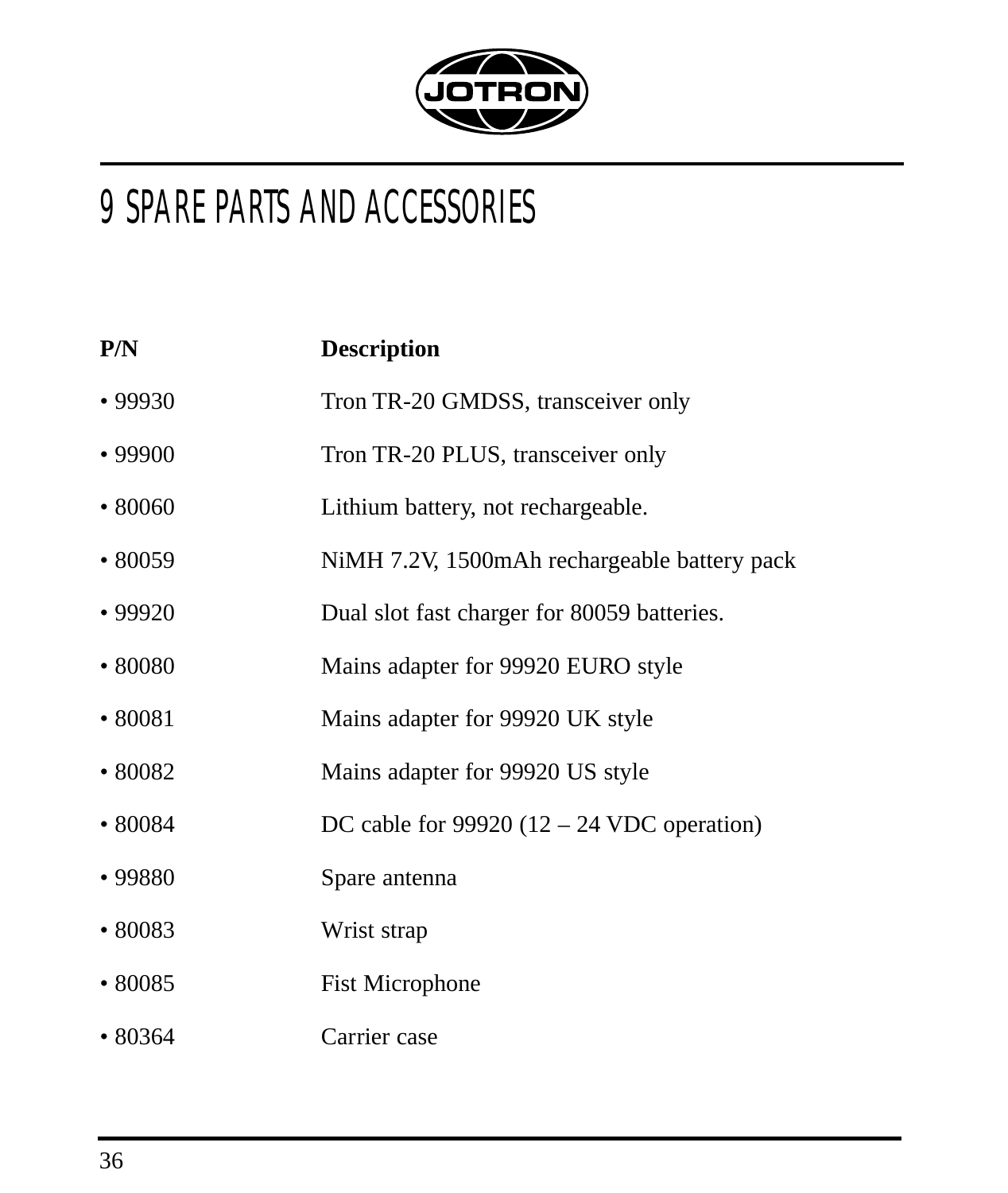![](_page_38_Picture_0.jpeg)

# 10 MARITIME VHF CHANNELS

| <b>Channel</b><br><b>Designators</b> | TX      | Int. RX | <b>USA RX</b>            | <b>CAN RX</b> | <b>GMDSS</b><br>channels |
|--------------------------------------|---------|---------|--------------------------|---------------|--------------------------|
| 60                                   | 156.025 | 160.625 | 156.025                  | 160.625       |                          |
| $\mathbf{1}$                         | 156.050 | 160.650 | 156.050                  | 160.650       |                          |
| 61                                   | 156.075 | 160.675 | 156.075                  | 156.075       |                          |
| $\overline{c}$                       | 156.100 | 160.700 | 156.100                  | 160.700       |                          |
| 62                                   | 156.125 | 160.725 | 156.125                  | 156.125       |                          |
| $\overline{3}$                       | 156.150 | 160.750 | 156.150                  | 160.750       |                          |
| 63                                   | 156.175 | 160.775 | 156.175                  | 160.775       |                          |
| $\overline{4}$                       | 156.200 | 160.800 | 156.200                  | 156.200       |                          |
| 64                                   | 156.225 | 160.825 | 156.225                  | 160.825       |                          |
| 5                                    | 156.250 | 160.850 | 156.250                  | 156.250       |                          |
| 65                                   | 156.275 | 160.875 | 156.275                  | 156.275       |                          |
| 6                                    | 156.300 | 156.300 | 156.300                  | 156.300       | $\ast$                   |
| 66                                   | 156.325 | 160.925 | 156.325                  | 156.325       |                          |
| $\tau$                               | 156.350 | 160.950 | 156.350                  | 156.350       |                          |
| 67                                   | 156.375 | 156.375 | 156.375                  | 156.375       | $\ast$                   |
| 8                                    | 156.400 | 156.400 | 156.400                  | 156.400       | $\frac{1}{2}$            |
| 68                                   | 156.425 | 156.425 | 156.425                  | 156.425       | $\frac{1}{2}$            |
| 9                                    | 156.450 | 156.450 | 156.450                  | 156.450       | $\frac{1}{2}$            |
| 69                                   | 156.475 | 156.475 | 156.475                  | 156.475       | $\ast$                   |
| 10                                   | 156.500 | 156.500 | 156.500                  | 156.500       | $\ast$                   |
| 70                                   |         |         |                          |               | <b>DSC</b>               |
| 11                                   | 156.550 | 156.550 | 156.550                  | 156.550       | $\frac{1}{2}$            |
| 71                                   | 156.575 | 156.575 | 156.575                  | 156.575       | $\ast$                   |
| 12                                   | 156.600 | 156.600 | 156.600                  | 156.600       | $\ast$                   |
| 72                                   | 156.625 | 156.625 | 156.625                  | 156.625       | $\ast$                   |
| 13                                   | 156.650 | 156.650 | 156.650                  | 156.650       | $\frac{1}{2}$            |
| 73                                   | 156.675 | 156.675 | 156.675                  | 156.675       | $\ast$                   |
| 14                                   | 156.700 | 156.700 | 156.700                  | 156.700       | $\ast$                   |
| 74                                   | 156.725 | 156.725 | 156.725                  | 156.725       | $\frac{1}{2}$            |
| 15                                   | 156.750 | 156.750 | 156.750                  | 156.750       | $\frac{1}{2}$            |
| 75                                   |         | 156.775 | 156.775                  |               |                          |
| 16                                   | 156.800 | 156.800 | 156.800                  | 156.800       | $\frac{1}{2}$            |
| 76                                   | L,      | 156.825 | 156.825                  |               |                          |
| М                                    | 157.850 | 157.850 | $\overline{\phantom{m}}$ |               |                          |
| M <sub>2</sub>                       | 161.425 | 161.425 | $\frac{1}{2}$            |               |                          |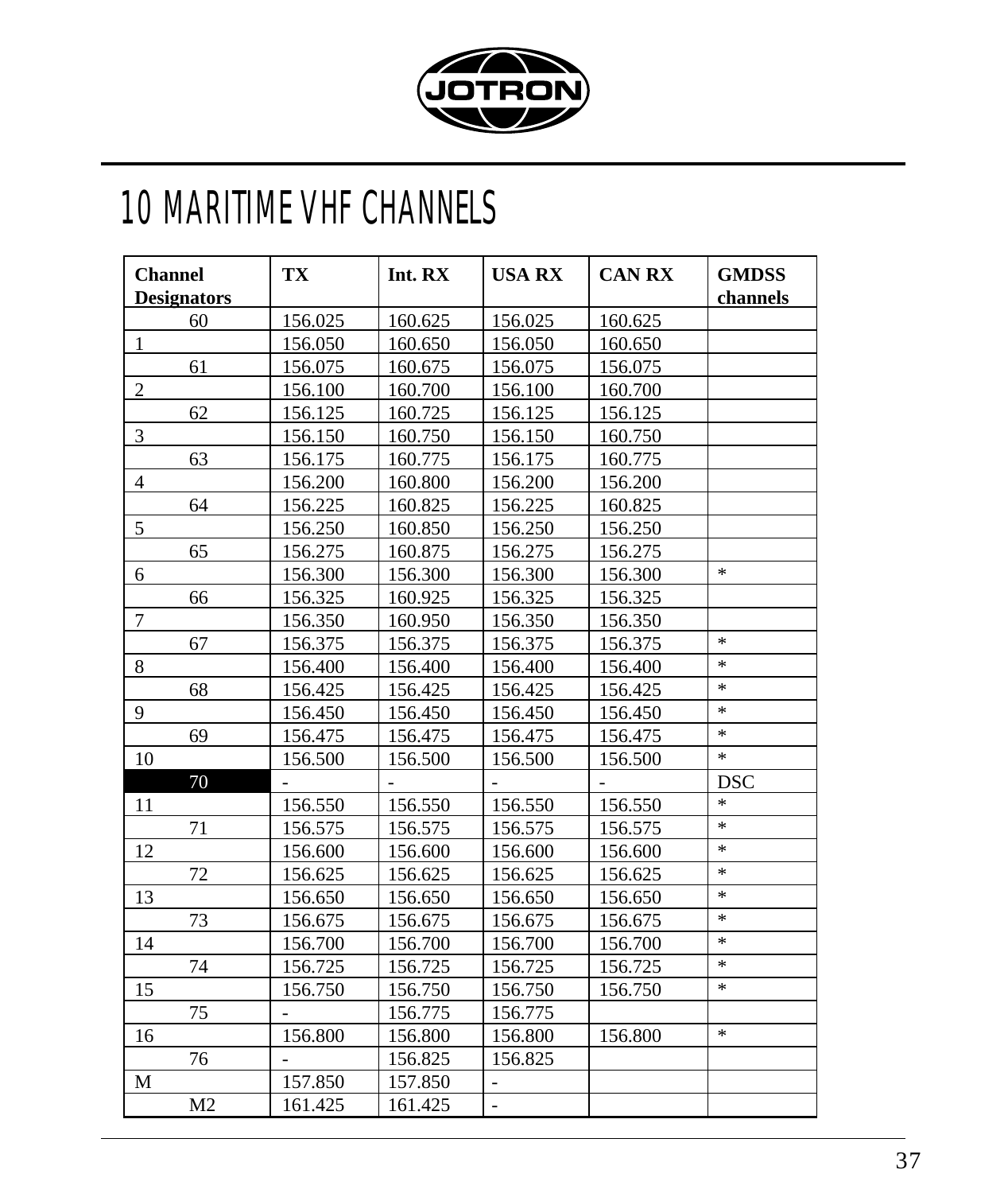![](_page_39_Picture_0.jpeg)

| <b>Channel</b>     | TX                           | Int. RX                  | <b>USA RX</b> | <b>CAN RX</b> | <b>GMDSS</b>  |
|--------------------|------------------------------|--------------------------|---------------|---------------|---------------|
| <b>Designators</b> |                              |                          |               |               | channels      |
| 17                 | 156.850                      | 156.850                  | 156.850       | 156.850       | $\frac{1}{2}$ |
| 77                 | 156.875                      | 156.875                  | 156.875       | 156.875       | $\ast$        |
| 18                 | 156.900                      | 161.500                  | 156.900       | 156.900       |               |
| 78                 | 156.925                      | 161.525                  | 156.925       | 156.925       |               |
| 19                 | 156.950                      | 161.550                  | 156.950       | 156.950       |               |
| 79                 | 156.975                      | 161.575                  | 156.975       | 156.975       |               |
| 20                 | 157.000                      | 161.600                  | 161.600       | 161.600       |               |
| 80                 | 157.025                      | 161.625                  | 157.025       | 157.025       |               |
| 21                 | 157.050                      | 161.650                  | 157.050       | 161.650       |               |
| 81                 | 157.075                      | 161.675                  | 157.075       | 157.075       |               |
| 22                 | 157.100                      | 161.700                  | 157.100       | 157.100       |               |
| 82                 | 157.125                      | 161.725                  | 157.125       | 157.125       |               |
| 23                 | 157.150                      | 161.750                  | 157.150       | 161.750       |               |
| 83                 | 157.175                      | 161.775                  | 157.175       | 161.775       |               |
| 24                 | 157.200                      | 161.800                  | 161.800       | 161.800       |               |
| 84                 | 157.225                      | 161.825                  | 161.825       | 161.825       |               |
| 25                 | 157.250                      | 161.850                  | 161.850       | 161.850       |               |
| 85                 | 157.275                      | 161.875                  | 161.875       | 161.875       |               |
| 26                 | 157.300                      | 161.900                  | 161.900       | 161.900       |               |
| 86                 | 157.325                      | 161.925                  | 161.925       | 161.925       |               |
| 27                 | 157.350                      | 161.950                  | 161.950       | 161.950       |               |
| 87                 | 157.375                      | 161.975                  | 161.975       | 161.975       |               |
| 28                 | 157.400                      | 162.000                  | 162.000       | 162.000       |               |
| 88                 | 157.425                      | 162.025                  | 157.425       | 162.025       |               |
| 29                 | $\overline{a}$               | $\overline{a}$           | 157.450       |               |               |
|                    |                              |                          |               |               |               |
| <b>WX01</b>        | $\overline{a}$               | $\frac{1}{2}$            | 162.550       |               |               |
| WX02               | $\overline{\phantom{m}}$     | $\overline{\phantom{a}}$ | 162.400       |               |               |
| <b>WX03</b>        | $\overline{\phantom{a}}$     | $\overline{\phantom{a}}$ | 162.475       |               |               |
| <b>WX04</b>        | $\qquad \qquad \blacksquare$ | $\frac{1}{2}$            | 162.425       |               |               |
| <b>WX05</b>        | $\overline{a}$               | $\overline{a}$           | 162.450       |               |               |
| <b>WX06</b>        | $\overline{a}$               | $\overline{a}$           | 162.500       |               |               |
| <b>WX07</b>        |                              | $\overline{a}$           | 162.525       |               |               |

The Jotron agent can insert additionally 20 national channels.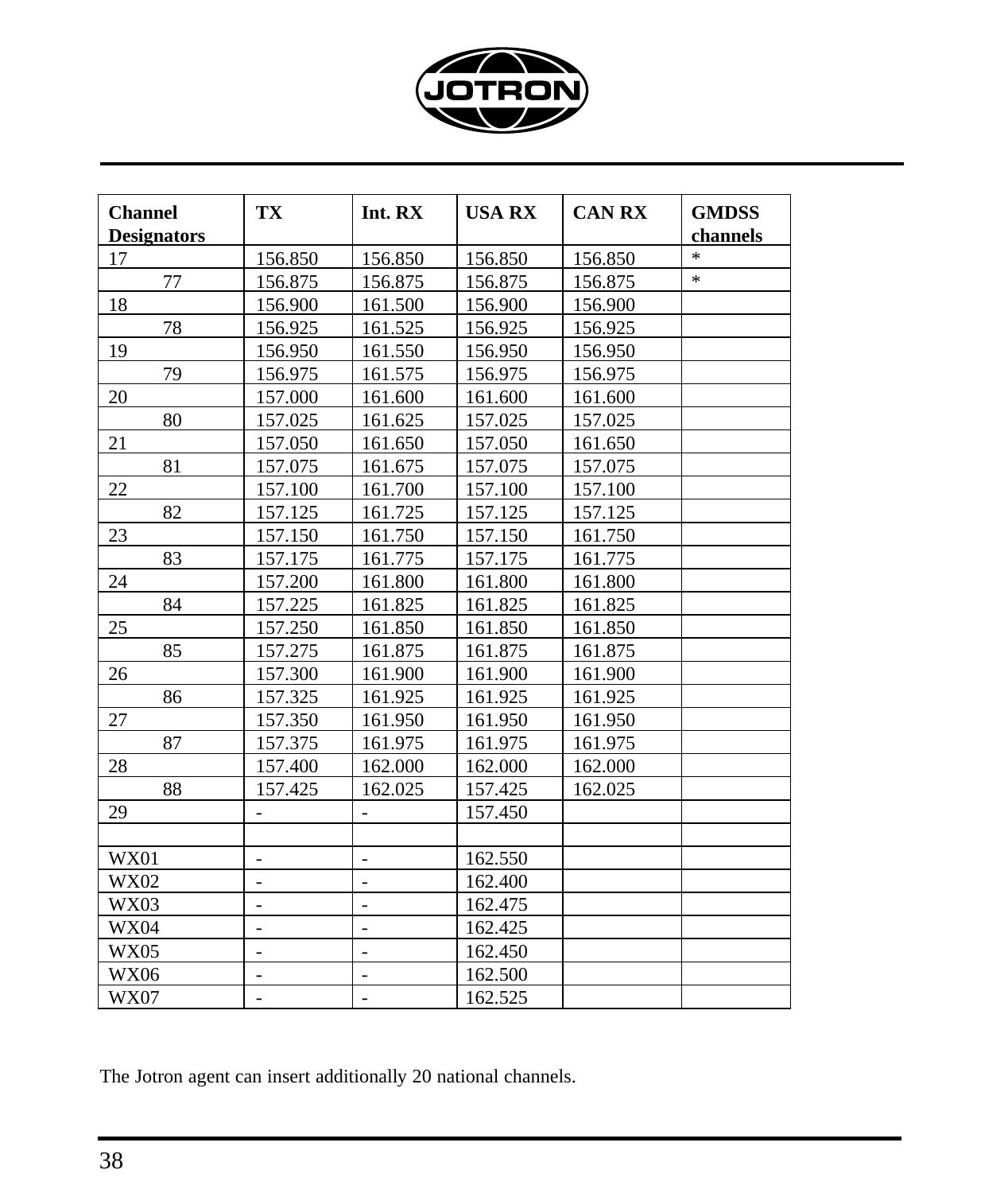![](_page_40_Picture_0.jpeg)

DISTRIBUTORS & SERVICE AGENTS OCTOBER 2002. Please look at www.jotron.com for latest update.  $* =$  main agents & distributors

**Antilles Netherland**

\*Zenitel Carribbean N.V. Willemstad, Curacao Tel +599 9 461 2577 Fax +599 9 461 2723 curacao@zenitel.biz www.zenitel.biz

#### **Argentina**

\*Industrial & Naval Group (ING) Buenos Aires  $+54$  11 4609 0007 Fax +54 11 4609 0008 info@ingsa.com.ar www.ingsa.com.ar

#### **Argentina**

Signal S.A. Buenos Aires<br>Tel +54.11  $+54$  11 4251 1167 Fax +54 11 4251 1506 signals@infovia.com.ar

#### **Australia**

Rubin Group Pty Ltd New South Wales  $+6129439233$ Fax +612 9439 2278 marine@rubin.com.au www.rubin.com.au

#### **Belgium**

\*Radio Holland Belgium N.V. Antwerpen  $Tel$  +32 3 320 99 60 Fax +32 3 320 99 61 info@radioholland.be www.radioholland.be

#### **Belgium**

Radio Holland Belgium N.V. **Zeebrugge** Tel +32 50 55 98 55 Fax +32 50 55 98 56 info@radioholland.be www.radioholland.be

#### **Brazil**

\*Metalock do Brasil Ltda Santos Tel +55 13 3222 4686 Fax +55 13 3222 4088 santos@metalock.com.br www.metalock.com.br

#### **Brazil**

Belga Marine Electronica Ltd Rio De Janeiro<br>Tel +55 21 2 Tel +55 21 22537171 Fax +55 21 22335806 belga@belgamarine.com.br

#### **Bulgaria**

\*Elconsult Ltd. Varna Tel +359 52 234 493 Fax +359 52 600 999 elconsult@bulstar.net

#### **Canada**

\*Atlantic Electronics Limited Dartmouth, N.S. Tel +1 902 468 3628 Fax +1 902 468 6646 sales@ael.ca www.ael.ca

#### **Canada**

\*Radio Holland (Canada) Ltd. Vancouver, B.C. Tel +1 604 293 2900 Fax +1 604 293 2930 rhvancouver@radioholland.ca

#### **Canada**

Marine Industriel System Inc. Ouebec Tel +1 418 692 5005  $Fax + 14186921800$ 

#### **Canada**

Navcom Marine Inc. Montreal Tel +1 450 466 6638 Fax +1 450 466 8829

#### **Canada**

Scantech Inc. Quèbec<br>Tel +  $+1$  472 653 1772 Fax +1 418 652 1258

#### **Canada**

Ship's Electronic Services Nova Scotia Tel +1 902 861 3022 fax +1 902 860 2547

#### **Chile**

\*Electronica Holanda Ltda. Talcahuano<br>Tel +56  $+56$  41 541925 Fax +56 41 920117 holanda@entelchile.net

#### **Chile**

\*Electronic Marine Limitada Valparaiso Tel +56 32 22 00 50 fax +56 32 59 31 35 em-mac@entelchile.net

#### **Chile**

\*Equipos Industriales S.A.C.I. Santiago Tel +56 2 634 1232 Fax +56 2 635 4498 eindus@tmm.cl www.equinos.cl

#### **Chile**

Transcontainer S.A. Valparaiso<br>Tel +56  $+56$  32 258061 Fax +56 32 213904

#### **China**

\*Ningbo Huaying Electronics Co., Ltd. Ningbo Tel +86 574 87323025 Fax +86 574 87323156 nbsafe@mail.nbptt.zj.cn

#### **China**

Fujian Shipping Co. Fuzhou<br>Tel +  $+86$  591 325990 Fax +86 591 3259716

### **China**

Jason Shanghai<br>Tel +86  $+86$  21 6586 9212 Fax +86 21 6586 0231

#### **China**

Radio Holland Hong Kong Co. Ltd. Shanghai Tel +86 21 6322 9845 Fax +86 21 6322 9899 radio@uninet.com.cn www.radiohollandchina.com

#### **Colombia**

\*ITEC Electronica Maritime Ltda. Cartagena Tel +57 5 6633909 Fax +57 5 6633643 itec@ctgred.net.co www.iteccolombia.com

#### **Croatia**

\*Belam Rijeka<br>Tel  $+385$  5167 2248 Fax +385 5167 2179 belam@ri.tel.hr

#### **Croatia**

A.B.E. Inzenjering Rijeka Tel +385 51 211 828 Fax +385 51 211 818 abe-inzinjering@ri.tel.hr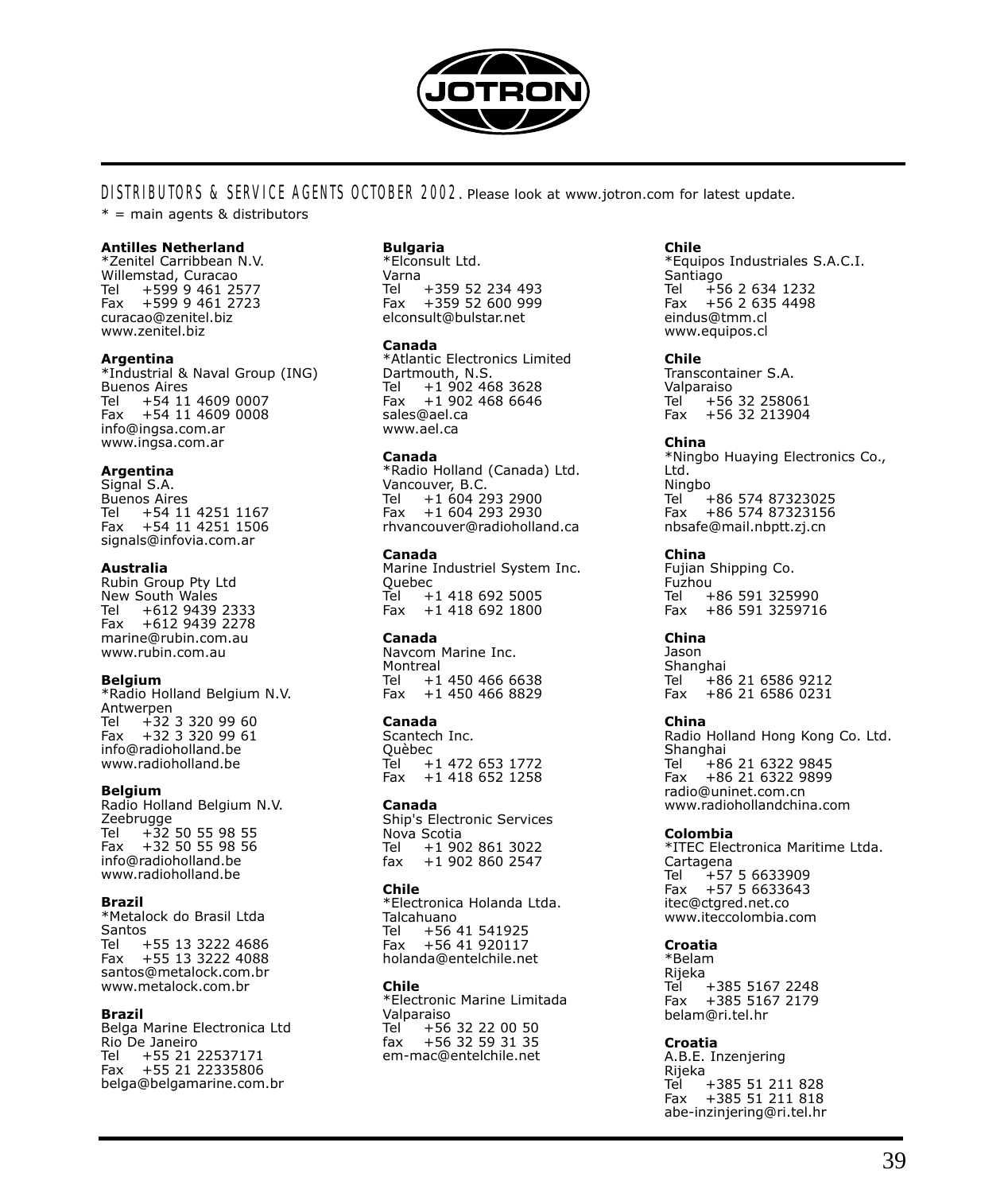![](_page_41_Picture_0.jpeg)

#### **Cuba**

\*Naval & Industrial S.A. Habana Tel +53 7 617803 Fax +53 7 617416 navind@transnet.cu

#### **Cyprus**

Tototheo Trading Limited Limassol Tel +357 25 569 155 Fax +357 25 567 033 totos@tototheo.com.cy

#### **Denmark**

\*Uni-Safe Electronics AS København S Tel +45 325 81615 Fax +45 325 81330 www.unielec.dk

#### **Denmark**

Danish Radio & Marine Electronics Sorø Tel +45 578 35002 Fax +45 578 31500 danishradio@hotmail.com

#### **Denmark**

FLS. Frederikshavn Frederikshavn Tel +45 992 22547 Fax +45 992 22550 flsradio@post11.tele.dk

#### **Denmark**

Kelvin Hughes A/S Århus Tel +45 861 12888 Fax +45 861 12726 service@kelvinhughes.dk

#### **Denmark**

Maritek Marine Electronics Strandby Vends. Tel +45 984 81250 Fax +45 984 82066 maritek@maritek.dk

#### **Denmark**

MT EL-PRO Skibselektronik Esbjerg Tel +45 751 23455 Fax +45 751 38408 bik@monthor.dk

#### **Denmark**

Navicom Marine Svenstrup Tel +45 983 80047 Fax +45 983 80047 navicom@image.dk

#### **Denmark**

Pentagon Electric Hjortshøj Tel +45 862 23053 Fax +45 862 29229 mail@pentagon-electric.dk

#### **Denmark**

Semco Maritime Odense S Tel +45 656 83300 Fax +45 656 83563 lrh@maritime.semco.dk

#### **Denmark**

Stella Marine Frederiksværk Tel +45 47761213 Fax +45 47761215 stellamarine@get2net.dk

**Egypt** \*Suez Electronics Free Zone Sae Alexandria Tel +20 3 4806899 Fax +20 3 4804196 suezelec@alexnet.com.eg

#### **Equador**

\*VG Electronica Guayaquil Tel +593 4 231 4710 Fax +593 4 256 6400 Manager@vgelectronica.com www.vgelectronica.com

#### **Estonia**

\*AS RSTA Tallinn Tel +372 6 605850 Fax +372 6605715 rsta@rsta.com www.rsta.com

### **Faroe Islands**

Gummibådstjenesten Torshavn Tel + 298 314913 Fax + 298 310656 gbt@gbt.fo

#### **Finland**

\*AT-Marine Oy Vantaa Tel +358 9 54942600 Fax +358 9 54942700 sales@atmarine.fi www.atmarine.fi

#### **France**

Electronic Equipment (Main office) Montivilliers Tel +33 2 32 79 29 60 Fax +33 2 35 20 82 75

#### **France**

Electronic Equipment Marseille<br>Tel +3  $+33$  49 1699024 Fax +33 49 1699112

#### **Germany**

\*Nera GmbH Hamburg  $Tel$  +49 40 682770 Fax +49 40 68 277 135 Nera.HH@nera.no

**Germany** Lammers Schiffselektronik GmbH Leer Tel +49 491 66500 Fax +49 491 66831 lseleer@t-online.de

#### **Germany**

Telcom Electronics Trade GmbH Hamburg Tel +49 40 656 8960 Fax +49 40 656 89777 telcom@telcom-germany.de www.TELCOM-Germany.de

#### **Germany**

Ing.-Büro Querin GmbH Dollern Tel  $+49$  4163 811631 Fax +49 4163 811633 www.querin-shipsupply.com

#### **Gibraltar**

Sandvik Marine Group New Harbour Tel +350 79003 Fax +350 46419 sandvik@gibnet.gi www.sandvikmarine.com

#### **Greece**

\*ELINE-A.J.Karageorgis Marine Hellinico Tel +30 210 96 46 174/75 Fax +30 210 96 46 178 eline@eline.com.gr www.eline.com.gr

#### **Greece**

\*SRH Marine Electronics S.A. **Piraeus** Tel +30 210 411 02 60 Fax +30 210 417 77 84 a.vezyri@srhmar.gr www.srhmar.com

#### **Greece**

Fastnet Radio Ltd Nea Smyrni - Athens Tel +30 10 9356516 Fax +30 10 9357088 fastnet@acci.gr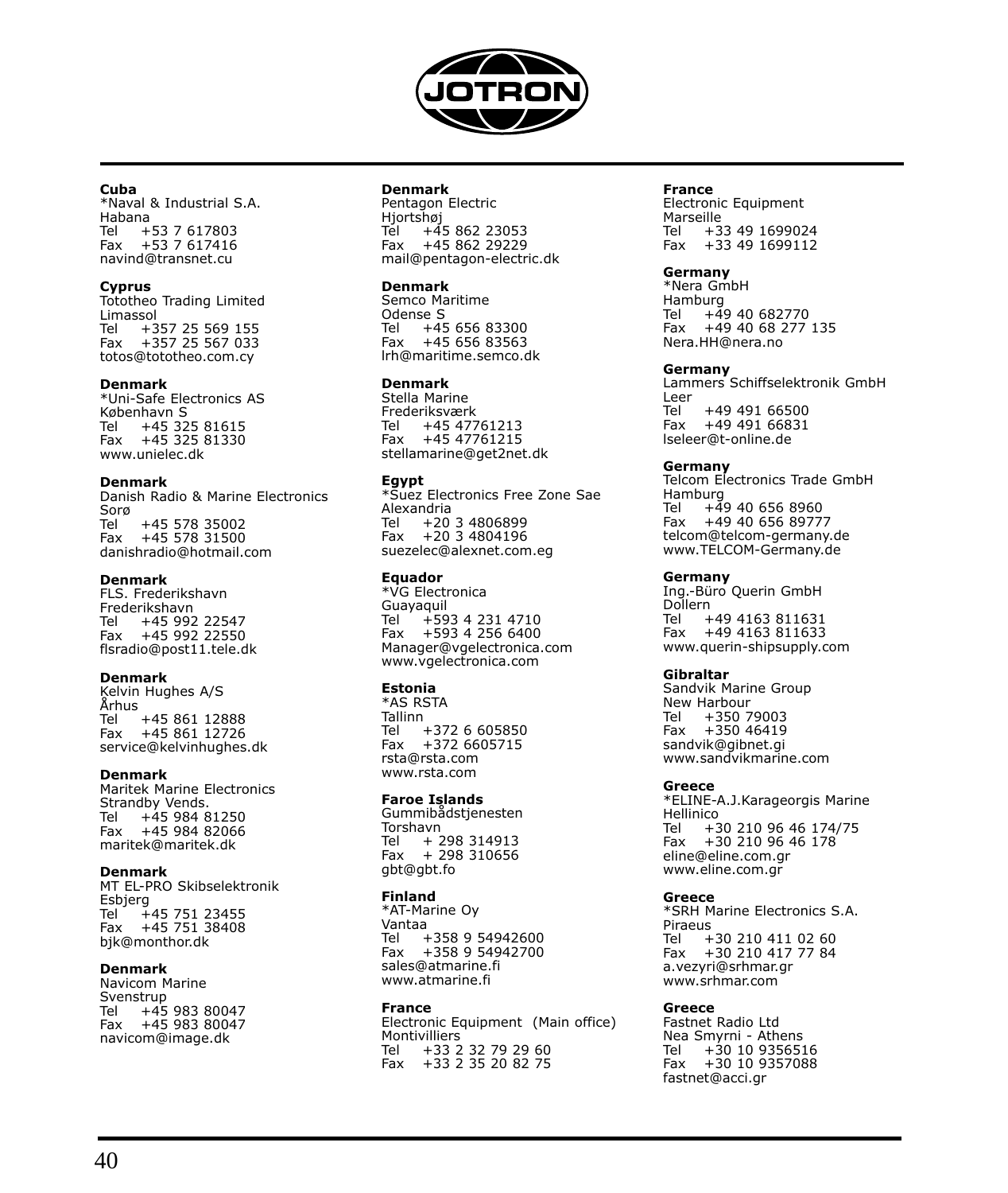![](_page_42_Picture_0.jpeg)

#### **Greece**

Hellenic Radio Services S.A. Piraeus Tel +30 10 41 81 218 Fax +30 10 42 82 883 hrsos@otenet.gr

#### **Greenland**

Brand-og redningsmateriel Godthåb Tel +299 321336 Fax +299 943140 LarsK@securitas.gl

#### **Greenland**

O.S. Electronik Nuuk  $Tel$  +299 23536 Fax +299 22779 os.electronic@greennet.gl

#### **Hong Kong**

\*Radio Holland Hong Kong Co. Ltd. Kwai Chung, NT Tel +852 2423 9007 Fax +852 2480 5898 rhbvhk@netvigator.com www.radiohollandhongkong.com

#### **Iceland**

\*Radiomidun Ltd. Reykjavik Tel +354 511 1010 Fax +354 511 1010<br>Fax +354 511 1020 office@radiomidun.is

### **India**

\*Elektronik Lab Mumbai Tel +91 22 24715115 Fax +91 22 24710444 gmelab@boms3.vsnl.net.in

#### **India**

Elektronik Lab Chennai (Madras) Tel +91 44 24342839 Fax +91 44 24325264 navtek@vsnl.com

#### **India**

Elektronik Lab Port Blair Tel +91 31 29232308 Fax +91 31 29230896

#### **Ireland**

Navcom Electronics Ltd. Cork Tel +353 214 354 334 Fax +353 214 354 431 navcom@eircom.net

#### **Ireland**

Union Chandlery Ltd. Cork Tel +353 21271643 Fax +353 21273426

#### **Italy**

\*Compagnia Generale Telemar Roma Tel +39 063 221800 Fax +39 063 240148

#### **Italy**

\*Telecom Italia S.p.A. Roma Tel +39 06 36881 Fax +39 06 6540 0100 www.telecomitalia.it

### **Italy**

Compagnia Generale Telemar Genova Tel +39 010 592641 Fax +39 010 5704026

#### **Italy**

Compagnia Generale Telemar Napoli  $Tel$  +39 081 5525901 Fax +39 081 5514601

### **Italy**

Compagnia Generale Telemar Venezia Tel +39 041 5227351 Fax +39 041 5210689

#### **Italy**

Telecom Italia S.p.A. Augusta (Sicily) Tel +39 093 170275 Fax +39 093 1991277

#### **Italy**

Telecom Italia S.p.A. Bari Tel +39 080 5084602 Fax +39 080 5722303

#### **Italy**

Telecom Italia S.p.A. Genova Tel +39 010 5973320 Fax +39 010 265097

#### **Italy**

Telecom Italia S.p.A. Napoli Tel +39 081 7225268 Fax +39 081 7225333

#### **Italy**  Telecom Italia S.p.A. Palermo Tel +39 091 7508269 fax +39 091 7508270

#### **Italy**

Telecom Italia S.p.A. Taranto Tel +39 099 4527813 Fax +39 099 4594296

#### **Italy**

Telecom Italia S.p.A. Trieste Tel +39 040 7788945 Fax +39 040 308375

#### **Italy**

Telecom Italia S.p.A. Venezia Tel +39 041 5224758 Fax +39 041 5230931

#### **Israel**

\*Haifa Marine Electronics Ltd Haifa Tel +972 48665091 Fax +972 48664982 beldar@netvision.net.il

#### **Japan**

\*Kaigai Gijyutsu K.K. Yokohama Tel +81 45 664 7318 Fax +81 45 664 7320 cs@kgkjp.com

#### **Japan**

Kaigai Gijyutsu K.K. Kobe Tel +81 78 331 2705 Fax +81 78 331 2703 No E-mail

#### **Korea**

\*Hanshin Electronics Industrial Co. Pusan Tel +82 51412 5551 Fax +82 51412 6660 hsmail@hanshin-elec.com

**Korea** \*Sky Radio Co. Ltd. Pusan Tel +82 51 417 9500 Fax +82 51 415 1400 skyradio@kornet.net

#### **Korea**

Jaeun Corporation Pusan Tel +82 51 465 8999 Fax +82 51 465 8515 jaeun@jaeun.co.kr www.jaeun.co.kr

#### **Korea**

Total Enterprise Co., Ltd. Busan Tel +82 51 405 5333 Fax +82 51 405 2992 totalrdo@kornet.net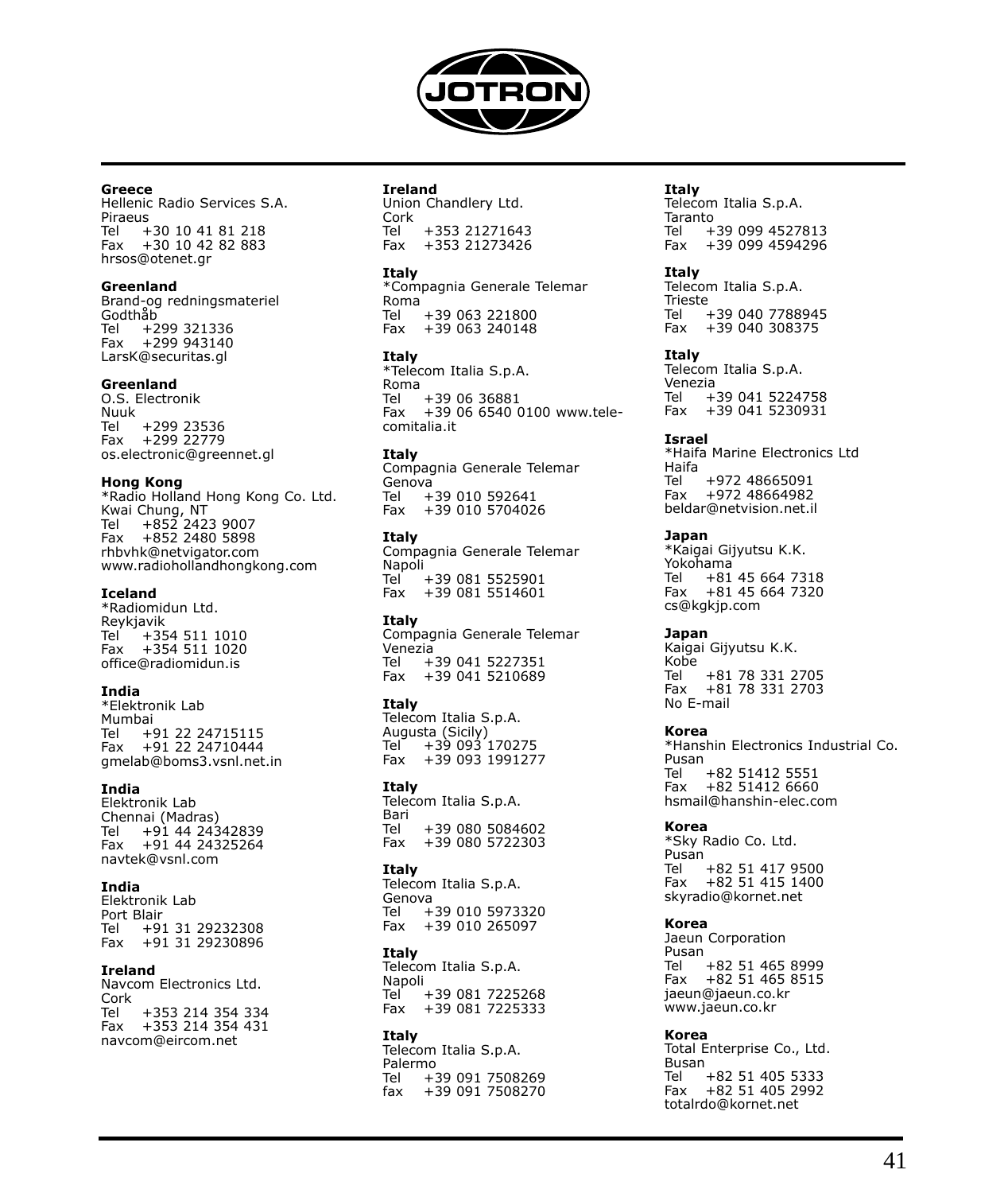![](_page_43_Picture_0.jpeg)

#### **Kuwait**

\*Navigator Center Darwaza Tel +965 246 0974 Fax +965 246 0975 apvdn@ncc.moc.kw

#### **Latvia**

\*Hanza Elektronika Sia Riga  $+3717020450$ Fax +371 7325352 hanzael@hanzael.lv www.hanzael.lv

### **Latvia**

\*Reids Riga<br>Tel  $+371$  780 1159 Fax +371 780 1158

#### **Latvia**

\*Riga Shipping Riga  $Tel$  +371 750 0422 Fax +371 786 0243 riga@shipping.lv www.shipping.lv

#### **Lithuania**

\*UAB Laivu Radijo Serviso Biuras Klaipeda Tel +370 46 304030 Fax +370 46 342475 service@rsb.lt www.geomoras.com

#### **Lithuania**

UAB Laivo Radijas Klaipeda Tel +370 46 312528 Fax +370 46 218053 lrdo@takas.lt

#### **Malaysia**

\*Radii Electronics Sdn. Bhd. Klang, Selangor Darul Ehsan Tel +603 33712214 Fax +603 33712893 radii@po.jaring.my

#### **Malta**

Medcomms Ltd. Gzira Tel +356 335521 Fax +356 310820 admin@medcomms.com.mt

#### **Mexico**

\*Nautica S.A. De C.V. Mexico D.F. Tel +52 5 651 9740 Fax +52 5 651 2825 nautica@prodigy.net.mx www.nautica.com.mx

#### **Mexico**

Radio Holland Mexico Veracruz Tel +52 229 318664 Fax +52 229 310947 rhveracruz@ver.megared.net.mx

#### **Morocco**

\*Soremar Casablanca<br>Tel +212 Tel +212 22 405050<br>Fax +212 22 248252  $+212$  22 248252 soremar@soremar.co.ma

#### **Netherlands**

\*Radio Holland Marine BV Rotterdam Tel +31 10 4283 344 Fax +31 10 4281 498 rhmarine@rhm.nl www.rhmarine.nl

#### **Netherlands**

\*Northrop Grumman Sperry Marine B.V. Vlaardingen Tel +31 10 4451 600 Fax +31 10 4346 102 www.litton-marine.com

#### **Netherlands**

\*Sailtron B.V. Houten  $Tel$  +31 30 2 840 850 Fax +31 30 2 937 642 sailtron@sailtron.com

#### **Netherlands**

Radio Holland Marine BV Delfzijl<br>Tel +31 596 633999 Tel +31 596 633999 Fax +31 596 617995

#### **Netherlands**

Radio Holland Marine BV Den Helder Tel +31 223 61 20 98 Fax +31 223 61 53 17

#### **Netherlands**

Radio Holland Marine BV Ijmuiden Tel +31 255 530844 Fax +31 255 515303

#### **Netherlands**

Radio Holland Marine BV Vlissingen Tel +31 118 471655

### **New Zealand**

Crystal Electronics Ltd. Penrose, Auckland Tel +64 9 579 3726 Fax +64 9 525 2687 sales@crystal.co.nz www.crystal.co.nz

#### **Nigeria**

\*OC International Limited Port Harcourt  $+ 23484236508$ Fax +234 84 23 8822 ocinternational@phca.linkserve.com

#### **Norway**

\*Arne Bjørnvold Sandnessjøen Tel +47 75 04 02 18 Fax +47 75 04 06 40 abjoernv@online.no

#### **Norway**

\*Arne Wahl Olsen A/S Rørvik  $Tel$  +47 74 36 09 90 Fax +47 74 36 09 91 rorvik@navy.no

#### **Norway**

\*Ballstad Radioservice Ballstad Tel +47 76 05 44 00 Fax +47 76 05 44 05 trond-o@online.no

#### **Norway**

\*Brommeland Elektronikk A/S Haugesund Tel +47 52 70 32 52 Fax +47 52 71 39 23 skips@brommeland.no

**Norway** \*AS Elektrisk Mandal Mandal Tel +47 38 26 78 10 Fax +47 38 26 78 11

#### **Norway**

\*Emil Langva A/S Ålesund  $Tel$  +47 70 10 14 40 Fax +47 70 12 95 96 a.c.langva@emil-langva.no www.emil-langva.no

#### **Norway**

\*Florvaag Elektronikk A/S Ålesund Tel +47 70 14 76 06 Fax +47 70 14 76 12 florvaa@online.no www.florvaag.no

#### **Norway**

\*Furuno Norge A/S Ålesund Tel +47 70 10 29 50 Fax +47 70 12 70 21 furuno@furuno.no www.furuno.no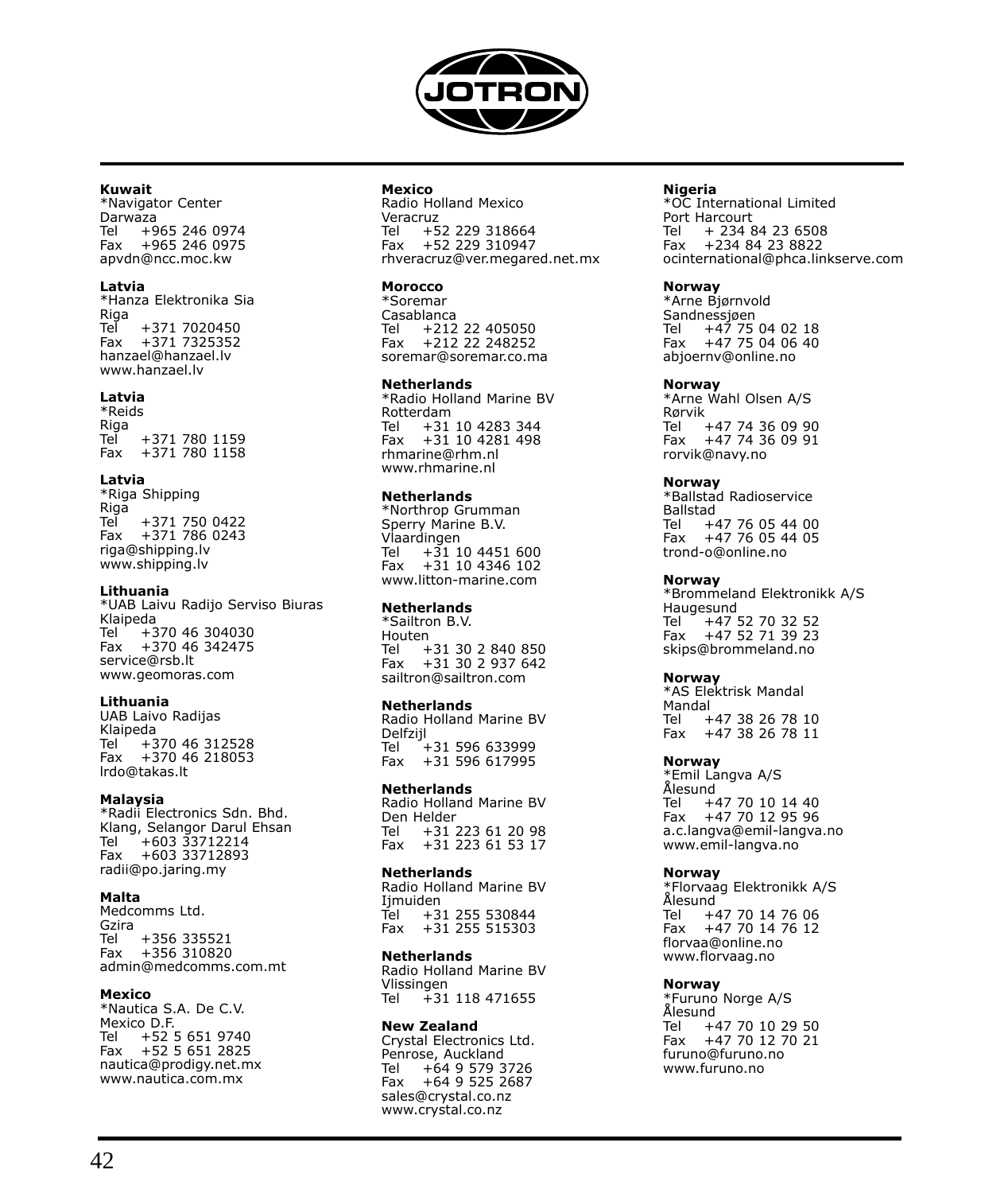![](_page_44_Picture_0.jpeg)

#### **Norway**

\*Harstad Elektronikk AS Harstad Tel +47 77 04 02 00 Fax +47 77 04 02 01 post@harstad-elektronikk.no

#### **Norway**

\*IMES a/s  $T_{\text{D}}$ Tromsø  $Tel$  +47 77 66 46 00  $+47$  77 66 46 50 imes@imes.no www.imes.no

#### **Norway**

\* J.M. Hansen A/S Tromsø<br>Tel +  $+47$  77 66 55 00 Fax +47 77 66 55 46 tromso@navy.no

#### **Norway**

\*Johnsen & Co. **Stokmarknes** Tel +47 76 11 75 50 Fax +47 76 11 75 59 stokmarknes@navy.no

#### **Norway**

\*Kvinnherad Elektro Rosendal noscriuai<br>Tel +47 53 48 28 00 Fax +47 53 48 28 20 el@kvinnherad-elektro.no

#### **Norway**

\*Landor Larsen Elektronikk A/S **Stavanger** Tel +47 51 89 44 44 Fax +47 51 89 54 64 landor@o2i.net www.landorlarsen.no

#### **Norway**

\*Måløy Radioforretning A/S Måløy Tel +47 57 85 26 00 Fax +47 57 85 26 01 radiofor@online.no

**Norway**  \*Neratek as Oslo Tel +47 22 76 31 10 Fax +47 22 76 31 11 post@neratek.no

#### **Norway**

\*Nordkontakt AS Bodø  $Tel$  +47 75 55 05 00 Fax +47 75 54 88 51 firmapost@nordkontakt.no www.nordkontakt.no

#### **Norway**

\*NSI Svein Hatvik AS Bergen Tel +47 55 21 22 00 Fax +47 55 21 22 01

**Norway** \*Sandvik Marine Group Tjøme (Tønsberg) Tel +47 33 30 27 80 Fax +47 33 30 27 91 post@osandvik.com www.sandvikmarine.com **Norway**  \*O. Øverland AS Molde Tel +47 71 20 24 00 Fax +47 71 25 12 14 post@overland.no www.overland.no

#### **Norway**

\*Oddstøl Elektronikk A/S Kristiansund N Tel +47 71 56 69 30 Fax +47 71 56 69 34 kristiansund@navy.no www.oddstol.no

#### **Norway**

\*Radioservice Båtsfjord<br>Tel +47 78 98 57 00 Tel +47 78 98 57 00 Fax +47 78 98 57 20 radioservice@online.no

#### **Norway**

\*Ramek Bodø Tel +47 75 50 21 50 Fax +47 75 50 21 70 bodo@navy.no

**Norway**  \*Sigurd Solberg Florø Tel +47 57 75 13 00 Fax +47 57 75 13 10 skips.service@sigsol.no

#### **Norway**

\*Skanti Radio A/S Oslo Tel +47 23 33 80 00 Fax +47 23 33 80 01 post@skantiradio.no www.skantiradio.no

**Norway** \*Sletten Electronics A/S Ålesund Tel +47 70 10 13 90 Fax +47 70 10 13 99 sletten@navy.no

#### **Norway**

\*Sveggen Elektromek A/S Averøy Tel +47 71 56 67 15 Fax +47 71 56 67 20 j.kristiansen@elmarin.no

#### **Norway**

\*Total Elektronikk AS Bodø Tel +47 75 54 88 88 Fax +47 75 54 88 99 post@total-elektronikk.no www.total-elektronikk.no

**Norway** \*Ulstein Elektro A.S Ulsteinvik<br>Tel +47  $+47$  70 01 38 50 Fax +47 70 01 38 70 rolf-petter.almli@ulsteinelektro.com www.ulsteinelektro.com

**Norway** \*Unitech Ship Service AS **Porsgrunn** Tel +47 35 56 41 19 Fax +47 35 56 26 13 uni@uss.no www.uss.no

### **Norway** \*Vico A/S

Avaldsnes Tel  $+47$  52 84 66 00<br>Fax  $+47$  52 84 66 01  $+47\,52\,84\,66\,01$ vico@vico.no

#### **Norway**

\*Westronic AS Laksevåg  $Tel$  +47 55 34 49 90 Fax +47 55 34 48 90 mail@westronic.no www.westronic.no

#### **Panama**

\*Global Marine Electronic Panama City Tel +507 2328190 Fax +5072328169 service@globmarel.com www.globmarel.com

#### **Panama**

\*Hi Tek Marine, S.A. Panama City Tel +507 229 2488 Fax +507 261 5780 hitek@sinfo.net

#### **Panama**

Servitronic, S.A. Panamá<br>Tel +  $+5072619703$ Fax +507 261 9800 aabreu@sinfo.net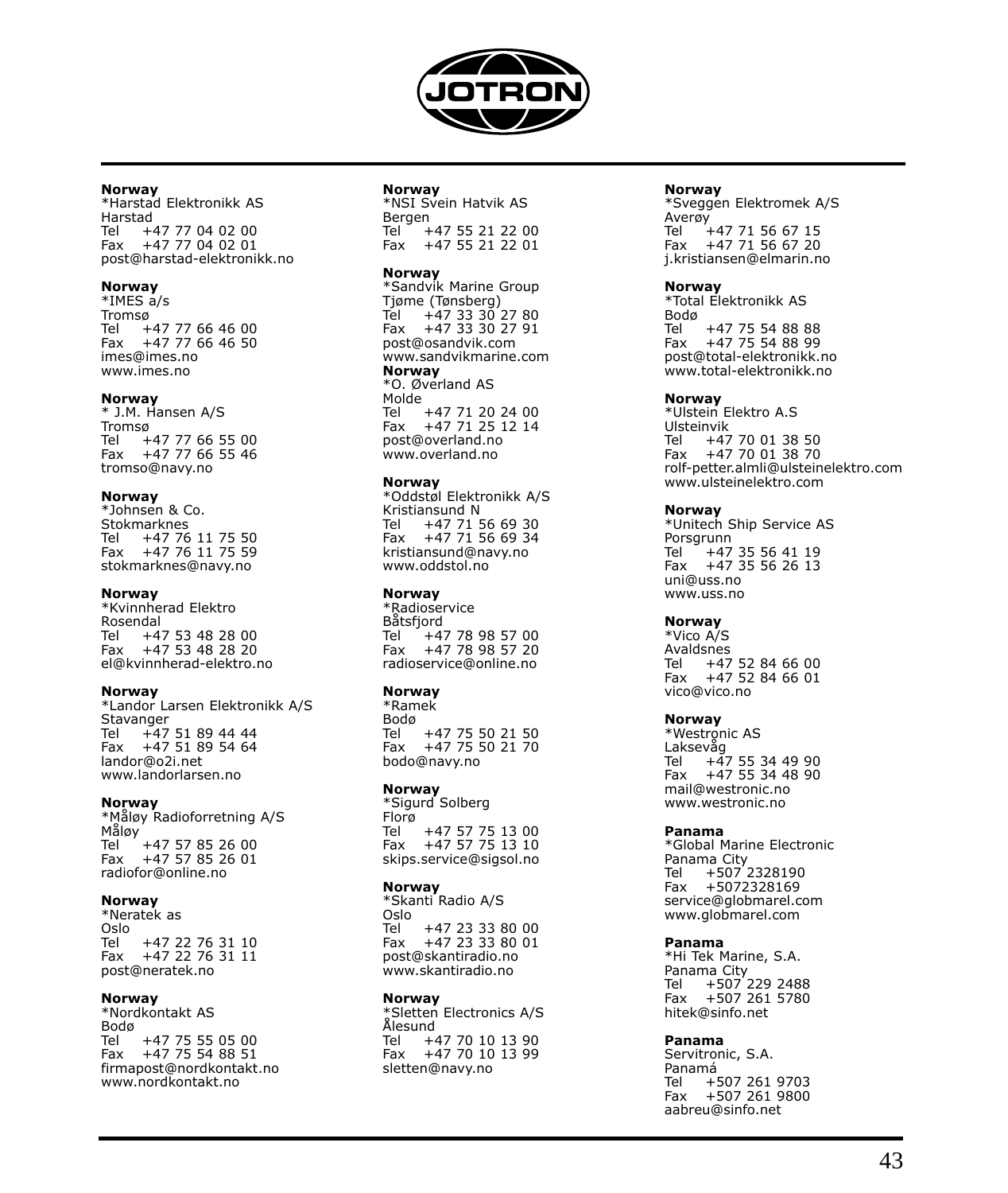![](_page_45_Picture_0.jpeg)

#### **Philippines**

\*Delnet International Intramuros, Manila Tel +63 2 522 3947 Fax +63 2 527 6019 delnet@skyinet.net

#### **Poland**

\*PBP ENAMOR Sp. z o.o. Gdynia Tel +48 58 69 01 700 Fax +48 58 69 01 701 enamor@enamor.com.pl www.enamor.com.pl

#### **Poland**

EPA Ltd. Gdynia<br>Tel Tel +48 58 622 30 95<br>Fax +48 58 622 53 68  $+48$  58 622 53 68 gdynia@epa.com.pl

### **Poland**

EPA Ltd. Szczecin Tel +48 91 487 48 85 Fax +48 91 487 50 14 epa@epa.com.pl www.epa.com.pl

#### **Portugal**

\*Sema Electronicas S.A. Lisboa  $T_{+35}$  121 397 6087 Fax +35 121 390 3739 semalis@mail.esoterica.pt

#### **Portugal**

Nautiradar LDA Lisbon  $\overline{1}$  +351 21 393 1880 Fax +351 21 393 1889 nautiradar@mail.telepac.pt

#### **Portugal**

Sema Electronics S.A. Gafanha da Nazare<br>Tel +35 234 366 Tel +35 234 366 945 Fax +35 234 366 945 semaave@mail.esoterica.pt

#### **Portugal**

Sema Electronics S.A. Matosinhos Tel +35 229 380 033 Fax +35 229 380 150 semamat@mail.esoterica.pt

#### **Reunion**

\*Unimar Le Port Tel  $+262$  2 62 42 09 45 Fax +262 2 62 43 32 50 unimar.pelloux@wanadoo.fr

#### **Romania**

Bams Maritime S.R.L. Constanta Tel +40 41 601 822<br>Fax +40 41 613 517  $+40$  41 613 517 rux 1140 41 013 317<br>SMTP.hams.maritime@seanet.ro

#### **Russia**

\*Era-Service Co. Ltd. Murmansk Tel +7 8152 45 13 58 Fax +7 8152 28 66 33 eraserv@an.ru www.eraservice.ru

### **Russia**

\*Norwegian Partners Marine A.S Vladivostok Tel +4232 460506<br>Fax +4232 460506  $+4232460506$ npm@fastmail.vladivostok.ru

#### **Russia**

\*Rosmar Ltd. St.Petersburg Tel +7812 9658559 Fax +7812 1459644 rosmar@spb.cityline.ru www.rosmar.ru

#### **Russia**

Amur Shipping Company Khabarovsk Tel +7 4212 398 203 Fax +7 4212 398 632

#### **Russia**

Arctic Shipping Tiksi Tel +7 41167 52155 Fax +7 41167 52155 Telegraf@arsco.sakha.ru

#### **Russia**

BOF Co. Ltd. Novorossiysk Tel +7 8617 61 06 01 Fax +7 8617 61 06 01 bof@nvrsk.ru

### **Russia**

Bossco Vostochnyy Tel +7 4266 60809 Fax +7 4266 60809 bossco@vrangel.ru

#### **Russia**

Briz - Marine Co. Ltd. Murmansk Tel +47 789 10832 Fax +7 8152 451633 Arefiev@bm.murmansk.ru

#### **Russia**

Dalryba-PSRZ Vladivostok Tel +7 4232 272616 Fax +7 4232 277956 radpsrz@mail.ru

#### **Russia**

Eltrans Ltd. Novorossiysk Tel +7 8617 24 06 50 Fax +7 8617 24 06 50 eltrs@marsat-south.ru

#### **Russia**

Fesco Base Radiocommunication Dept. Vladivostok Tel +7 4232 496044 Fax +7 4232 496108

#### **Russia**

Gerkon Service Nakhodka Tel +7 4266 57576 Fax +7 266 29662 gerkon@online.nakhodka.ru

#### **Russia**

JSC "Naviteam" Vyborg Tel +7 81278 33116 Fax +7 81278 33116 naviteam@vyborg.ru

#### **Russia**

JSC "Vedushiy" Rostov Tel  $+78632442148$ Fax +7 8632 442148 vedushiy@aaanet.ru

#### **Russia**

KB Vector Taganrog Tel +7 8634 44 48 08 Fax +7 8634 33 39 00

#### **Russia**

Marine Bridge & Navigation Systems (MNS) St.Petersburg Tel +7 812 320 38 40 Fax +7 812 320 38 48 www.mns.spb.ru

#### **Russia**

Morsvyazservis Khabarovsk Tel +7 42137 20821 Fax +7 42137 22585

### **Russia**

Norfes Nakhodka<br>Tel +7  $+7$  504 91 52125  $Fax +7 266 44964$ VTS.NHDK@nhk.infosys.ru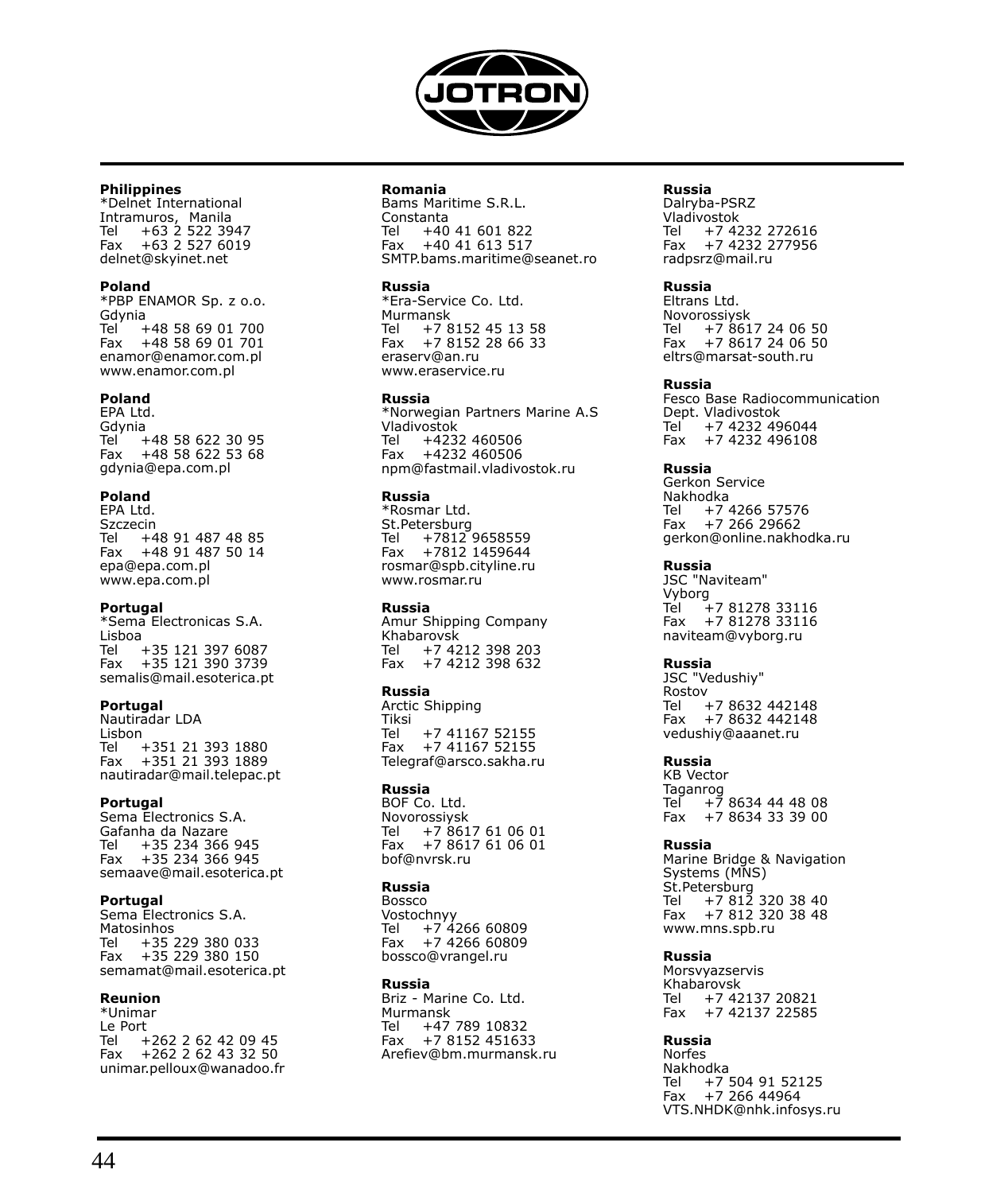![](_page_46_Picture_0.jpeg)

#### **Russia**

Norfes Vladivostok Tel +7 4232 521910 Fax +7 4232 521900 mic@norfes.ru

#### **Russia**

Northern River Shipping Lines Arkhangelsk Tel +7 8182 41 11 71 Fax +7 8182 41 11 06 nrrad@nrsl.ru

#### **Russia**

Novoship Ship Service Centre Novorossiysk Tel  $+78617601202$ Fax +7 8617 25 45 33 novsc@novoship.ru

#### **Russia**

Omega-5 Vrangel, Primorskiy Tel +7 4266 60775 Fax +7 4266 60775 omega5@nhk.infosys.ru

#### **Russia**

Orient-Electric Vladivostok Tel +7 4232 436407 Fax +7 4232 436413 electric@fastmail.vladivostok.ru

#### **Russia**

Preobrazhenskay Base of Trawl Fleet Preobrazhenie Tel +7 42377 94307 Fax +7 42377 91284

#### **Russia**

Primorsk Shipping Corporation Nakhodka  $Tel$  +7 4266 42504 Fax +7 4266 94552 klishin@prisco.ru

#### **Russia**

Sudoremkomplekt Kamchatka Tel +7 4266 42504 Fax +7 4266 94552 klishin@prisco.ru

#### **Russia**

The Astrakhan Centre of Comm. Astrakhan Tel +7 8512 26 20 50 Fax +7 8512 22 99 41 era@bignet.ru

#### **Saudi Arabia**

\*Marine Equipment & Services Est. Jeddah Tel +966 2 6360112 Fax +966 2637 4128 baboudsaftmarine@naseej.com.sa

#### **Saudi Arabia**

\*Key Communications Development Dammam Tel +966 3 847 3411 Fax +966 3 847 3423 kcddamam@saudionline.com.sa

#### **Singapore**

\*Radio Holland Singapore Pte. Ltd. Singapore Tel +65 8622218 Fax +65 8622430 info@radioholland.com.sg www.radiohollandsingapore.com

#### **Singapore**

\*Jason Electronics (Pte) Ltd Singapore Tel +65 6 872 0211 Fax +65 6 872 1800 marketing@jason.com.sg www.jason.com.sg

#### **Singapore**

\*Reson-Telenav Electronics Pte. Ltd. Singapore Tel +65 6872 0863 Fax +65 6872 1334 telenav@mbox2.singnet.com.sg www.telenav.com

#### **Singapore**

\*SAAB Marine Electronics Singapore Pte **Singapore** Tel +65 863 2222 Fax +65 863 2383 service@saabmarine.com.sg www.saabmarine.com

#### **South Africa**

\*Radio Holland South Africa Durban Tel +27 31 2055309  $Fax +27 31 2055541$ service@rhdbn.co.za www.radioholland.co.za

#### **South Africa**

Radio Holland South Africa Cape Town Tel +27 21511 0864 Fax +27 21511 7577 service@rhcpt.co.za www.radioholland.co.za

#### **Spain**

\*Aage Hempel Marine Electronics Algeciras Tel +34 956 573 276 Fax +34 956602088 service@aagehempel.com

#### **Spain**

\*CRAME S.A. Madrid Tel +34 91 658 65 08 Fax +34 91 658 65 09 crame@crame.es www.crame.es

#### **Spain**

CRAME, S.A. Barcelona Tel +34 93 319 20 02 Fax +34 93 268 46 10 barcelona@crame.es

#### **Spain**

CRAME, S.A. Bilbao  $Tel$  + 34 94 438 8565 Fax + 34 94 438 8702

#### **Spain**

CRAME, S.A. Gijon Tel +34 985 36 90 45 Fax +34 985 33 85 02 gijon@crame.es

**Spain** CRAME, S.A. Santander Tel +34 942 22 73 53 Fax +34 942 22 75 54 santander@crame.es

### **Spain**

CRAME, S.A. Santa Eugenia de Ribeira Tel +34 981 871429 Fax +34 981 875296 riveira@crame.es

#### **St. Lucia**

Regis Electronics (St Lucia) Ltd. Castries Tel +1758 4520205 Fax +1758 4520206 stlucia@regiselectronics.com

#### **Sweden**

\* C A Clase AB Gøteborg Tel +46 31 64 72 00 Fax +46 31 53 46 37 info@caclase.se www.caclase.se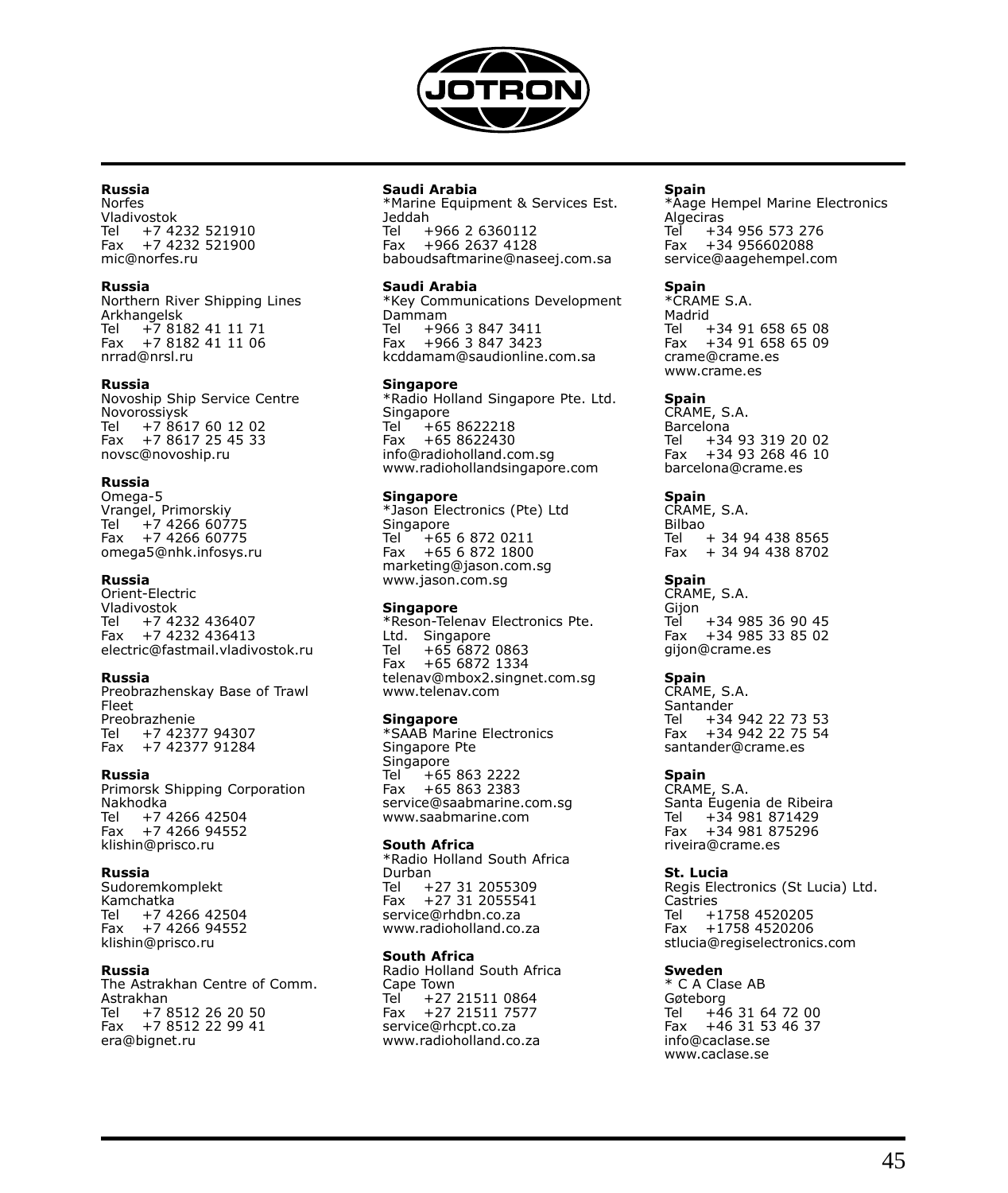![](_page_47_Picture_0.jpeg)

#### **Sweden**

AME AB ning<br>Billdal<br>Tel  $+46$  31 913102 Fax +46 31 913104 sales@amemarine.com

#### **Sweden**

Stockholms Fartygselektriska AB Stockholm Tel +46 8 54175557<br>Fax +46 8 54175557  $+46854175557$ stockholms.fartygsel@mailbox.se

#### **Sweden**

Storm & Co AB Göteborg Tel +46 31 513510 Fax +46 31 519378 stormco@swipnet.se

#### **Sweden**

Vingtor Marine AB Askim Tel +46 31 680450 Fax +46 31 683660

#### **Sweden**

Västkustens Elmarin AB Västra Frölunda  $+46\,31\,7697500$ Fax +46 31 7697501 peraxel@vastelmarin.se

#### **Taiwan**

\*Dragon & Elephant Enterprises Co Kaohsiung Tel +886 7 227 2887 Fax +886 7 227 2950 dragon43@ms8.hinet.net www.dragon-sat-phone.com.tw

#### **Taiwan**

\*Reson Electronics Int'l Inc. Kaohsiung Tel +886 7 815 0036 Fax +886 7 815 1438 reson000@ms16.hinet.net

#### **Thailand**

\*Natee Corporation (1993) Co. Bangkok Tel +662 703 5544 Fax +662 703 5525 info@marinethai.net

#### **Turkey**

\*Elektro-Deniz Co. Ltd. Tuzla Istanbul Tel +90 216 3927729 Fax +90 216 3927733 edel@elektrodeniz.com

#### **Ukraine**

\*ELCOM Ltd. Mariupol<br>Tel +3 +38 629 378 035 Fax +38 050 594 83 85 elcom@mariupol.net

#### **Ukraine**

\*Transas Ukraine Nikolaev Tel +380 512 50 71 16 Fax +380 512 50 71 17 tru@transasua.com

#### **U A E**

\*Radio-Holland B.V. Middle East Sharjah Tel +971 6 5691007 Fax +971 6 5690083 sales@rhme.co.ae www.rhme.co.ae

### **U A E**

Saab Marine Middle-East Sharjah<br>Tel +  $T+971$  6 557 0740 Fax +971 6 557 0741 saabme@emirates.net.ae www.saab.tankradar.com

#### **United Kingdom**

\*Jotron (UK) Ltd. Cramlington, Northumberland Tel +44 1670 712000 Fax +44 1670 590265 sales@jotron.co.uk

#### **United Kingdom**

Alexian Electronics Marine Ltd. Edinburgh Tel +44 131 5542591 Fax +44 131 5550373

#### **United Kingdom**

AND Electronic Ltd. Aberdeen<br>Tel +44 +44 870 444 9682 Fax +44 870 444 9680 service@andmss.net www.and-group.com

#### **United Kingdom**

AND Electronic Ltd. Tilbury, Essex<br>Tel +44 870  $+448704449682$ Fax +44 870 444 9680 service@andmss.net www.and-group.com

#### **United Kingdom**

Broadgate Ltd Almondsbury, Bristol Tel +44 1454 618585 Fax +44 1454 617310

#### **United Kingdom**

Charity & Taylor Ltd Lowestoft, Suffolk<br>Tel +44 1502 58  $+44$  1502 581529 Fax +44 1502 588463

#### **United Kingdom**

Joss Skelton Limited Belfast, Northern Ireland Tel +28 9074 0555 Fax +28 9074 0666 joss.skelton@virgin.net

#### **United Kingdom**

Marconi International Co Ltd Aberdeen Tel +44 1224 585334 Fax +44 1224 575975

#### **United Kingdom**

Marconi International Co Ltd Falmouth, Cornwall<br>Tel +44 1326 31  $+44$  1326 312855 Fax +44 1326 211337

#### **United Kingdom**

Marconi International Co Ltd Hull<br>Tel +44 1245 353221 Fax +44 1245 275689

#### **United Kingdom**

Marconi International Co Ltd Birkenhead, Liverpool Tel +44 151 647 6222 Fax +44 151 647 3374

#### **United Kingdom**

Marconi International Co Ltd Newcastle upon Tyne Tel +44 191 2327381 Fax +44 191 2331943

#### **United Kingdom**

Marconi International Co Ltd Milford Haven, Pembrokeshire Tel +44 1646 697954 Fax +44 1646 697954

#### **United Kingdom**

Marconi International Co Ltd Silvertown, London Tel +44 20 7 5114391 Fax +44 20 7 5114483

#### **United Kingdom**

Marconi International Co Ltd Southampton, Hants Tel +44 23 80 224767 Fax +44 23 80 333644

#### **United Kingdom**

Marconi International Co Ltd Lowestoft, Suffolk Tel +44 1502 572365 Fax +44 1502 508955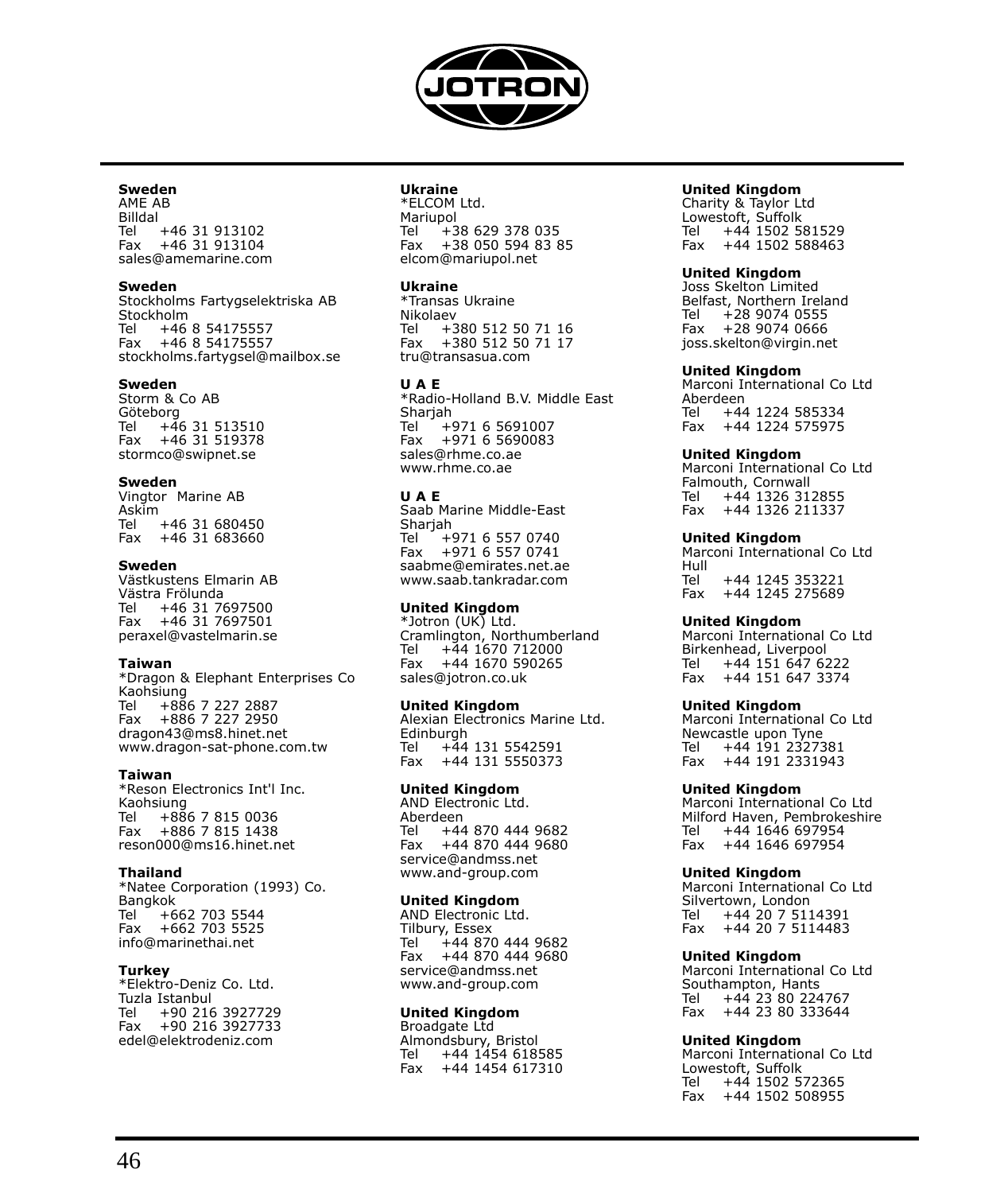![](_page_48_Picture_0.jpeg)

#### **United Kingdom**

Marine Electronic Supplies Southampton, Hants  $+44$  2380 663316 Fax +44 2380 663241

#### **United Kingdom**

Mark Electronics Lymington, Hants Tel +44 1590 671144<br>Eax +44 1590 679517  $+44$  1590 679517

#### **United Kingdom**

Nationwide Marine Hire Warrington, Cheshire<br>Tel +44 1925 2457 Tel +44 1925 245788 Fax +44 1925 245788 nationwide.liferaft@virgin.net

#### **United Kingdom**

Premium Liferaft Services Burnham-on-Crouch, Essex<br>Tel +44 1621 784858 +44 1621 784858 Fax +44 1621 785934

#### **United Kingdom**

Radio Electronic Service Ltd St. Peters Port, Guernsey<br>Tel +44 1481 728837 Tel +44 1481 728837 Fax +44 1481 7143794

#### **United Kingdom**

Ships Electronic Services Grangemouth, Stirlingshire<br>Tel +44 1324 666886 +44 1324 666886 Fax +44 1324 666033

#### **United Kingdom**

Ships Electronic Services Jarrow, Tyne & Wear Tel +44 191 4832236 Fax +44 191 4832331 name?@ships-electronics.com

#### **United Kingdom**

Ships Electronoic Services Ltd Rochester, Kent Tel +44 1634 295500 Fax +44 1634 295536

#### **United Kingdom**

SM Group (Europe) Ltd Sutton Harbour, Plymouth Tel +44 1752 66599 Fax +44 1752 222717

#### **United Kingdom**

TDC (Aberdeen) Limited Aberdeen<br>Tel +44 Tel +44 1224 710077<br>Fax +44 1224 710077 Fax +44 1224 710077

#### **United Kingdom**

T.S.A Communications Limited Birkenhead, Merseyside  $+44$  151 6478100 Fax +44 151 6478120

#### **United States**

\*High Seas Trading Co. Miami, FL<br>Tel +1 Tel +1 305 3587455<br>Fax +1 305 350 6887  $+1$  305 350 6887 hstmiami@aol.com

#### **United States**

\*Mackay Marine Houston, TX Tel +1 713 644 9246 Fax +1 713 645 1174 houston@mackaycomm.com www.mackaycomm.com

#### **United States**

\*Radio Holland USA Inc. Houston, TX<br>Tel +1 71 Tel +1 713 378 2100 Fax +1 713 378 2101 rhhoustonsales@radiohollandusa.co m www.radiohollandusa.com

#### **United States**

Mackay Marine Edison, NJ Tel +1 732 225 4089 Fax +1 732 225 4959 edison@mackaymarine.com www.mackaycomm.com

#### **United States**

Mackay Marine Harahan, LA Tel +1 504 733 5824<br>Fax +1 504 734 8535  $+1$  504 734 8535 nola@mackaymarine.com www.mackaycomm.com

#### **United States**

Mackay Marine Miami, FL Tel +1 305 591 3399 Fax +1 305 591 1879 miami@mackaycomm.com www.mackaycomm.com

#### **United States**

Mackay Marine Richmond, CA Tel +1 510 669 9560 Fax +1 510 669 9562 sf@mackaymarine.com www.mackaycomm.com

#### **United States**

Mackay Marine Tacomma, WA<br>Tel +1.253 Tel +1 253 922 6260<br>Fax +1 253 922 6619  $+1$  253 922 6619 seattle@mackaymarine.com www.mackaycomm.com

#### **United States**

Mackay Marine Tampa, FL<br>Tel +1 8 Tel +1 813 248 8137<br>Fax +1 813 267 6082  $+18132676082$ tampa@mackaymarine.com www.mackaycomm.com

#### **United States**

Mackay Marine Thunderbolt, GA<br>Tel +1 912-35 Tel +1 912-354-4542<br>Fax +1 912-356-1249  $+1$  912-356-1249 savannah@mackaymarine.com www.mackaycomm.com

#### **United States**

Mackay Marine Vancouver, NW<br>Tel  $+1$  360 5 Tel +1 360 573 7991 Fax +1 360 573 5074 portland@mackaymarine.com www.mackaycomm.com

#### **United States**

Radio Holland USA Inc. Corpus Christi, TX Tel +1 361 883 5283 Fax +1 361 883 5285 rhcorpuschristi@radiohollandusa.com www.radiohollandusa.com

#### **United States**

Radio Holland USA Inc. Hollywood, FL<br>Tel +1 954 Tel +1 954 920 8400 Fax +1 954 920 8455 rhnmiami@radiohollandusa.com www.radiohollandusa.com

#### **United States**

Radio Holland USA Inc. Kenilworth, NJ<br>Tel +1 908 2 Tel +1 908 298 9100 Fax +1 908 298 9118 rhnewyork@radiohollandusa.com www.radiohollandusa.com

#### **United States**

Radio Holland USA Inc. Long Beach, CA Tel +1 562 535 0039 Fax +1 562 988 0236 rhlongbeach@radiohollandusa.com www.radiohollandusa.com